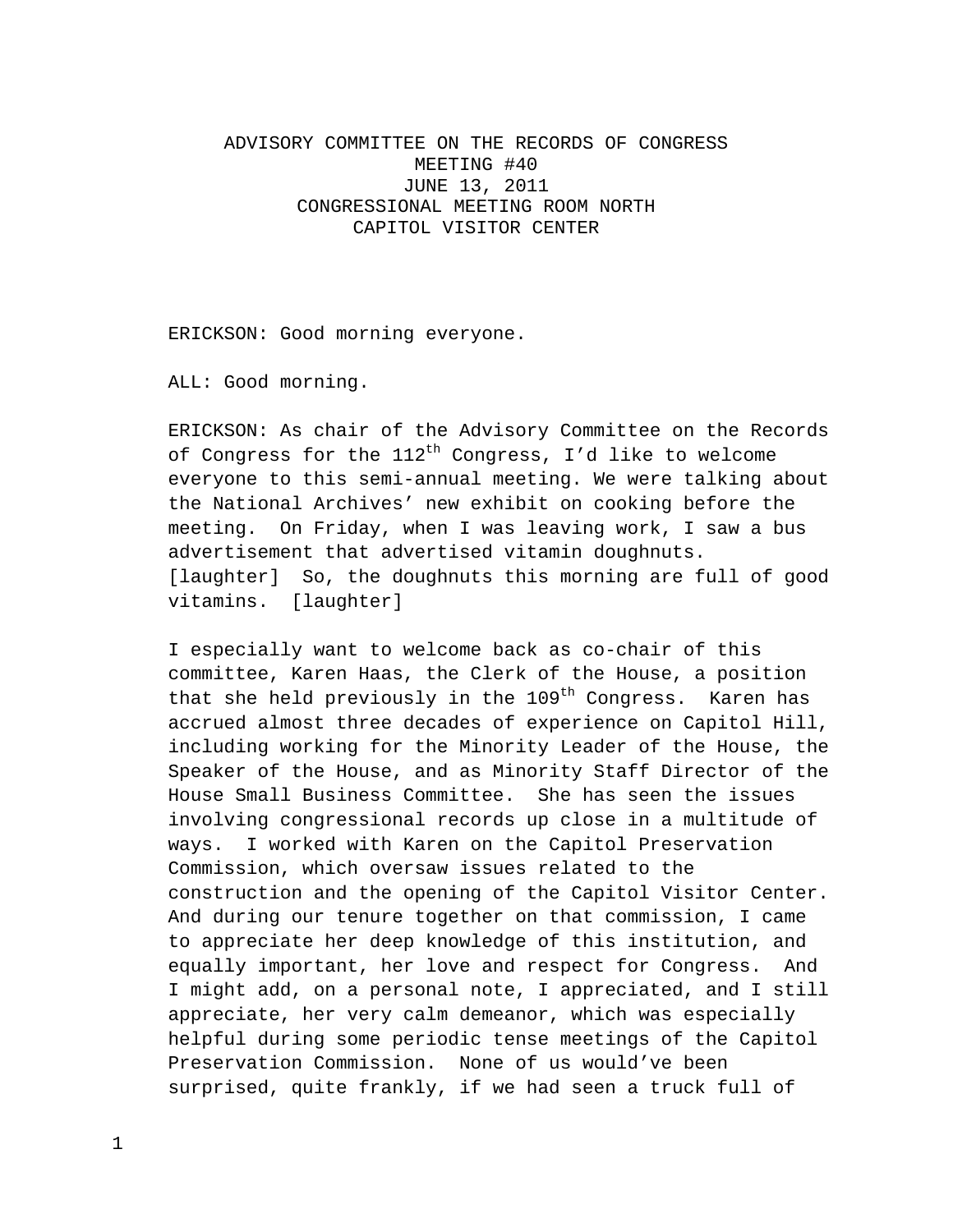dirt heading towards the visitor's center to fill that hole. [laughter] Karen always spoke fondly of her service on this committee, and I hope that she will be pleased to see the progress that has been made, and is still being made, with the records of the Senate and the House, since her years of service on this committee.

We also want to welcome back to this committee the three members who have been reappointed to another term: Terry Birdwhistell, Steven Zink, and Sheryl Vogt. We also want to welcome our new member, Sharon Leon, who we met last year in her role as author of the new finding aid study. I want to congratulate Steven, who since the last meeting has become Vice Chancellor for Information Technology for the Nevada System of Higher Education, where he oversees the operation of system computing services for the Nevada system, and its institutions, its affiliates, and partners. And Steven, we've appreciated your technological expertise in our discussions before this advisory group.

ZINK: Thank you.

ERICKSON: I'm also very pleased to welcome back our Archivist of the United States, David Ferriero. It was almost two years ago that he participated in the Advisory Committee meeting on his very first day in office as Archivist. And I think it's fair to say, since then, we have all come to appreciate, David, for your strong support of the Center for Legislative Archives. Namely, his creation of a new administrative unit that will be appropriately named Legislative Archives, Presidential Libraries, and Museum Services. We also thank him for his initiative in creating a legislative fellowship in the amount of \$10,000 to support research in legislative holdings. I can't think of a better way to bring recognition to the Center's legislative holdings. And finally, we thank him for his first initiative, namely that of funding a task force to propose new descriptive practices and finding aids for the Center for Legislative Archives.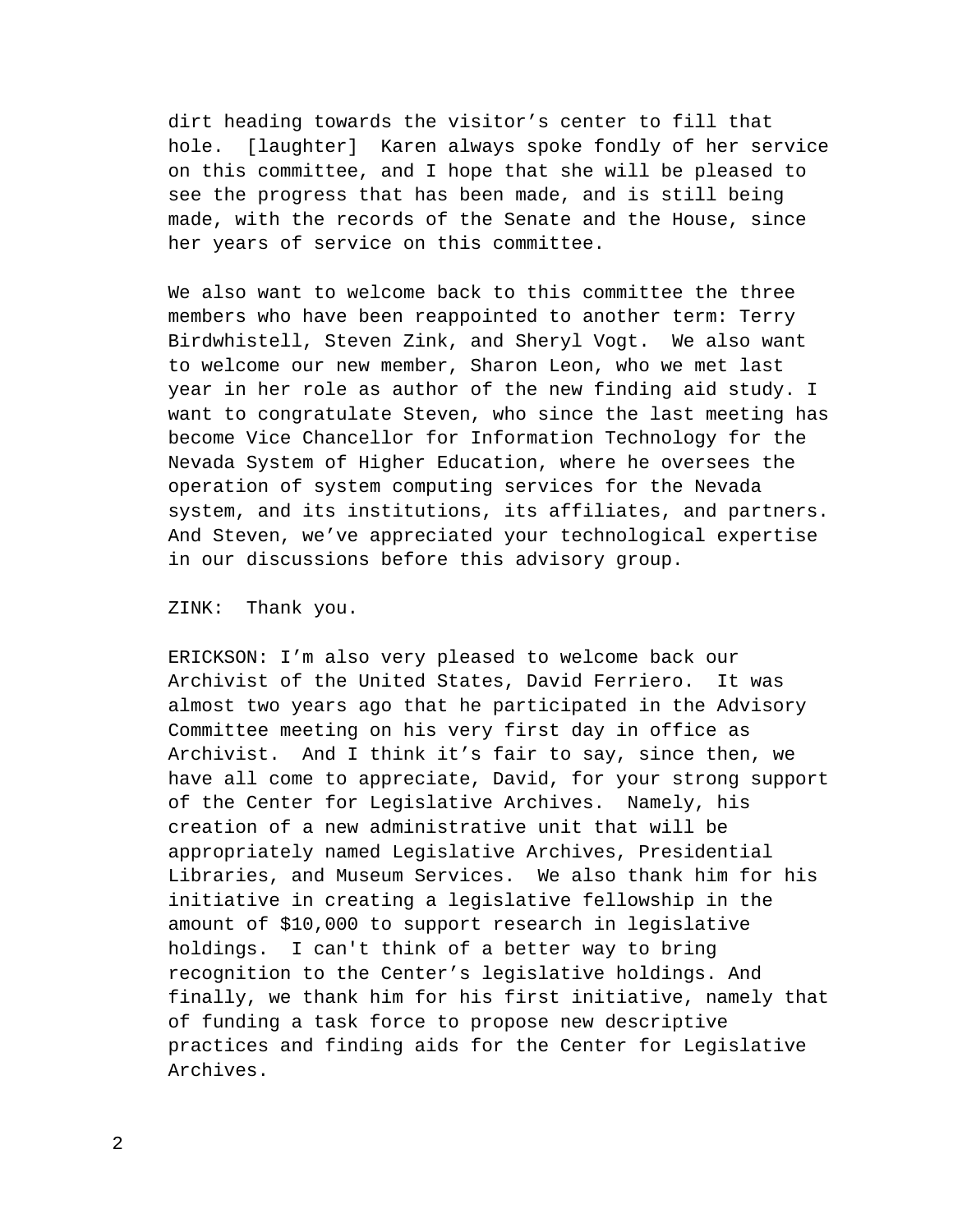During freshman orientation for the  $112<sup>th</sup>$  Congress, the National Archives hosted our 16 new Senators, and provided a visit to the Legislative Treasure Vault, and some are still talking about that visit today. Karen Paul, our Senate Archivist, also met with new Senators and their staffs to brief them on setting up records in a new office. Now that our new Senators have moved from their temporary basement offices in the Dirksen Building into permanent offices, our team of archivists plans to host a Secretary's brown bag luncheon for these new member offices, where we will further address archiving issues, and encourage them to get started right away in good records management practices. On the other side of this equation, our team of Senate archivists are also working with the eight Senators who have announced their retirement at the end of this Congress.

I also note that the Senate archivists have been working with the Center for Legislative Archives, and the National Declassification Center, on an assessment of the 1,200 boxes of classified Senate committee records, which date from the 99<sup>th</sup> Congress and earlier. The assessment included evaluating the degree of difficulty associated with reviewing the records based on the ongoing sensitivity of the information they contain. It identified 36 boxes of records over 50 years old that are ready for declassification. These records include records of the Senate Armed Services Committee, Foreign Relations Committee, and the Judiciary Subcommittee on Internal Security. After this, the Center for Legislative Archives will perform an annual review to identify additional classified records as they reach 50 years old. This concludes my report, and now I'd like to turn it over to Karen.

HAAS: Thank you, let me start off by seconding your welcoming remarks to the Advisory Committee members. And thank you Nancy, for your kind words. It's very nice to be back as Clerk, and to be involved again with the Advisory Committee on the Records of Congress. I'd like to welcome my appointee, Sharon Leon, who is the Director of Public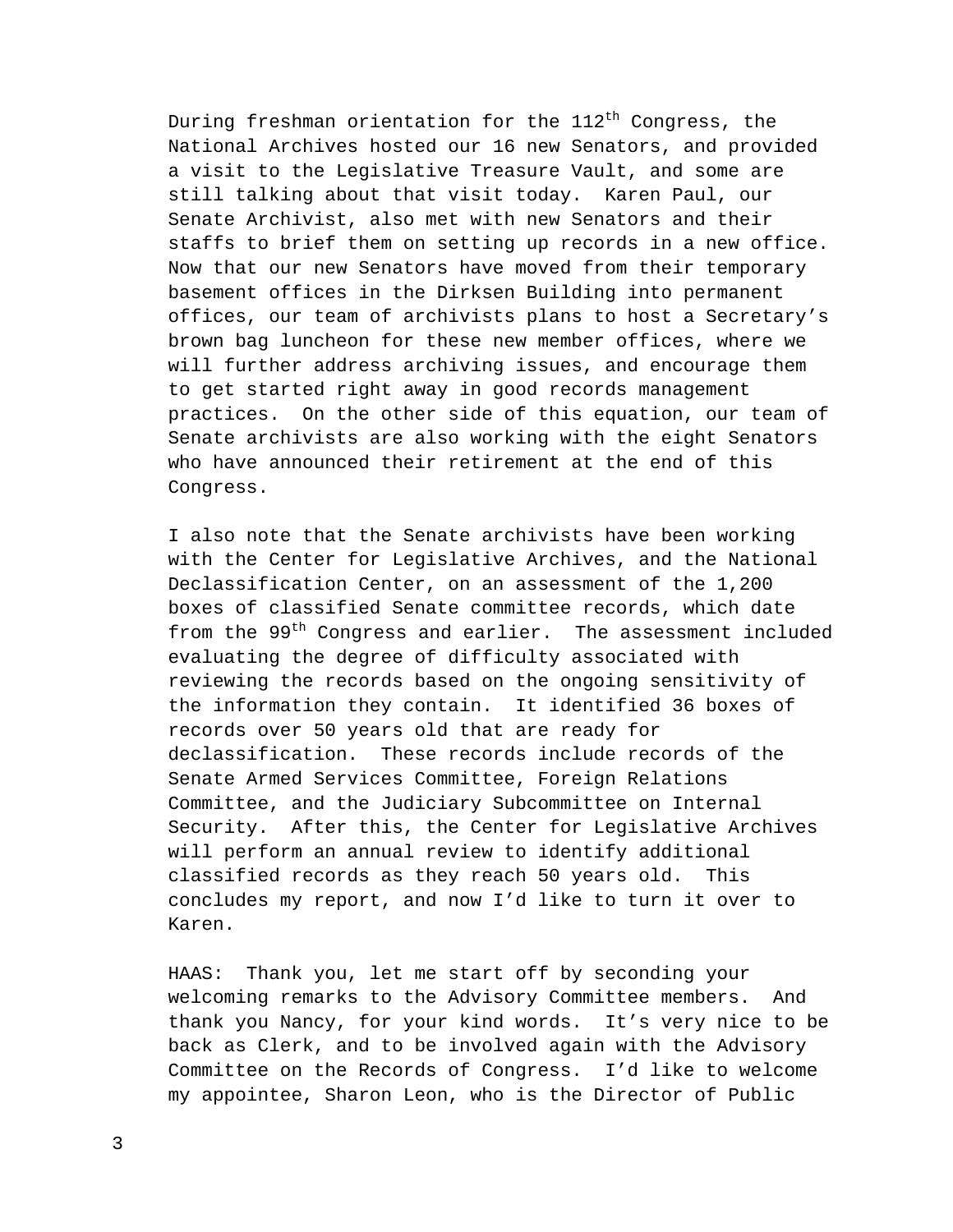Projects for the Center for History and New Media at George Mason University. She is a familiar face to everyone here at the committee since she has been working on the nextgeneration finding aid project. In fact, she was under contract until this past February with the Center for Legislative Archives, and her report is in your packet. Sharon certainly understands the issues surrounding congressional records, as well as the preservation and access issues we face with electronic records. The House leadership still has two appointments to make, and we are hopeful that they will make those appointments prior to our next meeting.

The House leadership is very interested in transparency, and the work of the committees. And they have tasked the Clerk's office with advancing these initiatives. We are working with our leadership to host web resources that will include all aspects of the work of the committees that can be made available to the public. Of course, our office will continue to work with the House committees to make certain that the unpublished records are identified, and that they come to my office, and are made available consistent with House rules.

I'd like to preface our discussion by highlighting some developments in the Office of the Clerk. The reorganization of the Office of History and Preservation is complete, the curatorial and archival staff are a separate office, and are now known as the Office of Art and Archives. Farar Elliot is the chief of this office. The Historical Publications staff have merged with the House Historian's office, and are now part of the Clerk's office, while Matt Wasniewski is the House leadership appointee as House Historian. The office will continue to work on the books begun by Matt that include Hispanic-Americans in Congress and Asian and Pacific Islanders in Congress, as well as their oral history project. I will let the House Historian, Matt Wasniewski, tell you a little bit about his office. Matt, would you like to say a few words?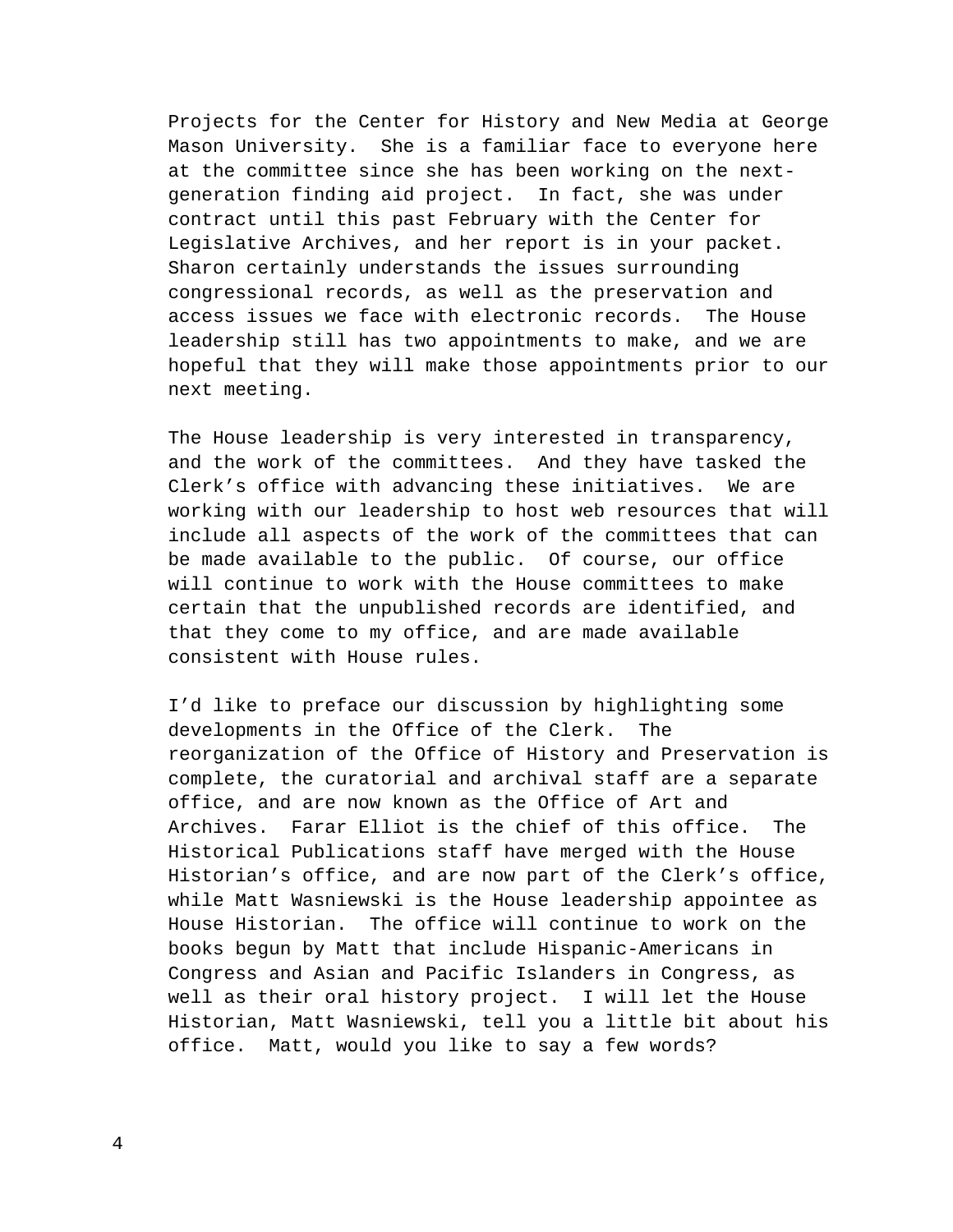WASNIEWSKI: Thank you very much. First, let me personally thank you, Karen, for all of your support during this transition. I've long believed that a strong partnership between the Historian's office and the Clerk of the House reflects our shared commitment to the House's heritage, and it's a partnership that's best for the House over the long term. And my office looks forward to a continued close collaborative relationship with the Office of Art and Archives under the Clerk. We reorganized recently, and the new administrative structure for the Historian's office has the office staff under the Clerk, and the Clerk's office will provide the Historian's office budgetary, IT, and administrative support. And I think that that really fulfills the intent of the leadership at the time of my appointment, and the recommendations of the outside committee that studied House history functions last year. And it also allows our office to focus on its core duty, which is to record the House's unique institutional history, and make it available to all members, staff, committees, and the general public. And in the coming months, I look forward to some collaborative history projects, and the development of a new website. One of Karen's many kindnesses is that she's allowing me to cybersquat by redirecting my website to Art and Archives for the time being while I work on a new website. We're also working on the minorities in Congress series, and we're also doing a series of special interviews to commemorate the  $10^{th}$  anniversary of  $9/11$ . And those will eventually be up online. So I thank you for the opportunity to make some brief remarks, and look forward to a productive meeting.

HAAS: Thank you, Matt. David, I look forward to working with you, and I'm pleased about the reorganization that's taking place now at the National Archives. I know we're going to hear more about that later in the meeting. In closing, I just would like to thank Nancy and your staff for hosting us today. I'd like to thank the Center for Legislative Archives, and the National Archives, for all of the work that you do to help us here in Congress. Thank you.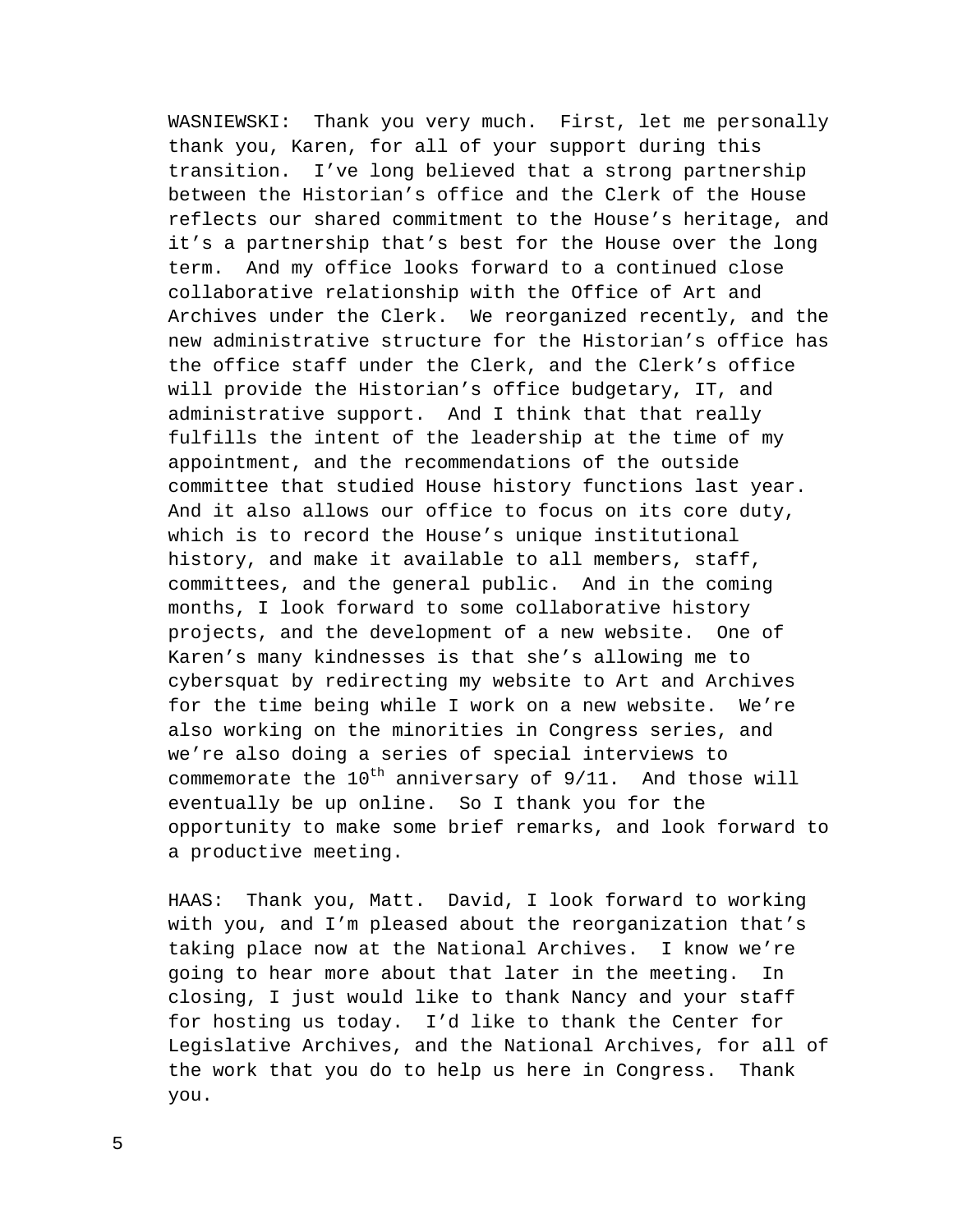## ERICKSON: David?

FERRIERO: Good morning, and I'd like to add my welcome to the returning members, and a special, special welcome for Sharon. It's great to see you here at this table, and thanks for the work that you lead at another table down the street. So let me start by bringing you up to date on the transformation. As Nancy said, I've been on the job - this is month 19, actually. [laughter] Not that I'm counting. [laughter] But we began a process almost a year ago, it was in July, 2010, to take a look at the organization. We had a planning team, who presented a report to me in September. And we started implementation in January. So it's been relatively short, but there's a fair amount of progress to report. The implementation plan establishes a new organization, a new set of organizational values, and basically, a new culture. I'm much more interested in the culture than I am in the organization. To date, we have appointed a new Chief Human Capital Officer, and it was important for me to get that person in place first as a signal to the staff that they are our most important resource. And if you can't get that right, then nothing else is going to be right. We also have a new Chief Operating Officer, Tom Mills, who is with us this morning, and a new Chief Records Officer—for the first time in Archives history, we have an individual who is responsible for our records—the Chief Records Officer. Sorry it's taken us 76 years. [laughter] A brand new Chief Information Officer, Mike Wash, who we stole from, most recently, the Department of Transportation, but we got to know very well when he was in that position at the Government Printing Office, and he already has, in a very short period of time, impressed just about everyone on the staff. We have a new head of ISOO, the Information Security Oversight Office. Jay Bosanko, the former ISOO head, has taken over new responsibilities as the executive for Agency Services. A new business support services unit also has been set up.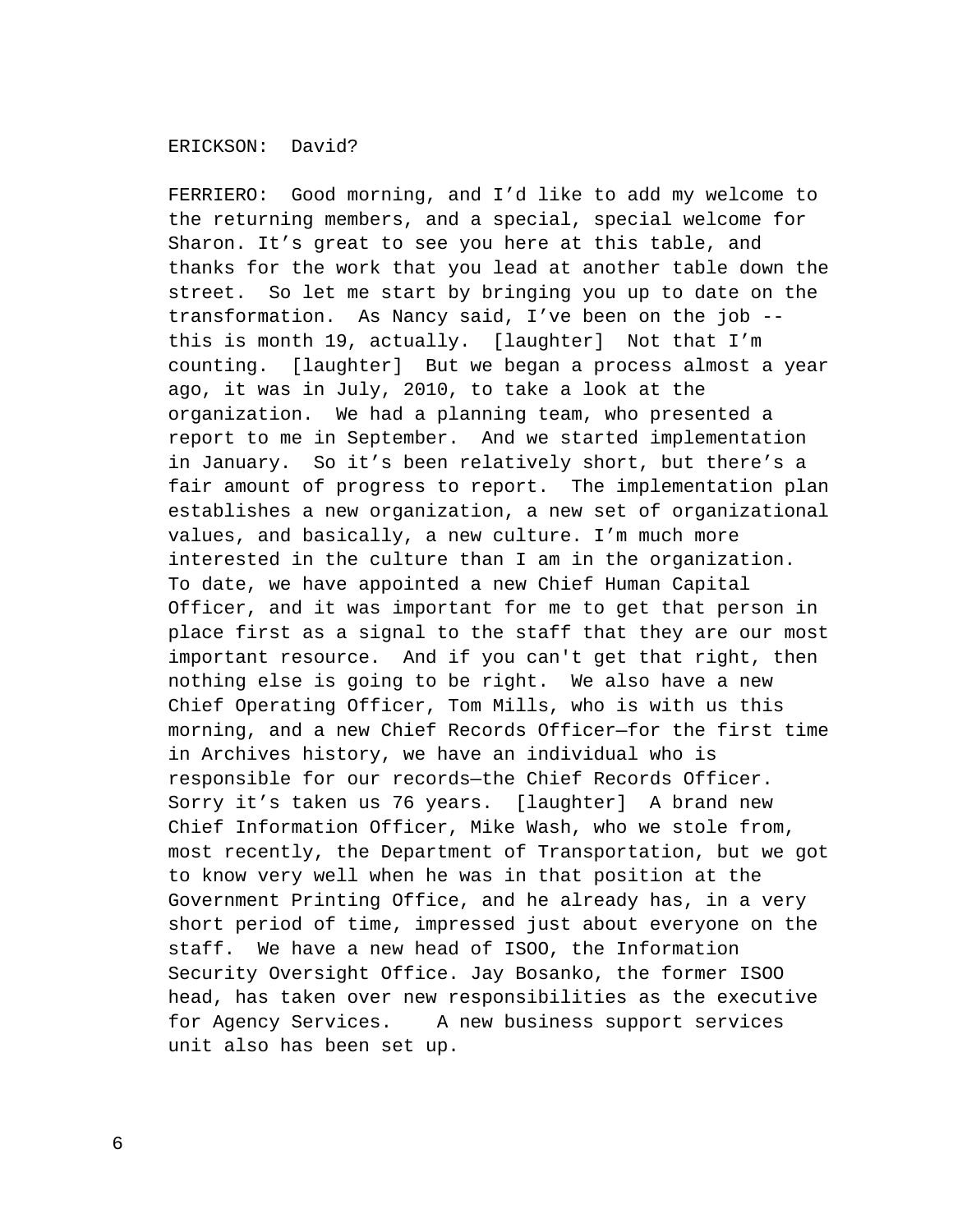And we've just finished interviews for a new deputy archivist, a new strategy and communications officer, and the one that you're most interested in, the executive for Legislative Archives, Presidential Libraries, and Museum Services. We've just finished that interview series, and we're now reviewing applications for Research Services, and I think that's the last one to be filled. So I don't want to brag, but in a very short period of time, we've got new leadership in place.

That, frankly, and I say this with a lot of my staff in the room, that's the easiest piece, because those individuals, the new leadership, is responsible for working with the staffs, and creating what's underneath it, and how that's going to work. I can tell you that the pool for LPM— Legislative Archives, Presidential Libraries, and Museum Services—was strong. The candidates exhibited a great deal of excitement, which reassured me. When we put those three pieces together, I wasn't sure that we were going to be able to attract a pool of really good candidates, and I was concerned about what role I was going to play in selling this job to candidates. But I was just amazed that to a person, they brought great excitement about the relationship opportunities that the three pieces offer. The important thing for me is—and this is something that Richard constantly reminds me when he's talking to other people in my presence—for the first time, this puts Presidential Libraries and Legislative Archives on the same level, and that's a very important message.

And the reason for bringing those two pieces together is, in my time on the job, recognizing that these two units, of all of the units, have made much better and faster progress, especially in the electronic records arena, than the rest of the organization, and I wanted to leverage that success. So that's where we are with transformation. We will be hearing lots more soon about that as we move forward.

Nancy mentioned the research fellowship. I'm really, really excited about this. You know, I came here from the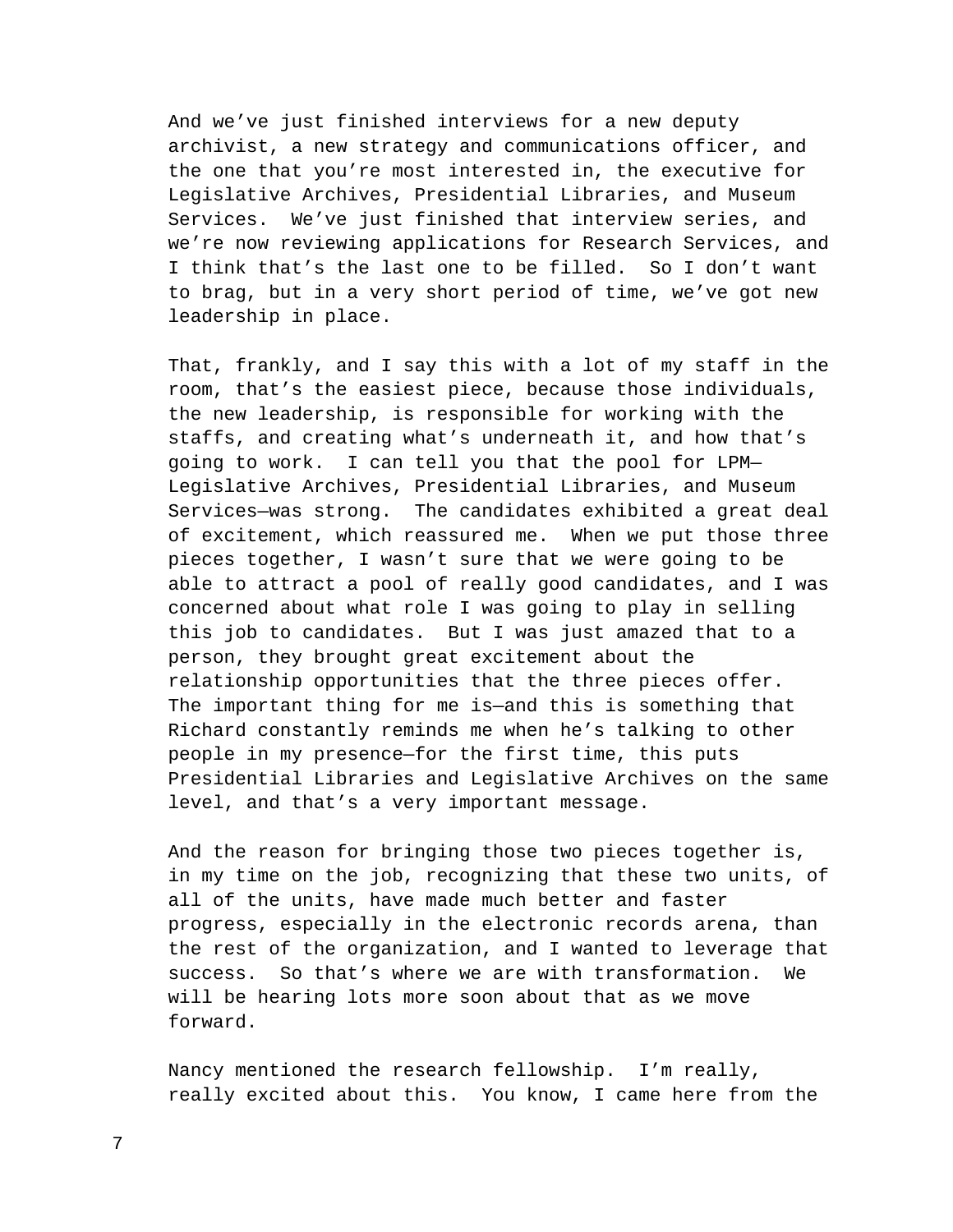New York Public Library, where one of my joys was being responsible for the Cullman Center for Scholars and Writers, where we brought 15 people every year, who spent an academic year with us, to do research. And I would wander down the hall every day, and talk to our researchers about what they were learning from our records, and what they were doing. In fact, we had one of them at the Archives on Thursday, Laura Shapiro, talking about her research on Eleanor Roosevelt's horrible, horrible White House kitchen. [laughter] So I would love to be able to recreate something like that at the National Archives, where we're actually bringing folks in to use our records, and helping us learn what we have, and creating new scholarship from our records. And so we have our first toe in the water here, with funding from the Foundation for the National Archives, a \$10,000 grant to create a National Archives research fellowship around congressional records.

The application period closed on the 31<sup>st</sup> of May, and we received 26 applications. The minimal criteria stipulated that you had to be a Ph.D. candidate with an approved dissertation proposal, requiring the use of the historical records of Congress. And I am just blown away, after reading all of the applications over the weekend. The institutions represented are phenomenal. The letters of recommendation are to die for, and I hope these kids got copies of those, because these are keepers in terms of recommendations. But the topics, like Civil War banks and currency, the Great Society, the Homestead Act of 1862, electoral corruption, political history of the computer, military chaplains, women's staff, and my favorite, government outsourcing. We have a review panel of six historians and political scientists, and I'm expecting a recommendation soon.

HUNT: We should have the recommendations by the end of the week, when they will be submitting their findings to us. We'll collate and tabulate the results to rank the candidates.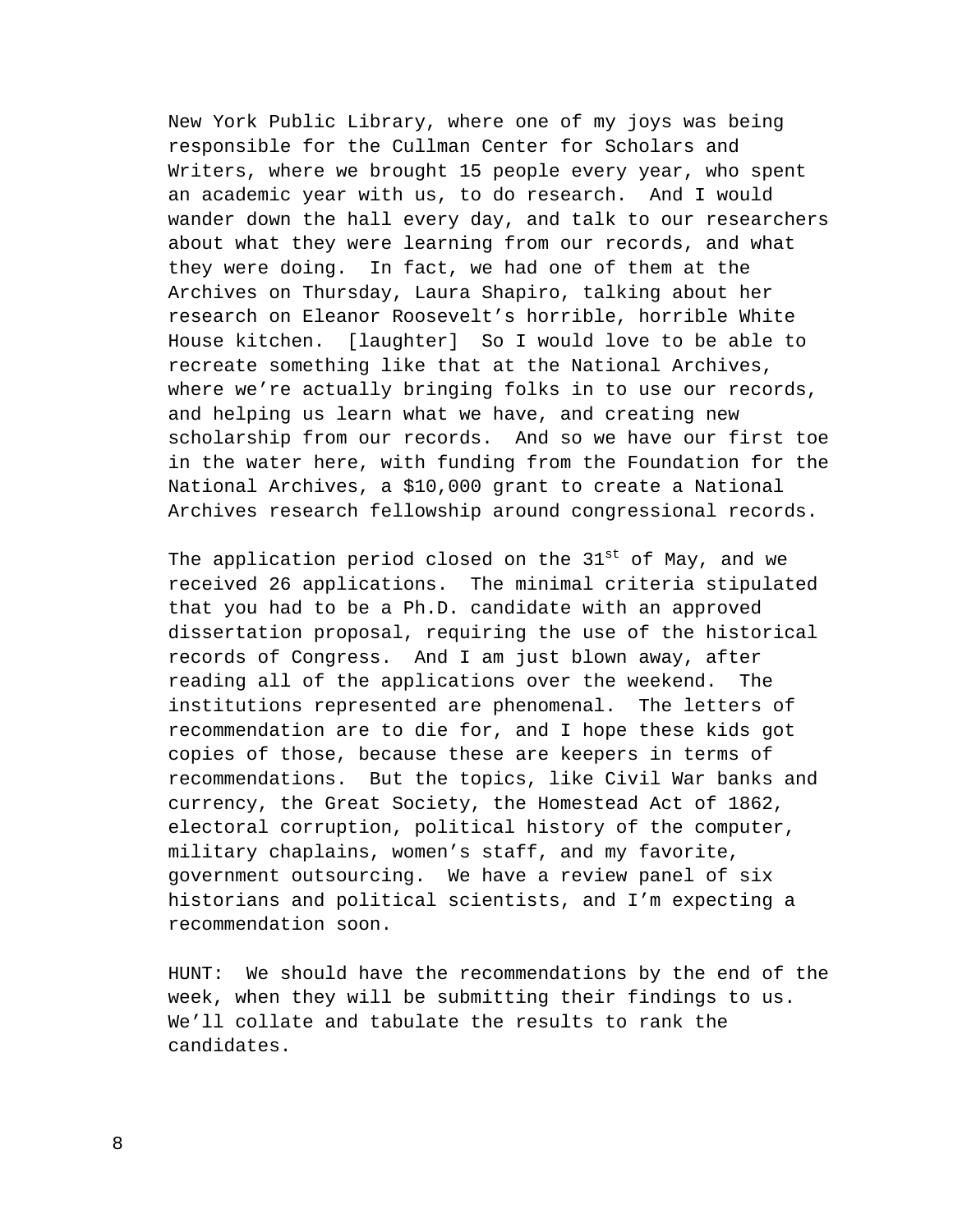FERRIERO: Super. It's really very exciting, and I'm really pleased this happened. My favorite topic is space. I have 44 facilities around the country, and I know that you're worried about a subset of that space problem. So we have launched a major space analysis and initiative to advise me on plans to accommodate space needs around the country, including -- as I'm reminded just about once a week by Richard, the space needs for the records of Congress.

ERICKSON: You had mentioned one of your challenges when you visited your offices that there is a sense that staff don't always feel part of the National Archives. In your transformation plan, how are you addressing that concern?

FERRIERO: I have visited, I think, 30 of the 44 sites now. And at each one of those, I have a chance to sit down and talk to the staff about what's it like to work at that location so I get a first hand view of the issues that people are dealing with. And it's pretty consistent, and in fact, it was the basis for the transformation. We need to solve some of these problems to be more effective and efficient and make it a better place to work.

One issue is communication. And it's an issue that I'm familiar with, because I inherited the same issue at the New York Public Library, where I was responsible for 91 facilities spread out in three boroughs of New York. The farther you get from  $5<sup>th</sup>$  Avenue, the less you feel you're part of one organization, or, more importantly, that your voice is heard. So what can you do to turn that around, and make people feel that they have an opportunity to contribute? We set an expectation during the planning process by using lots of social media tools to engage the staff in the process. So we used idea scales with the staff to test ideas that we were thinking about in the creation of this new organization. We used idea scales especially in the development of values. So we've now raised an expectation with the staff that they will be involved. And that was a difficult hurdle, and we're still dealing with some levels of suspicion and distrust. But we're going to keep pushing on this, and use webinars, and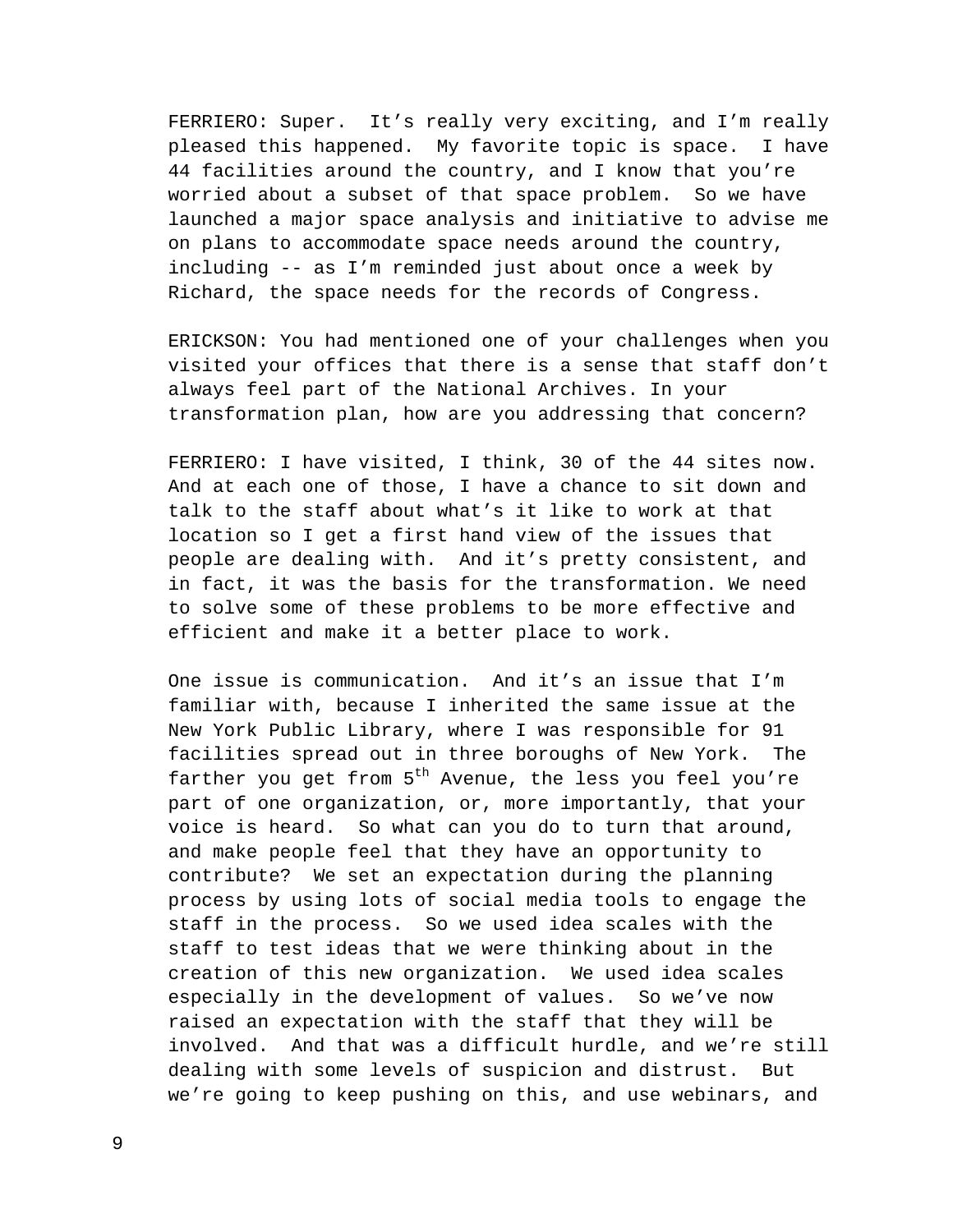more importantly, face-to-face kinds of opportunities to get the staff engaged in what we call one NARA, one organization. It's something that we'll never perfect, but it's something that I'm really committed to working on.

I'm pleased to announce that Congressman Don Manzullo from Illinois and Tim Bishop from New York have created the first ever House Caucus on the National Archives. Is that great? [laughter] The idea came as a result of a visit to the Legislative Treasure Vault. They are already advertising an open house tomorrow night. The Foundation for the National Archive and Mars, my new favorite candy company, are sponsoring an open house for House members and their families on Flag Day. This is an idea Congresswoman Jo Ann Emerson brought to us last year. We're really excited about that.

Finally, Nancy mentioned "What's Cooking Uncle Sam", which opened on Friday. If you haven't been, please get down the street and take a look at it; it will be on exhibit for six months. It's an incredible exhibit about the government's role in food, and the best thing about it is that Chef José Andrés, our chief culinary advisor on the exhibit, has just fallen in love with the exhibit. So much so that he is gutting Café Atlántico and creating a pop-up restaurant for six months, cooking recipes from the records. And the best part of it is that a cut from the proceeds come back to the Foundation for the National Archives. So now you all know where you're going to be having your meals, right? [laughter]

ERICKSON: That's right. Tell them about the cookbook.

FERRIERO: And on July  $1^{st}$ , the Archives cookbook, which accompanies the exhibit, comes out, with my recipe for White Chocolate Mousse. [laughter]

ERICKSON: Which he offered to serve at the next meeting. [laughter]

FERRIERO: No, Richard promised to make it. [laughter]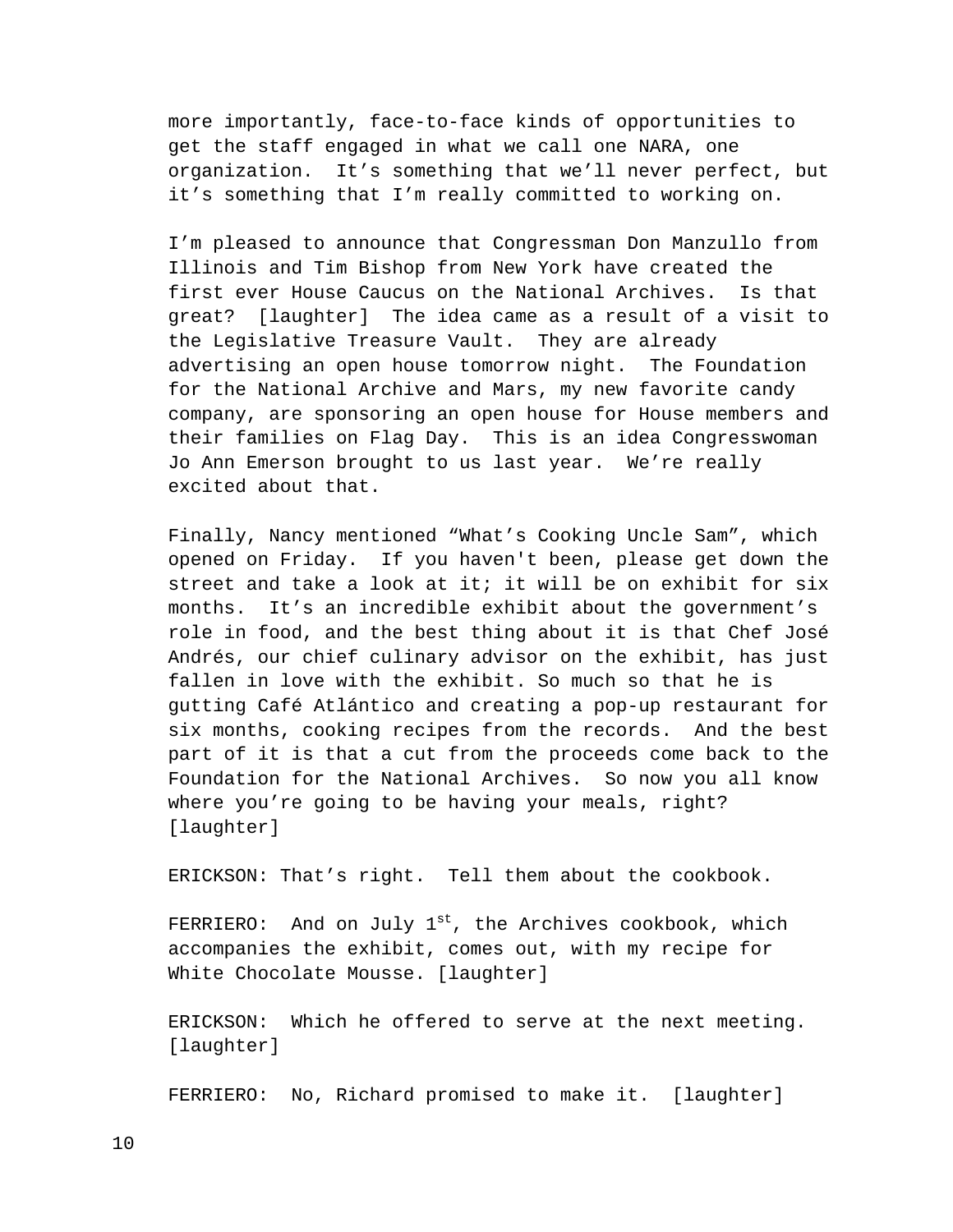RICHARD: I'd better start reading the recipe soon.

ERICKSON: Thank you, David. In May, the Association of Centers for the Study of Congress held its annual meeting at the National Archives, and our own Sheryl Vogt serves as president of the association, and so I thought it would be helpful for this group to get a report on the meeting.

VOGT: Thank you, Nancy. We again met at the Center for the Legislative Archives on May  $18^{th}$ -20<sup>th</sup>, and we really do enjoy going there as they make us feel so welcome. We also brought in five new institutional members to the association, so we now have a membership of around 35 institutions, and 15 individuals. So we are growing, and that's really a good sign for the association. We had an excellent program. We had our regular sessions, hearing from scholars who are doing research in congressional papers, and also heard from some former members of Congress who have placed their papers in repositories, and what their experiences were.

Don Ritchie led an informative session on the Senate oral history program. We also had a session on the declassification of congressional records and papers, which was very interesting to us. And we also had the Center do a presentation on their educational programs. This came out of a discussion last year at the Advisory Committee meeting about how much they were doing on the educational front. Our keynote was by Peter Overby of NPR. And the Archivist told the group about the transformation planned at the National Archives, and again, we were most happy about the parity between Congress and Presidential Libraries, and the equal recognition within that organization.

In the interest of time, I wanted to tell you a little bit about one session, and that was the one with political scientists, about their interests and research. It relates to some of the topics that we will be discussing today. This group of political scientists talked about their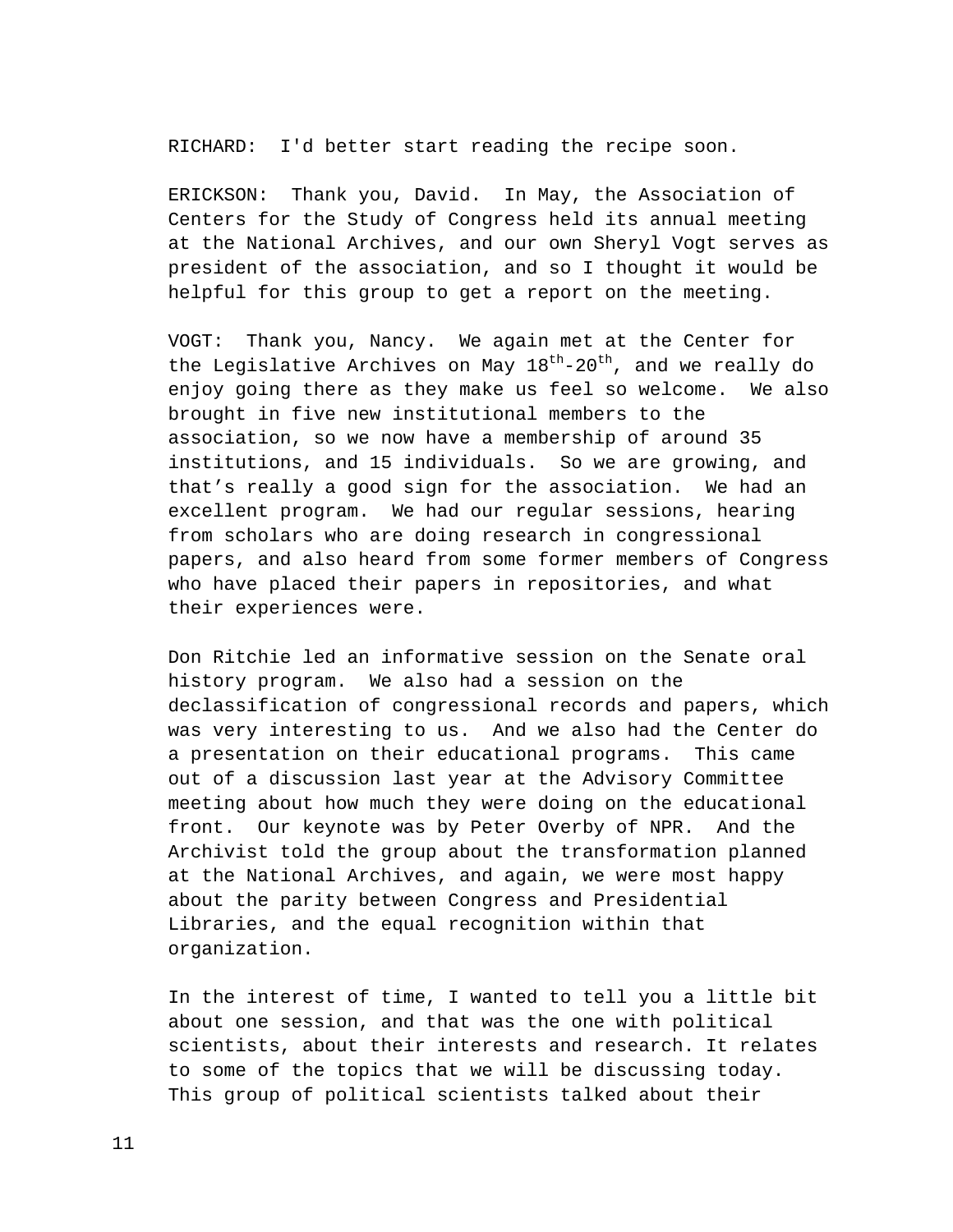research in archives, something that few political scientists do as they tend to be more quantitative than qualitative. But this group really loves archives and we wanted to hear from them. Doug Harris, who has been mentored, I believe, by Joe Cooper, is a professor at the University of Maryland. He's been interested in organizational theory and studying legislative leadership- how Congress has changed over time, its history, its historical scope, its institutional context and how that matters. He also studies Congress as collections of individuals and has an interest in first person accounts. He stated that political scientists have not developed methodologies to answer their questions. They generally know the answer before they start doing research. But by using archives, they can study decision making, mistakes made, successes, within a larger context.

Matt Green, another political scientist, talked about the challenges of doing online research. And this is something, I believe, that's dealt with in the task force report. He said it's important for archives to state up front that not everything is available online. Many researchers think that if it's not online, it's not important. And this is something that we archivists are always dealing--with about what we should put online. Most likely, what we put online will really have an influence on future study. So that's something we really have to consider. Matt Green also said that online research leads to a decline in serendipity. That is, when you're looking for X in an archives, you might discover Y. But online you're very limited in what you can have access to. There's also the potential for isolation from archivists if you're working online. You miss information and could benefit from the expertise of someone who actually worked on the collection and prepared it for research. And then a more subtle issue, he said, was the loss of connection, of substance, by not visiting where the legislator worked and lived, and understanding his constituency and local issues. And another point made by the group was the importance of having grad students come to D.C. or to the Congressional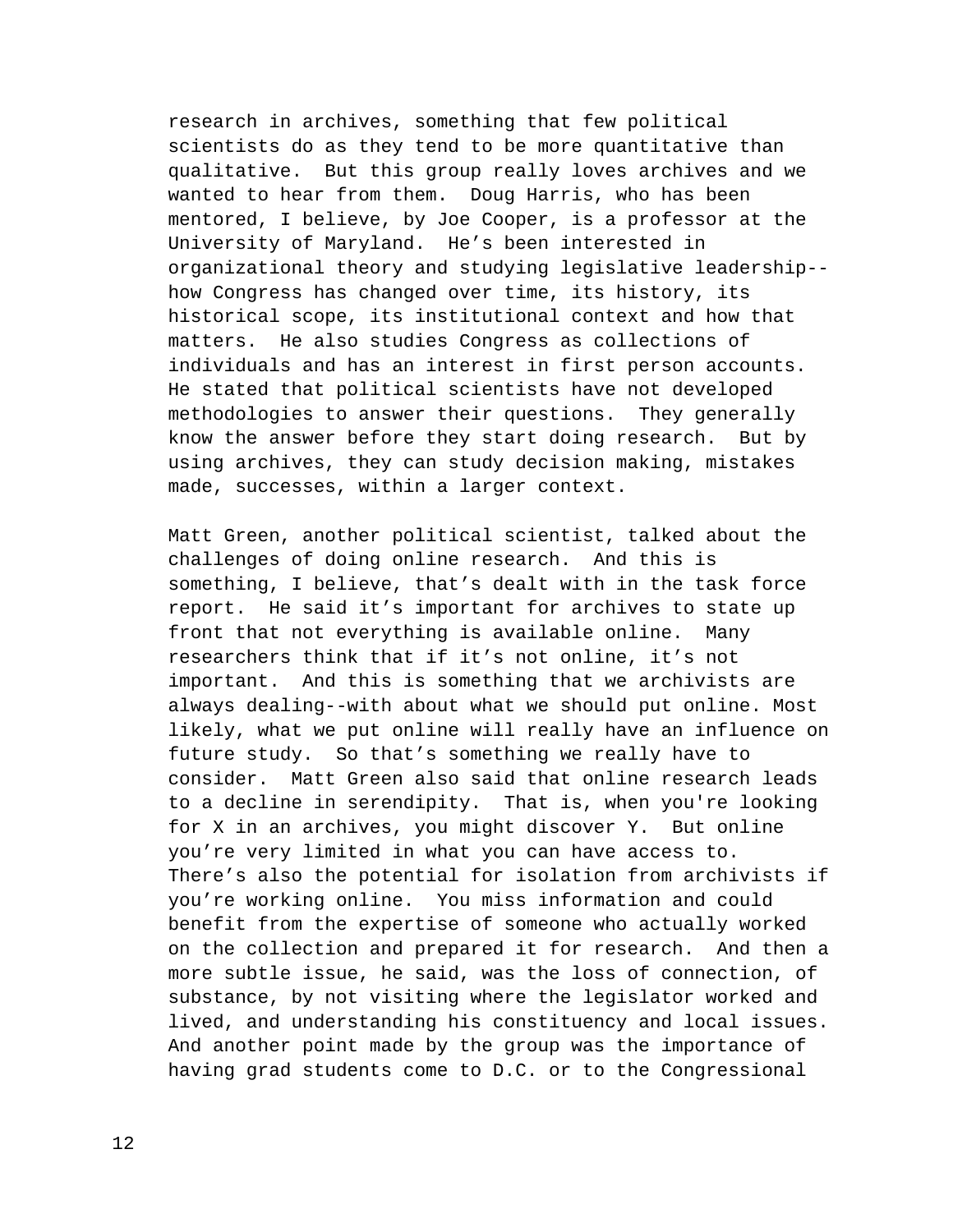district to understand Congress in those contexts. There's the challenge of cost, however.

On finding aides, the panel agreed that the more specific and descriptive the material, the better. They want keyword searching capability. They would like a dynamic finding aid that could be sorted and resorted. As they called it, a Burger King approach for each researcher. They would like to have a standard finding aid, and one that could be, as they said, wikified. So researcher comments would help build a community and attract other scholars. So this was very interesting, I thought, because we know we cannot always deliver everything. So it's really good to have that dialogue to know what researchers prefer.

Briefly, I would like to say, we're having Congress Week again this year. It will be the week of September the  $12^{th}$ . Our theme is "of the people, by the people, and for the people." This year, we're going to send out posters to all congressional offices, and we will need some assistance in doing that because we don't want to have to mail those individually to the offices, so if the House and Senate offices can help us with that, it would be very good. Maybe someone from the Center for Legislative Archives could send students up to help deliver them. I don't think the House can do that, is that right, Matt? So we may need some help doing that, and we would appreciate that very much.

We are providing a \$1,000 award for National History Day for the best paper in any category on the history of Congress. This is a commitment we've made for the next three years and we're very excited about it. In addition to our Ray Smock and Dick Baker Awards, which are for congressional repository staff and for researchers, we are honoring the Congressional Papers Roundtable this year on their 25<sup>th</sup> anniversary, giving a scholarship of up to \$500 to attend pre-conference Congressional Papers Roundtable sessions at the annual meeting of the Society of American Archivists. This is for an archivist who has begun working on Congressional papers, and really needs access to these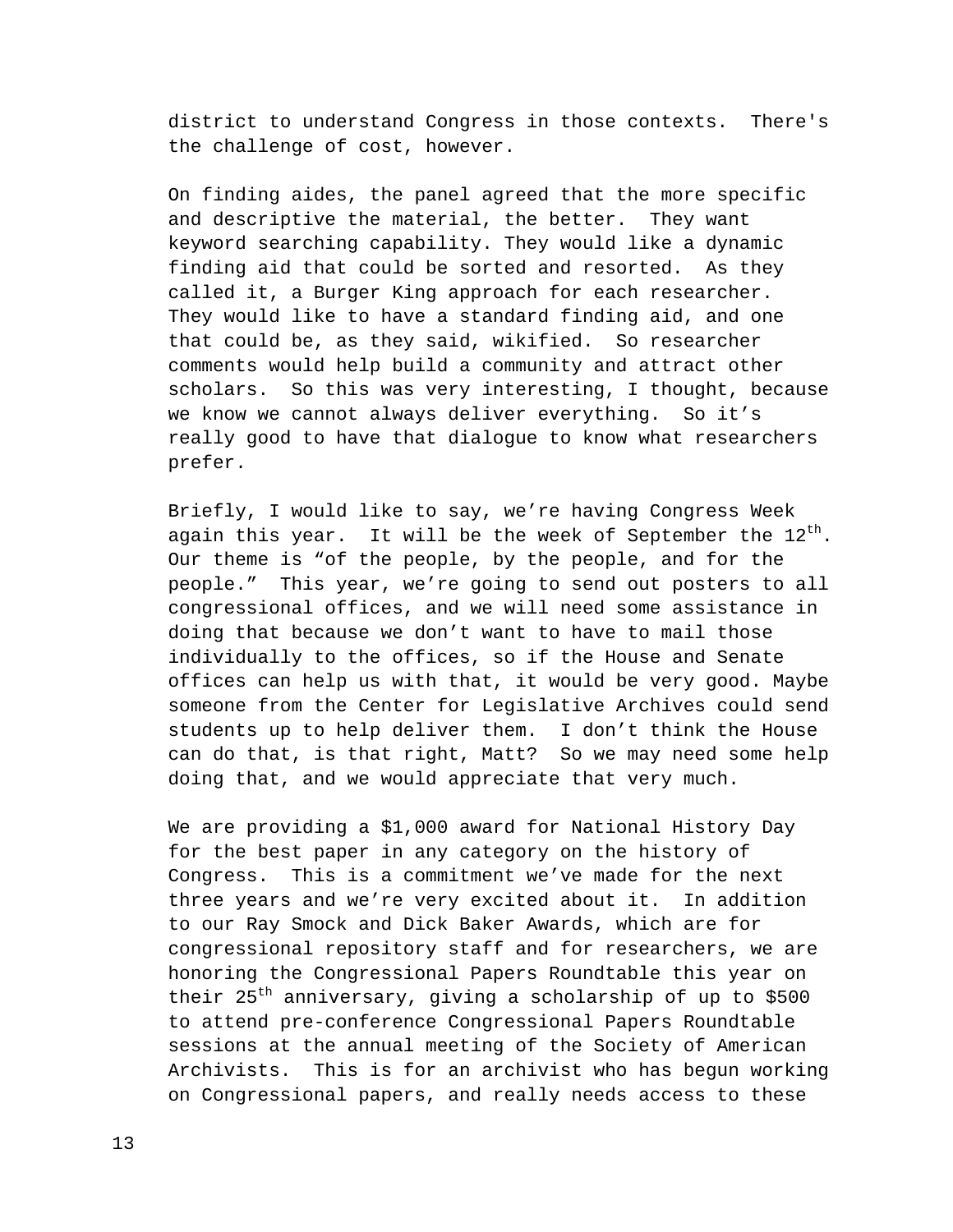pre-conference sessions, but may not have institutional support to attend that extra day of the conference. I would like to say that we recognize our founding mothers in the Congressional Papers Roundtable, now that they're in their 25<sup>th</sup> year. We always talk about the association of centers as having founding fathers, meaning Ray Smock, Mike Gillette, and Dick Baker. So I would like to thank Karen Paul and Cynthia Miller, who was the House Archivist at one time, and Karyl Wynn, who was an archivist at the University of Washington, one of our first real leaders in Congressional Papers. They were our founding mothers, so we'd like to recognize them as well.

This past year, we were invited by the Carl Albert Center for its publication *Extensions*, to prepare articles. David has one from his address to ACSC last year. Ray Smock contributed one about the history of the association of centers, and I wrote one about the work we are doing now. And we also have an article on Congress Week. It's a wonderful tool to have, not only to promote the association, but also for those repositories to talk with their own administrations about the importance of having centers to save congressional records and make them available. And if you would like a copy, I'm sure you can get one from Oklahoma. We will soon be putting the web address on our website for online access to the publication.

And just two other things. We are starting a relationship with the Kettering Foundation this year to make a commitment to conduct forums of public deliberation. We have 12 of our institutions that will be going this first year to start this round, and the second or third year, we will actually be looking at how to frame issues for study by drawing from our collections. The presidential libraries are doing that now. So we're very excited about what opportunities this brings to a lot of us to do outreach and public programming. A lot of our institutions don't really have the money to do that, but this will give them a way. In our initial discussions with Kettering, it was interesting to me that we all felt we had a higher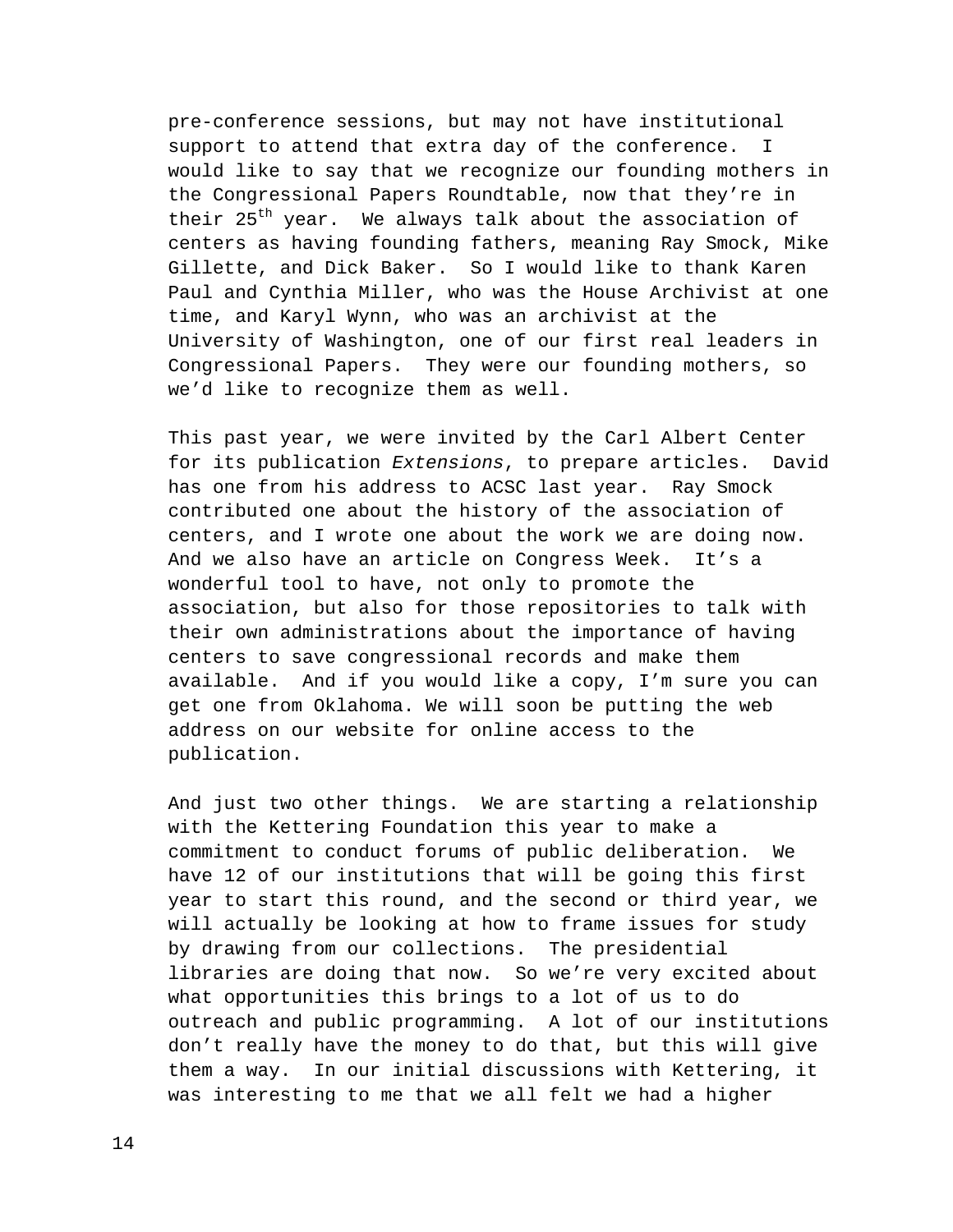calling to promote and teach about representative democracy. That higher calling was something that was outside of what our administrations and our various institutions might think, but those of us who work with Congressional Papers felt that we had that larger responsibility.

And finally, next year our meeting will be at the Russell Library in Athens, Georgia. I hope to see many of you there. I know it's difficult to travel, because we often have to travel here and other places, so I do hope that many of you can come down. We will be in our new special collections building, so we'll have a lot to show you, and we will be meeting in conjunction with the History of Congress conference, which is a group of political scientists who are on the cutting edge of research. We have a lot to learn from them, and they want to learn some things from us too about doing archival research. So it promises to be a very good program. Richard McCulley and Ken Kato will be our program co-chairs. And so we look forward to seeing many of you there. Thank you.

ERICKSON: Great, thank you, Sheryl. Does anyone have any corrections of the minutes from the last meeting?

HUNT: On page seven, there's three too many zero's in the amount of pages to be declassified in the Senate materials. Since we have half a billion pages in total at the center, this shows a billion pages being declassified. The correct total should be 1,625,000 pages.

ERICKSON: Right. So with that correction, do we have a motion to approve the minutes?

Motion was made and seconded.

ERICKSON: All right, so approved. Next, I would like to turn to one of the mothers of the Archives, [laughter] Karen Paul, our Senate Archivist.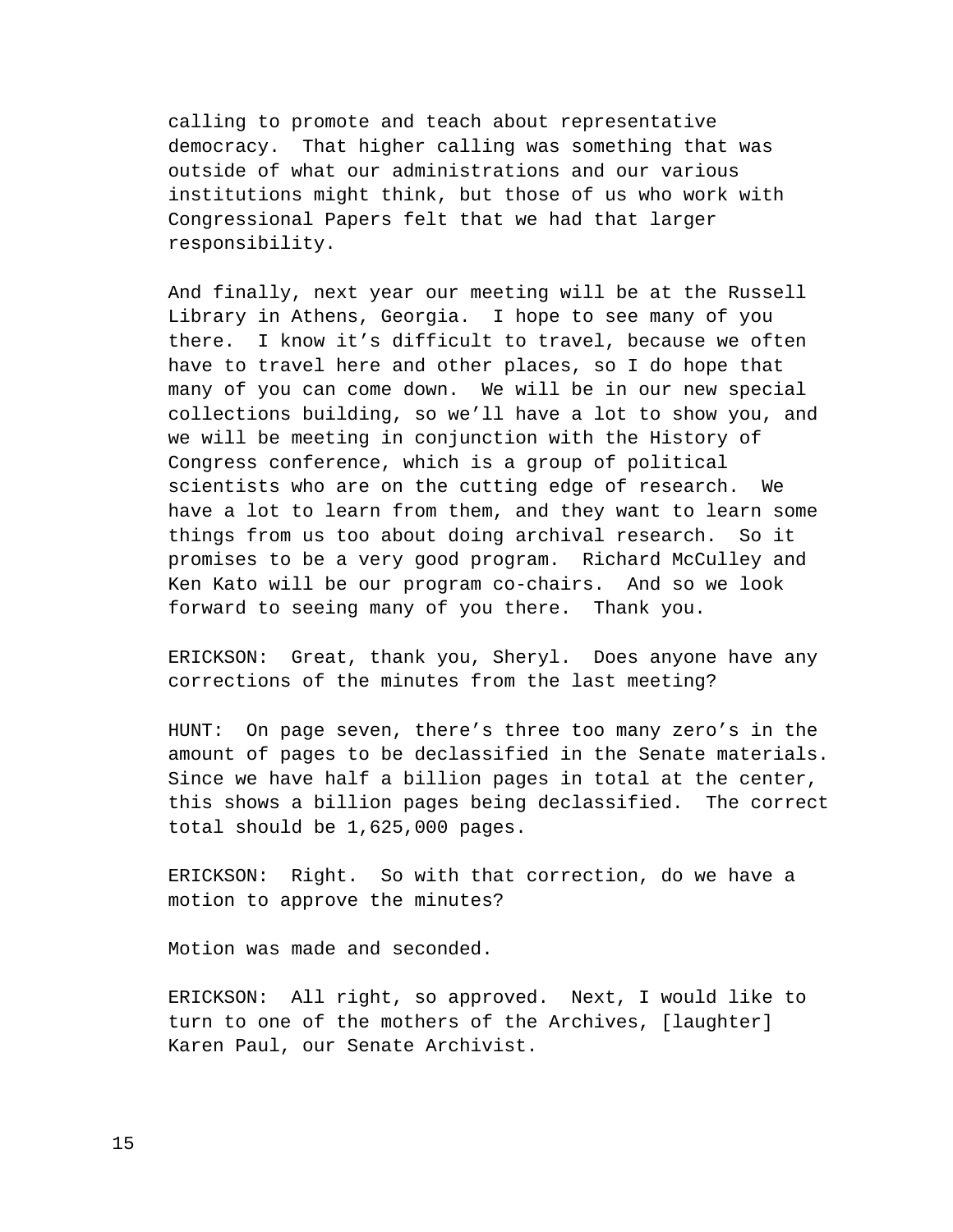PAUL: Thank you very much, and first, I would like to commend Sheryl Vogt for her extraordinary leadership of the Association of Centers for the Study of Congress. She gave a very detailed report, and she could've given one equally as long, just detailing what she has done in terms of building the infrastructure and management of the association. She is amazing; she does all of this in addition to her full-time duties as director of the Richard Russell Library. Thank you, Sheryl, very much for the effort and dedication that you put into the organization; we all really appreciate it.

I'd like to begin by telling you a little bit about what we've been doing with senators' offices. We had 18 offices close last year, and this gave us an opportunity to observe recordkeeping in 18% of senators' offices. We found what we expected, but it was, nevertheless, a bonus to be able to acquire such a breadth of perspective in a relatively short amount of time. We found some offices still relying on a lot of paper to transact business, although they were very, very much the minority this time. We also found some senators using their notepads to view their daily briefing memos. This is in stark contrast to the now famous briefing memos that Senator Kennedy's staff lovingly referred to as "bag memos"--because he took so many briefing memos home every evening that he carried them in a bag.

We found variations in the extent of social media in use by the offices. Variations were found also, in levels of understanding about preserving these files. Staff from LC's National Digital Information Infrastructure did a study over the winter of senators' use of third party websites, and reported to us that YouTube, Facebook, and Twitter were by far the most popular. We found variations in understanding, even as to what an archival repository does, and what service an archives provides.

So armed with these insights, we were able to try something different. And what we finally determined to do is to put together an office archives tool kit. And this is what it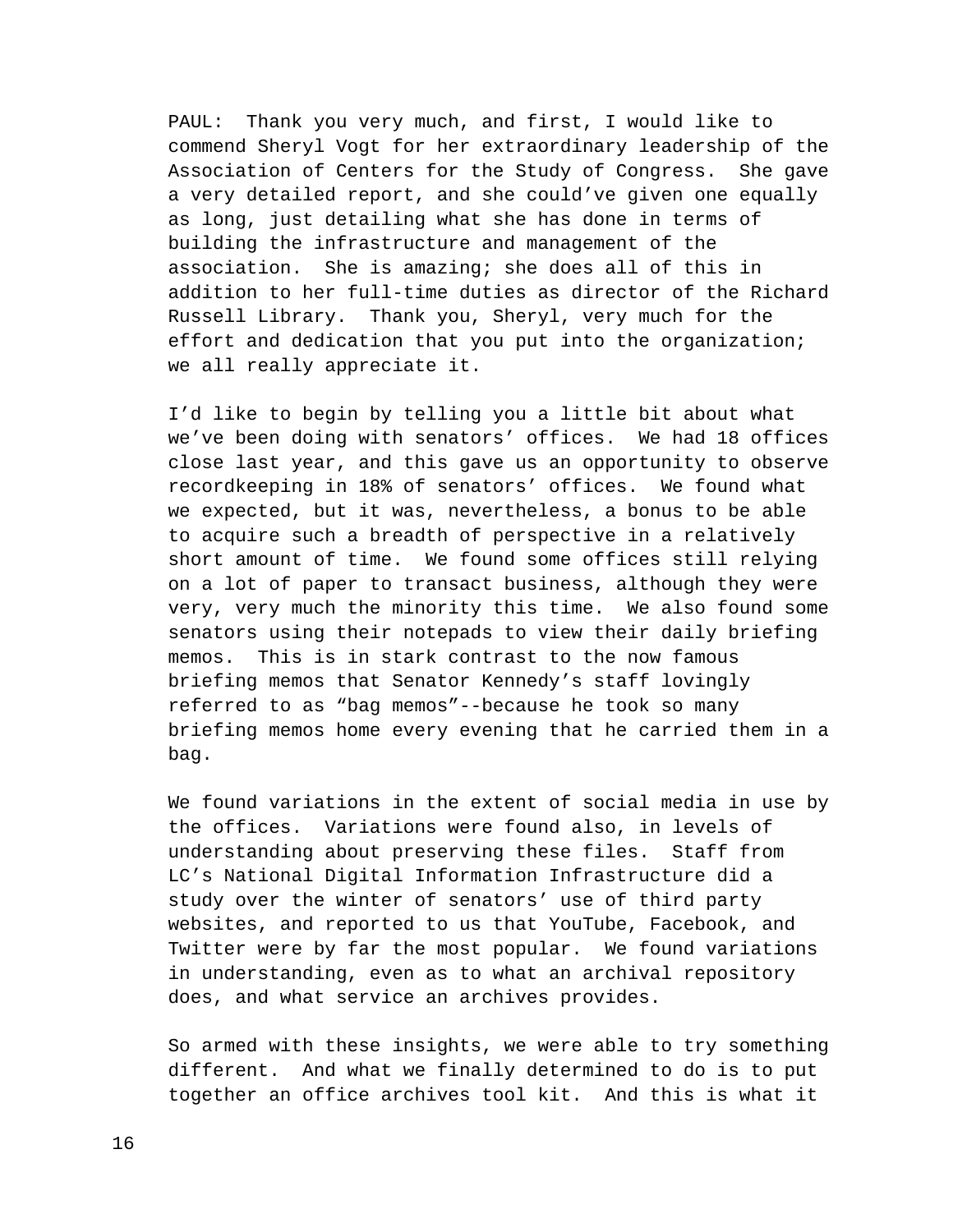looks like, which is also available on the Senate intranet. And as Nancy mentioned, it will be the focus of the next Secretary's brown bag meeting. It makes a really big point that from day one when an office opens, there are archives sitting there waiting for you, in the form of constituent communications. We encourage offices to be ready to begin to manage that information, really from day one. The tool kit covers items such as personal record keeping, advice for systems administrators, how to inventory memorabilia, and what to look for in an archival repository, and of course, what to keep and how to manage it. So we're excited about this, and we're using it already. There are 21 tools in it at this point, and the format allows us to keep it up to date, which we certainly need to do with electronic oriented tools.

For committee archives, in the electronic category, we continue to encourage committees to hire an archivist. And I am so pleased to be able to say that two more have been added since our last meeting. Thanks to Senator Conrad, the Budget Committee is the most recent committee to hire an archivist, Kathy Dugan. And I think Kathy started just three weeks ago. And thanks to Senator Dorgan, who retired, the Indian Affairs Committee hired Sylvia Oliver last January. So we now have a total of ten archivists on nine committees. And needless to say, this is making a huge difference in the quality of documentation for these committees.

We remain seriously concerned about losing electronic records sitting in backlogs. And during the spring, we turned to plan B, which is offering direct electronic records processing services to committees. And currently, we are now working on electronic records backlogs of six different committees, that include records dating from the early '90s. So we now have 12 standing committees, out of 17, or around 70%, engaged in archiving their electronic records. This calendar year, we have transferred over 200 GB of electronic records with substantial volumes in the pipeline. Each committee, and each transfer represents a special case, so we need to negotiate the terms of our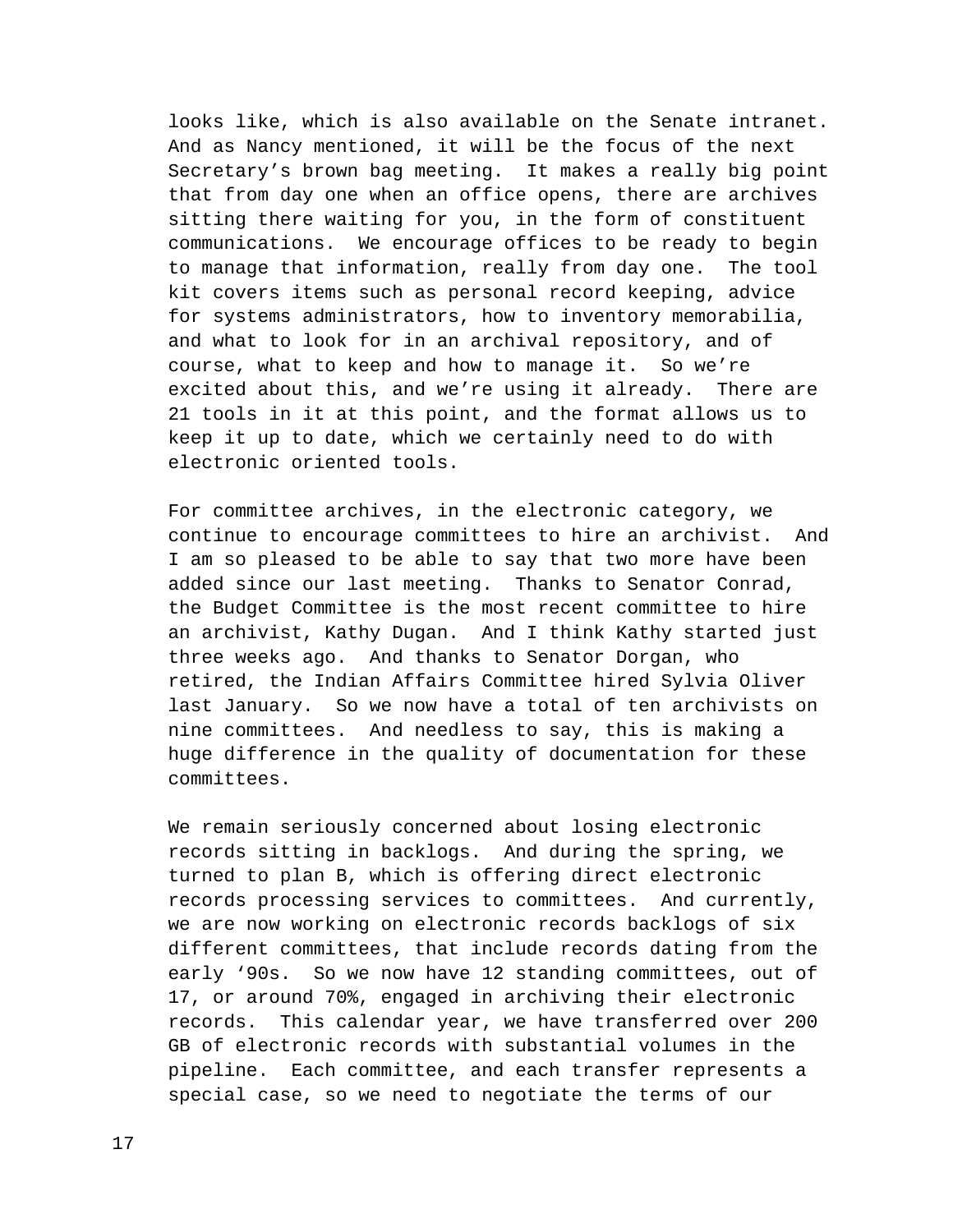service, discuss our methodology on a case-by-case basis, and tailor our services to their needs. It is a tremendous mental leap for committees to move into the realm of electronic archiving. And we are trying at this point to make it as easy for them as we possibly can. And I wish to thank Alison White and Elisabeth Butler, part of our archives team, for jumping into this process enthusiastically, and providing such substantial service to the Senate.

We especially thank Archivist Ferriero for his leadership and support for these endeavors by providing vital staff at the Center, by supporting the electronic records program of the Center as it grows and evolves, and for his personal involvement and commitment at the various staff meetings that we've held over the past year. In particular, the coffee hosted by the Archivist is continuing to bear some fruit for us. So thank you so much.

Now, least you think that we're totally in the current moment, we are still most interested in some old fashioned kinds of records. And last fall, we were contacted by an antiquarian book seller in Alameda, California. Vic Zoschak purchased five large ledgers last year on eBay, covering the period 1870 to 1909. Cataloging revealed them to be either the original ledgers of the newly formed Senate Appropriations Committee, which was established in 1867, or if not that, what? He contacted the Center, and staff determined that the committee papers in their custody did not include any systematic reporting of appropriations for each line item, and that apparently the ledgers he purchased are unique. The volumes arrived in our office last week, after generously being donated back to the Senate by Mr. Zoschak. They provide an inventory of appropriations by item, and by Congress. The ledgers fill a significant gap in the historical record of the committee, and we are truly delighted to have them back.

The five ledgers are divided as follows, agriculture, Army, fortifications, pensions, and Post Office. The second is diplomatic and District of Columbia. The third is the one,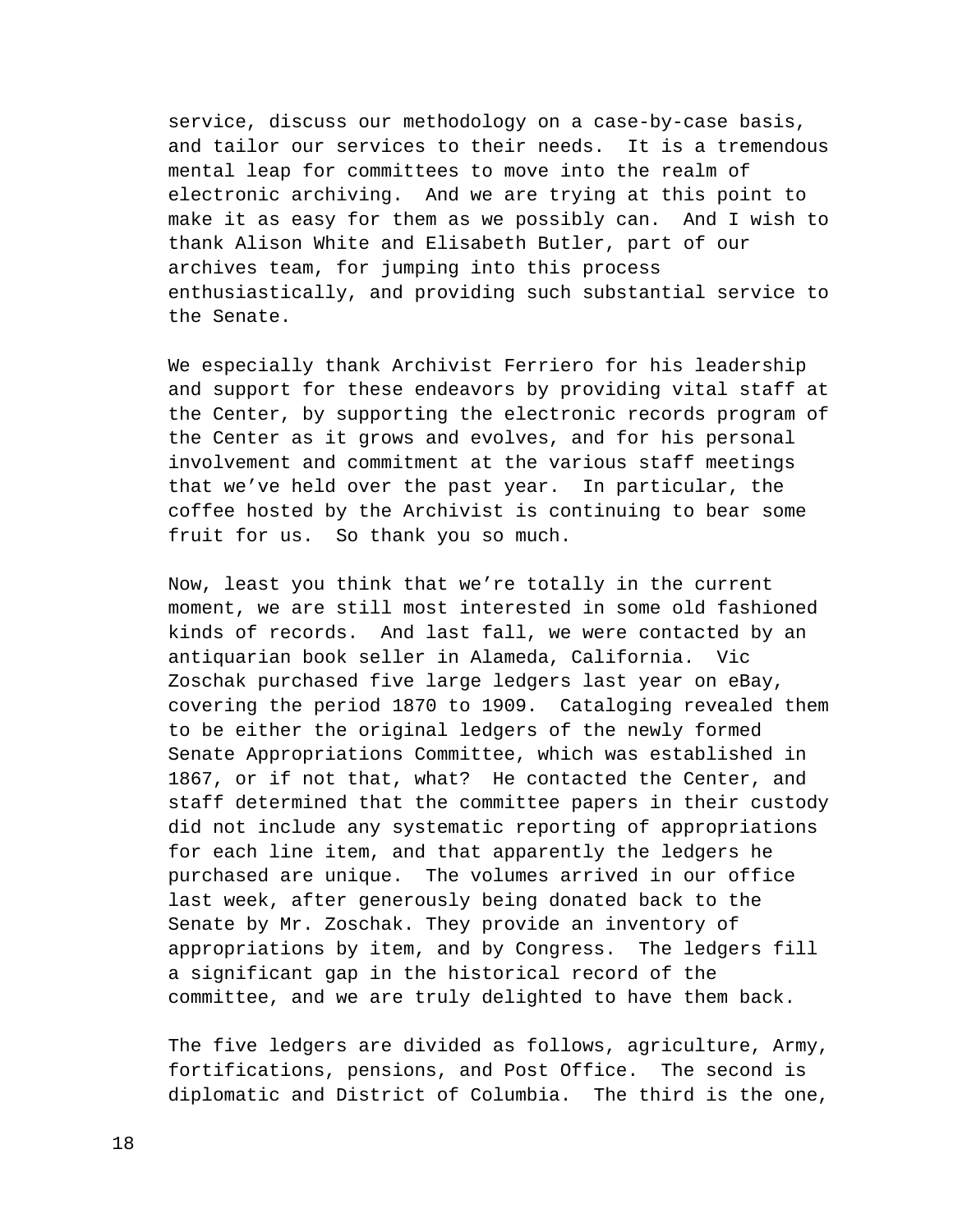of course, we zeroed in on immediately, legislative appropriations. The fourth is Military Academy and Naval appropriations. And the fifth is sundry civil appropriations. According to a note on Senate letterhead found in the diplomatic ledger, there were originally six ledgers, and from a comparison with the then existing subcommittees, it appears that the volume pertaining to Indians and deficiencies is missing. Perhaps this might be a future eBay discovery. The ledgers are written almost exclusively in pen, with some notations in pencil, and some pasted-in inserts, probably from a statute or report. And they really are the annual appropriations identified by department, and listed in exquisite and accessible detail. I understand the Center has already received requests from some of our political scientist friends who have asked to use the volumes.

The next thing I wanted to report to you on is something really new. It's a category I'm calling IT archives management initiatives. And this includes Archivist's Toolkit, which will be covered later. But I think this is really a reflection of the changing nature of our business, and the archives team is really excited to have these new initiatives underway. The first is a large file transfer system, designed to transfer the accessioning of records from us to the Center for Legislative Archives in a secure way. With the transfer of electronic records, some of the accompanying documentation has grown tremendously in size. Elisabeth Butler on our staff headed up this project, and that's now up and running. It also is helping us cut down on paper costs.

The second really exciting initiative is an archives server. And this is sort of half way along at this point, but what we are envisioning is a virtual server designed to facilitate the transfer of all of these electronic records. Right now, we're in a situation having to transfer drives and other portable media, and this we envision will replace that. Perhaps it will also help some of the committees that are not engaged in this process to move into it more easily.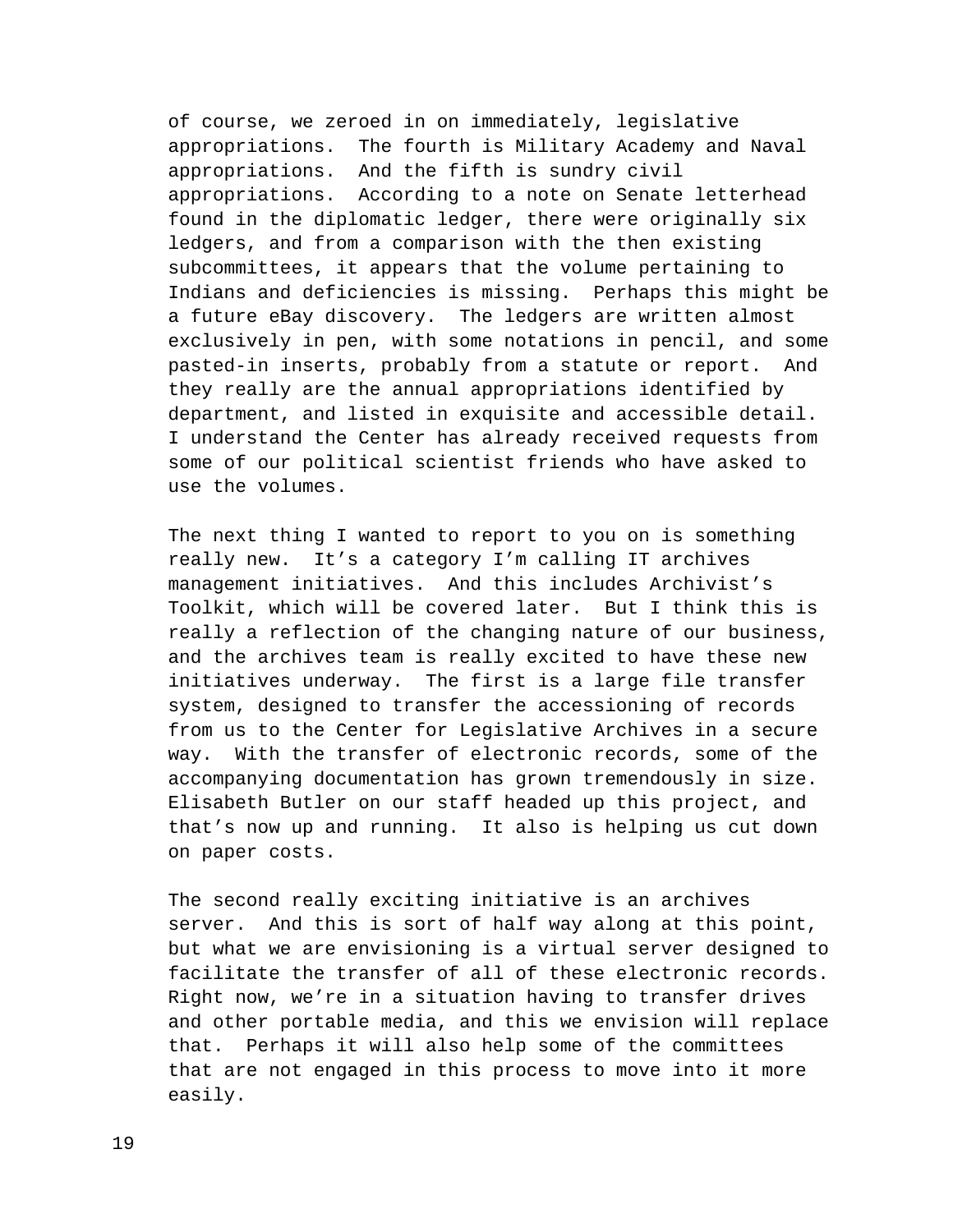And the third is working with the Center on a system to manage our loan process better. As we move more useful records into the Archives, the number of loans back to us has grown to the point that we need to have a much better way to track all of that. So Matt Fulgham has been working with us to move that along. All this may be dull administrative stuff, but for us, it's really exciting, because we are moving into a new era in all of this. And thank you to the Center for all of the assistance that you've given us in these endeavors.

Lastly, I want to talk about education and outreach. Our Secretary has been a great proponent of this, and I want to mention a couple of things we did in the past six months. We hosted an SAA webinar on electronic records—the next step that we unfortunately scheduled for the day after a big snowstorm—but it was well attended. This wonderful webinar addressed how do we move from neutral to action. It helped people feel more confident about this process. And then in March, Don Ritchie and I did a new history of the Senate's archives lecture for the Secretary's lecture series. I wanted to thank Don, in particular, for his leadership in helping me to do something that we've wanted to do for a while, and I think that was a lot of fun and people enjoyed it.

ERICKSON: Thank you, Karen. And it goes without saying how proud I am of the work that Karen, and Elizabeth, and Alison White are doing in our historical office. I feel that we've taken archiving to a new level. And we also have the good fortune that we now have some very veteran archivists in Member offices and in committees who are mentoring some of our newer archivists who have joined committees and offices. We're grateful for that teamwork that we have with our committee archivists. Next, we will turn to the House of Representatives' Archivist's report, Robin Reeder.

REEDER: Thank you. I just wanted to briefly talk about our activities from the last Advisory Committee meeting in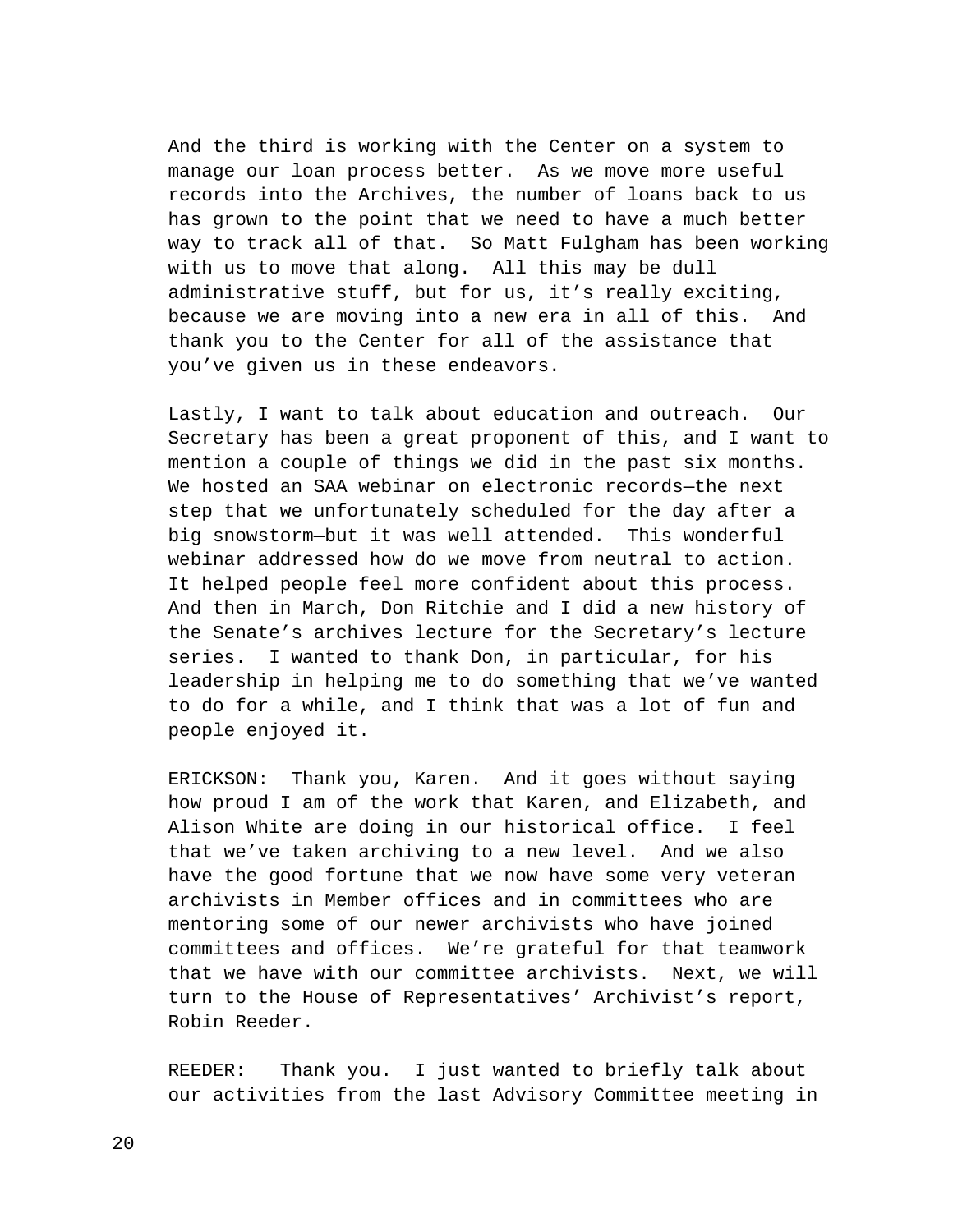December. We have managed through the shift in leadership in the House, and in January, at the beginning of the  $112^{th}$ Congress, the Clerk sent out letters to all members of the House offering the full assistance of our staff. We also had our annual committee records forum in February, which was very well attended. It was very important given the shift in leadership, which is often accompanied by a shift in staff who will be in charge of the records. In some cases, the staff stayed the same, but in other cases, they changed. We also have been more proactive about contacting the committees individually, and going and meeting with them, which has been very beneficial, even just to put names to faces.

I want to recognize my colleagues Alison Trulock and Heather Burke, who have been very helpful in that endeavor. We're working on an active draft for our revised records management publications for committee staff, which should be out pretty soon. The part that needed the most updating was on electronic records. The last time it was published was in 2004, so there have been quite a few changes since then. And also I'd like to thank Ashley Smoot for his help on our updated electronic records guide.

I want to go over some of the statistics of where we are from the last Advisory Committee meeting. Since December, we've had 13 consultations with Members and seven with committees; we've transferred 1,845,750 pages of records into our care. We've processed 75,000 pages of loans from the National Archives; and 19,500 pages from on-site storage. We're very much looking forward to working on the next-generation finding aid with the Center, and are actively working on that. My report's short and sweet, but we've been busy.

ERICKSON: Thank you, Robin.

REEDER: Thank you.

ERICKSON: We're sorry to hear that Ashley Smoot will be leaving, I think probably no one more sorry than Richard.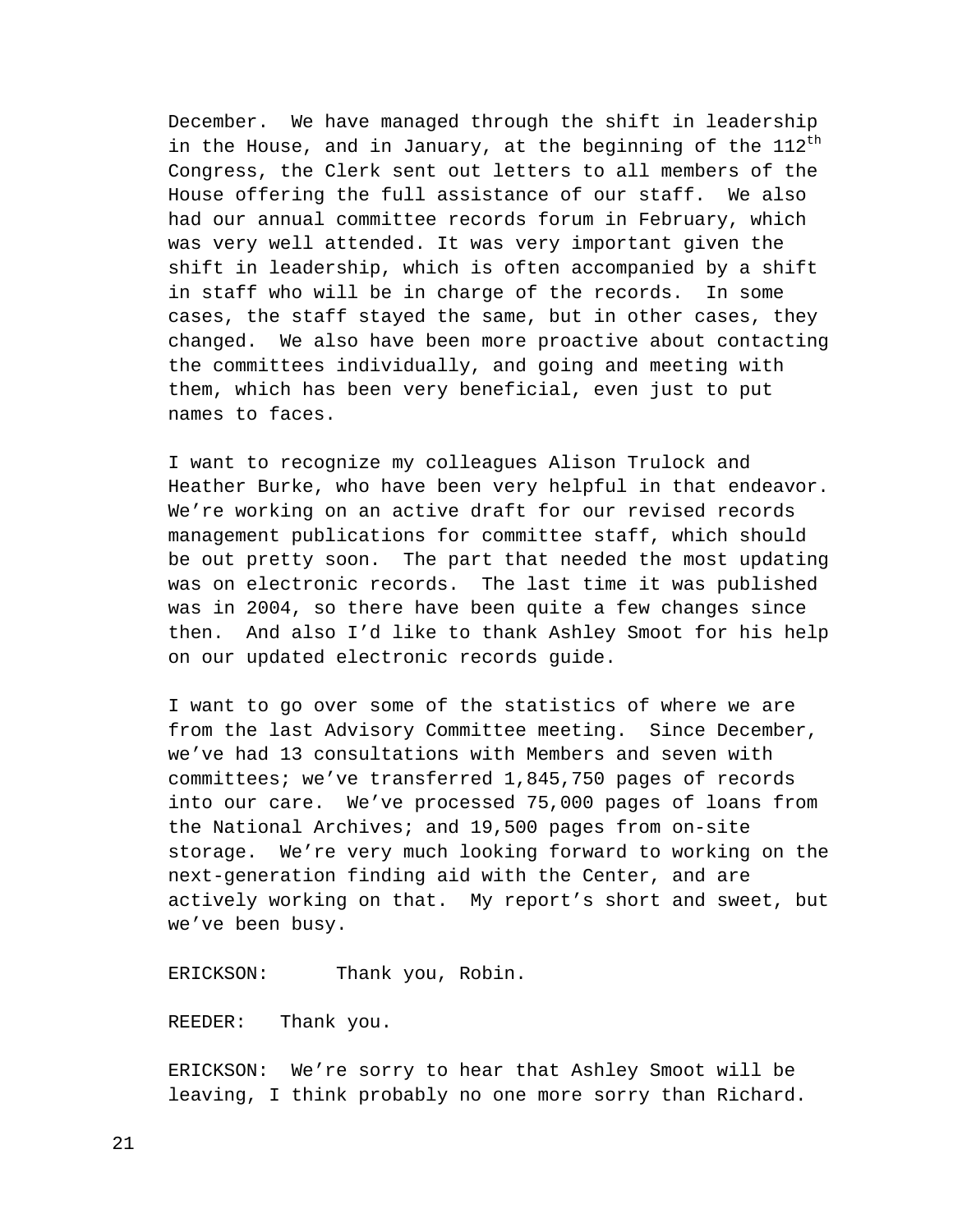HUNT: This is his last day today.

ERICKSON: Oh no!

HUNT: We're getting everything we can out of him now, so ask a lot of questions. [laughter]

ERICKSON: Ashley came from the Senate Sergeant at Arms, and we have benefited from his services, and his perspective on Congress. And as he goes on to work on new projects for the executive branch, I hope that he won't forget his legislative ties, and what will continue to be a resource for us.

SMOOT: This is a temporary assignment.

ERICKSON: All right. [laughter] So with that, Ashley, I'll turn to you.

SMOOT: Thank you very much. Yes, I will be going to work for one of the other branches of government. I'll be a virtualization engineer at the White House, working for an IT consulting firm. As I explained to my wife what the technology is and what I do, it's working with virtual servers, and data consolidation, turning lots of hardware into a lot less hardware, making it much more efficient. And she replied, so most of what you do doesn't really exist? [laughter] I said exactly. [laughter]

When I first started over a year ago, the Congressional Records Instance was my main focus for storing and preserving the digital records of Congress. Richard and the Center had set up an initial local ERA instance of CRI, which met the needs and requirements of Congress, which meant being able to return records within a 24 hour time period, the same as for textual records. The permanent archive for congressional records in ERA is at a secure remote location, and at the time, when they set this up, there was no access to that location. So it forced them --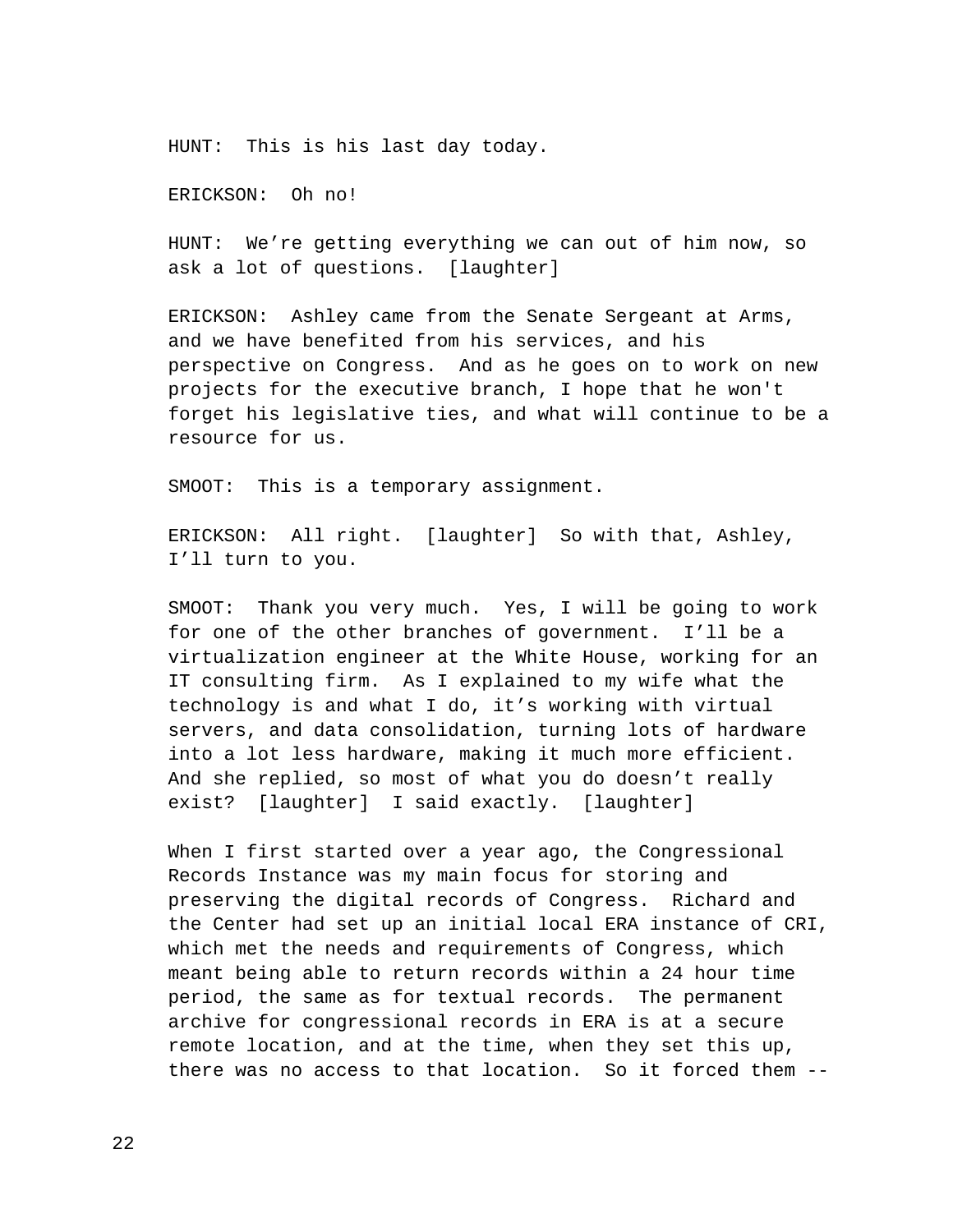in order to be able to meet the loan needs of Congress, to keep a local copy of the data and the records.

With the transformation, there has been a lot of changes, and a new way of thinking, and only with that support have we been able to modify the approach and design of ERA-CRI. We now propose that we have a secure encrypted tunnel from the Archives here in DC and College Park out to the secure remote location. What that will enable us to do is to have just one copy of the records of Congress. One of the challenges when I started was to maintain two separate copies, and it's especially difficult when you don't have access in real time to the remote copy, unless you get in the car and drive out there and see it. This new proposed approach will save the Archives some money, because we can have one main copy of all of the records, with remote access to them when needed.

I'll run through some of the changes that we've proposed to have secure network access. We're also proposing to move the digital records preparation area from the treasure vault to a much more hospitable room for technology and the kind of work that needs to be done with computer records. We're in the very final stage of procurement of the hardware and software for the new CRI, which should be complete in a matter of weeks, to get the equipment we need to do some large scale ingest and data preparation. Right now, we're making due with a couple of PC's and a smaller storage unit, but we currently have 31 terabytes of electronic records in our possession. When you start talking about numbers like that, you need some fast throughput and good processing capability in order to do all of the things required, including making sure the records are secure, protected from viruses, and encrypting hashes and adding digital signatures of the records. We need the more appropriate facility and equipment to do that, and we are very close to getting all of that equipment, everything the Center needs.

We also have a lot of records that have been transmitted to the Center over the years on backup tapes. This represents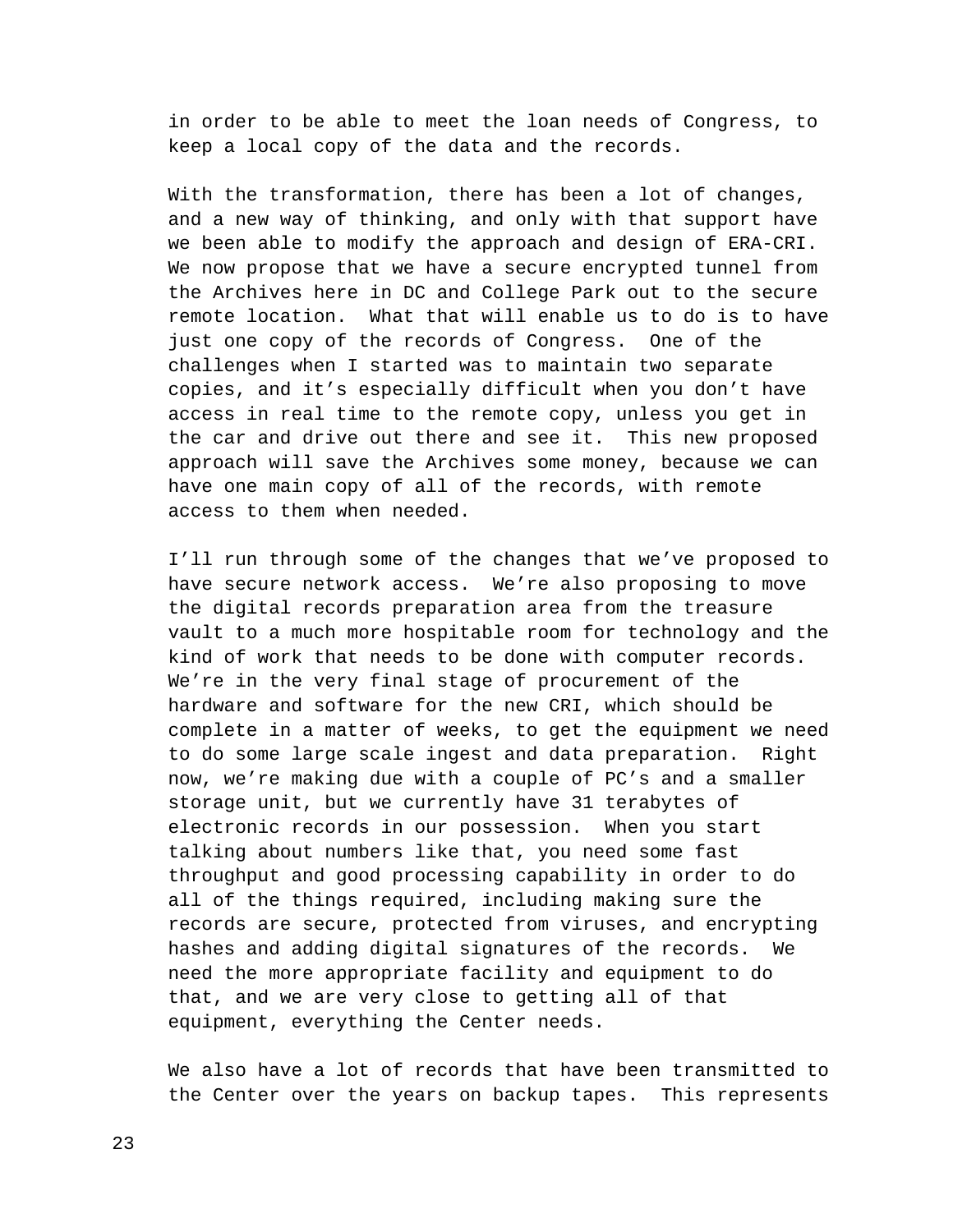legacy equipment, and one thing we'd like to do through virtualization, which enables you to go back in time, is to run an application to extract data from an old tape or an old server. We will also be able to convert and extract data from hardware that has been turned over to the center and the Archives. In some cases, we received records on a server, and, as you know, hardware decays and dies, and we need to convert those into virtual machines. Essentially, the whole server just becomes a set of files that you could use and then run on almost anything. That's about it with the procurement and we're really hopeful that that will offer a great facility once it becomes fully operational. That's all I have for the report.

ERICKSON: On the requests that you're getting from both the Senate and the House to return records within that 24 hour period--how many requests have there been for electronic records?

SMOOT: We haven't had many or any electronic records requests yet, it's mostly been all paper.

HUNT: We actually had two requests from committees for electronic records, which we processed and returned in a few hours.

SMOOT: We've had two so far that I haven't heard about. [laughter]

HUNT: On another front, we received an independent legislative commission's electronic records of 16 terabytes, and there are committees that are using some of those records in current investigations, and we had to turn around a significant volume. It took longer than hours only because we had just brought the materials in to our custody.

SMOOT: Yes, in fact, we hadn't even received the records yet, and we had to get them.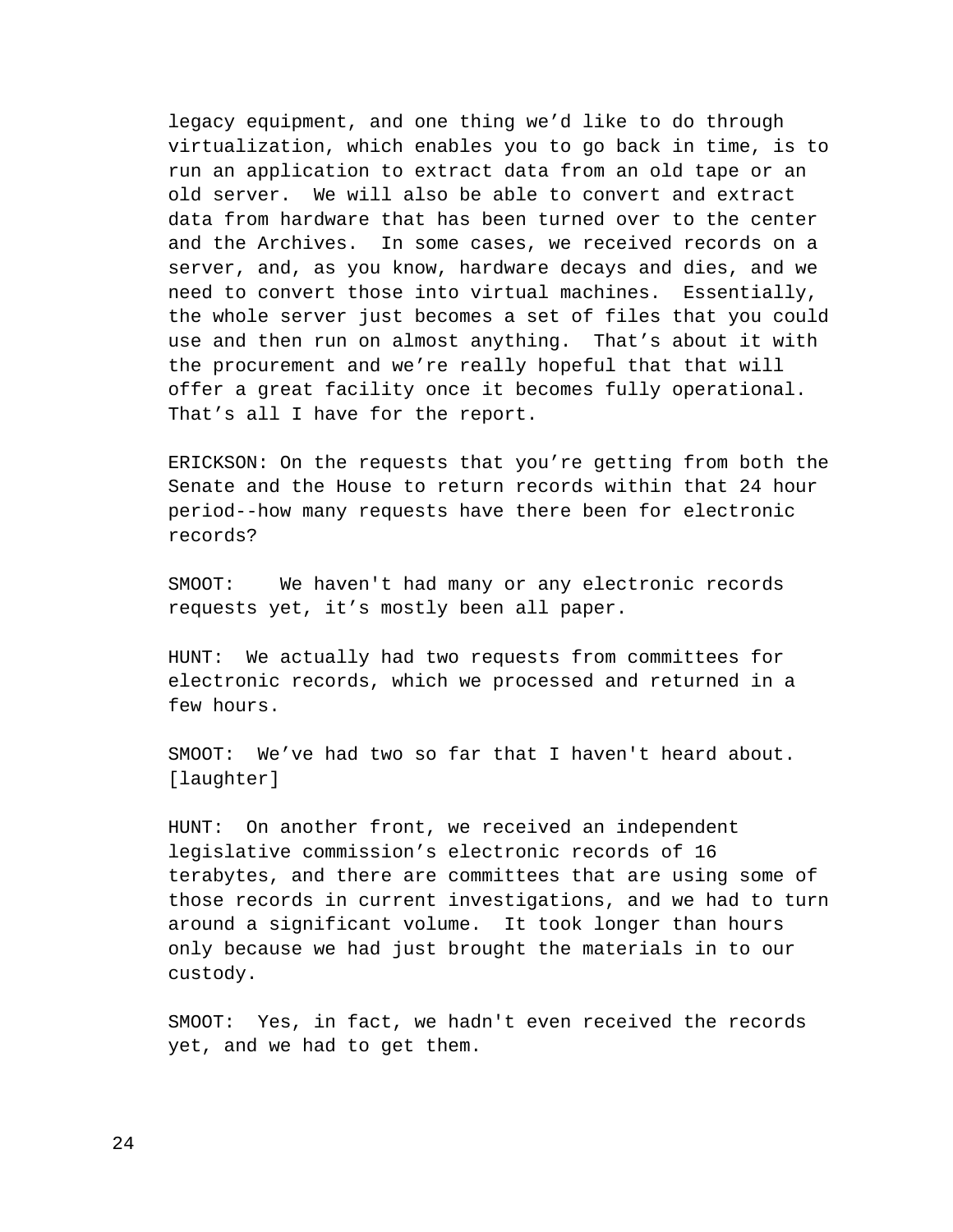HUNT: That was really the test run, as far as our ability to handle a significant volume of electronic records.

SMOOT: And to speak about the requests that we've had so far, there haven't been very many, but this thing is just getting off the ground. I think committees aren't even aware of that yet, even the ones that have transferred data. It might still take them a while before they trust us with their records, but that will change as we can demonstrate to them that we do have the capability. Also, I think, they may be sending us a copy of their electronic records, and keep the originals there for some time. But as time goes by, and committees think in terms of 10, 20, and 50 years, that will change, because they will get rid of these old records from their systems, and then they will find a need, as time goes by, for access to their records.

ERICKSON: OK, selfishly I have to ask, has Ashley's position been posted?

HUNT: Not yet.

FERRIEO: It will.

DONAGHUE: Alison just sent over, or is preparing to send over, a very large collection and I requested that a copy be left with our administrator. At least for the short term.

HUNT: This illustrates the same point that Ashley was making, that in the short term, committees will have possession of a copy of the records. Over time, that will not be true; however.

ERICKSON: Right. Any other questions for Ashley? Thank you Ashley, for everything you've done.

SMOOT: Thank you, thank you to the committee, it's always been a pleasure.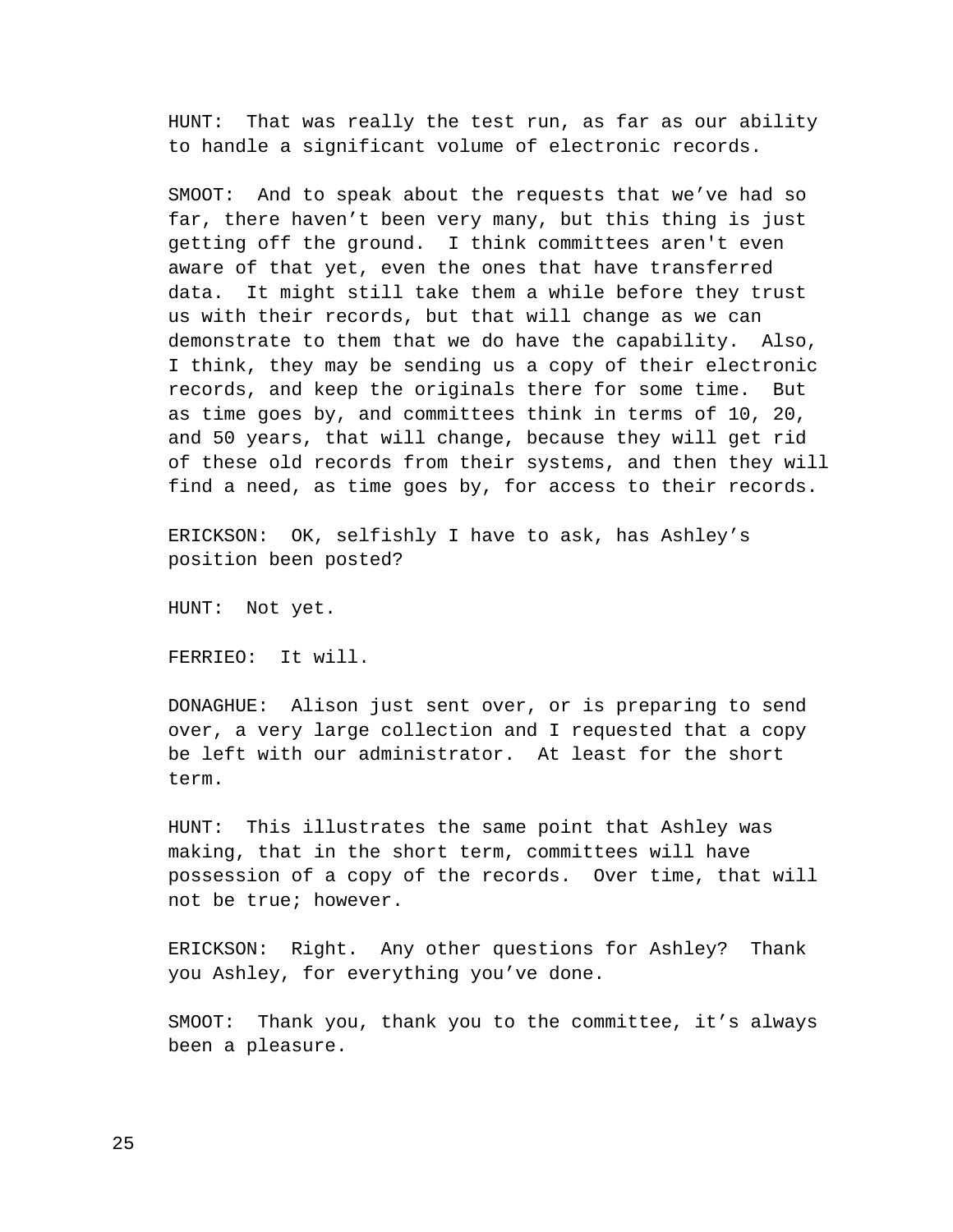FERRIERO: He is going to be a hard act to follow. He's been incredible, especially in this last go around with the latest commission's records; Ashley just saved our buns basically. [laughter]

SMOOT: Hey, could you tell my wife? [laughter]

ERICKSON: All right, now we'll have a report on the recommendations for the Center for Legislative Archives next-generation finding aids by Robert Horton, chair of the Task Force on Description.

HORTON: Thank you very much for inviting me today. It's a pleasure to be a part of this process, and help advance the work on the records of Congress. I'll be reporting for the Task Force on Description, providing an update on the progress so far. At the last meeting in December, the draft of the Center for History and New Media's report was presented to the committee for review and comment. Those comments and suggestions, as well as those offered by the Task Force itself, which met subsequently in January, were then incorporated by Sharon Leon and her team into the final report, which was delivered to the Center in February 2011, as stipulated by the contract. So we would like the committee to consider and endorse the report's recommendations at this meeting. All of the information is in the briefing book.

Briefly, as the report indicates, the Center faces a complex set of challenges. It is responsible for a growing volume of records, paper and increasingly digital. It relies now on a workflow and set of practices designed for a smaller volume of primarily paper records. And the description of all of these records needs to be standardized, as that is key both to the effective management and the use of the records; but it is now handled through an inefficient set of handoffs between multiple entities, practices, and systems. The overall goals, as described in the Task Force report, are to support the management and the use of this all-important set of records from the key branch of government. And, to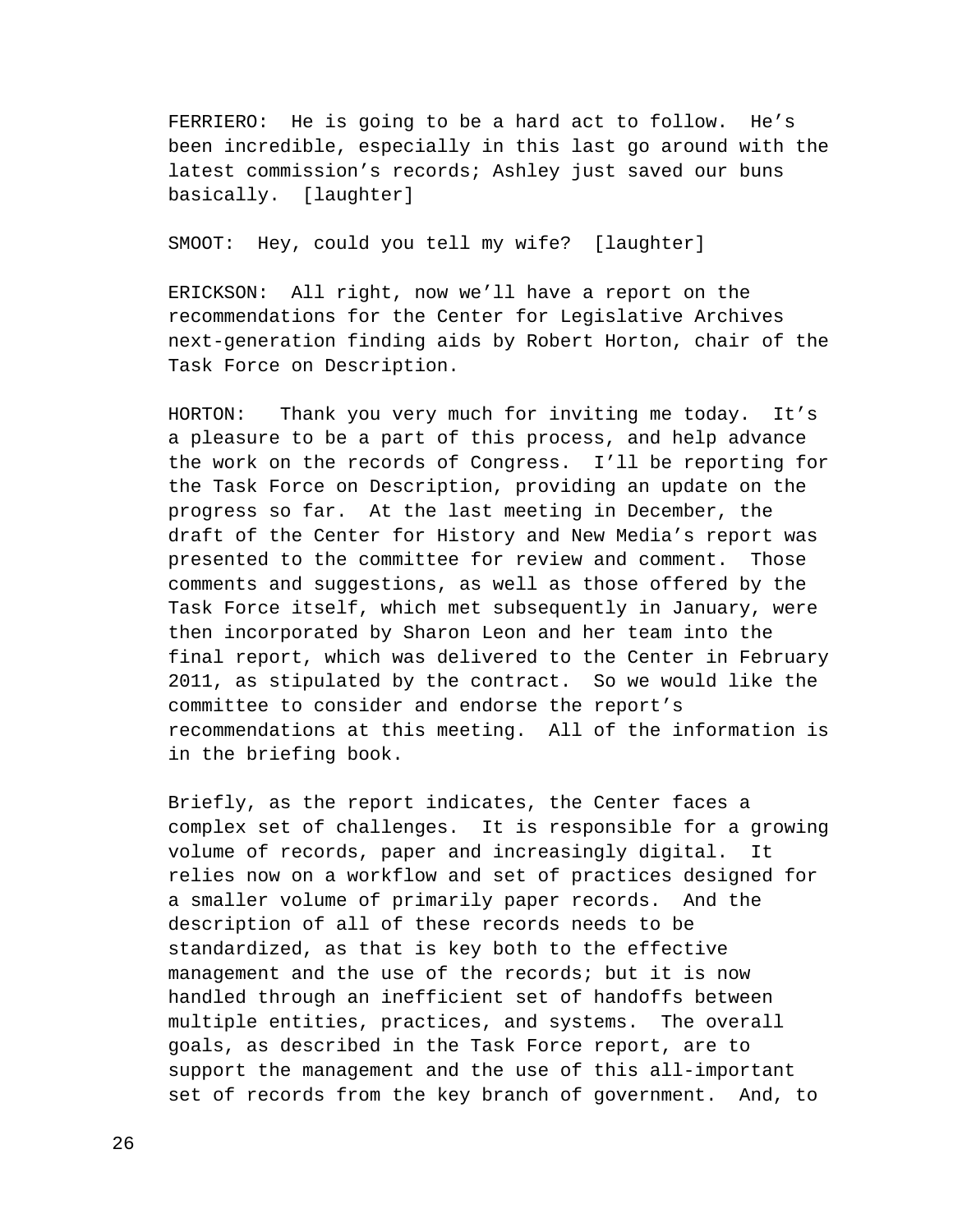create a model for ways that the National Archives and other repositories can use new descriptive standards and tools, relying on new technologies and workflows to fulfill their responsibilities more effectively.

Five specific goals are described in the report. And as we reported in December, testing is now underway, and we can report back on some preliminary suggestions from the experience so far. That focus on the testing now involves two pilots looking simultaneously at goals one and two, and the pilots comprised working with records of the 75<sup>th</sup> Congress and with the records of the  $95<sup>th</sup>$ . The Center's experiences at standardizing and normalizing description and arrangement of content up through the  $79<sup>th</sup>$  Congress is relatively straight forward and manageable with current resources.

That is not so with subsequent Congresses as demonstrated by a pilot with records of the  $95<sup>th</sup>$ . Here are some of the issues encountered. It's a significantly larger volume of records. And there are different practices in the House and Senate, as the Senate is a continuing body, and its records aren't closed and transferred at the end of each Congress. And there are some additional variations that Richard and Matt can better describe than I can. Those differences should be addressed.

There is an element of complexity to managing and providing access to similar and complementary records that are not similarly arranged. Having two different models of arrangement and description will make it difficult for archivists to represent the content, and for patrons to understand it. One course would be to analyze and separate the series into recognizable standardized and manageable units, which would require staff with subject matter expertise and professional experience. And at this point, I think it's important to note that the pilots are still under way, and that more work has to be done with more analysis of what we learned before choosing a particular course. For example, work on the technology to support these new practices is still underway. There are all of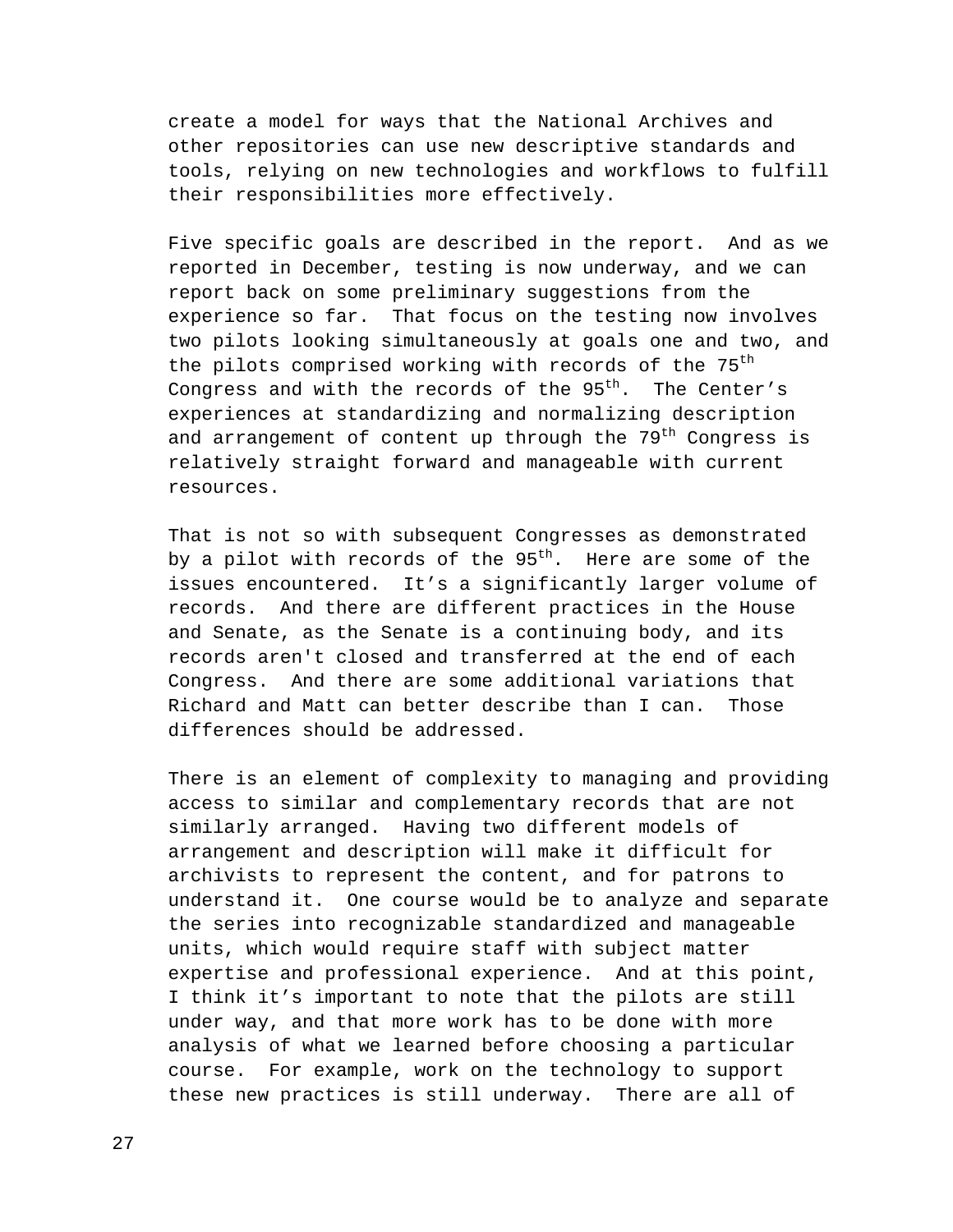the usual issues involved in the integration of multiple systems, including an accessioning database, the ARC catalog, ERA, and the Archivist's Toolkit, a separate application, which will be the primary tool as now recommended for implementation in the House and Senate. That last piece especially is critical as that is where we hope to capture and manage a critical mass of descriptive information.

As that work moves forward, we'll get a better idea of how technology can support access. To an extent, the effort to standardize and to normalize a physical arrangement of the records by Congress, as noted earlier, could be complemented or even supplanted by a Google-like search of material described at the folder level for paper, and for whatever the meta data and search engine will support for digital content. Again, Matt and Richard can discuss the details on this one.

So I'll end with a very brief set of general and preliminary conclusions from the tests so far. The initial work indicates that the goals in the Task Force report are eminently achievable, but some of the work will inevitably be the function of capacity. There will have to be some investment in staff to manage the work on the larger volume of records in modern congresses, and in consultants and infrastructure to develop and integrate the technological tools recommended. Second, there is more that the Task Force can do, but the emphasis on technology suggested it could possibly be refreshed, perhaps with a new mission, and with additional members who have more of a background in technology and with experience in similar efforts underway. Goal five, for example, in the report, which aims to integrate the Center's content with that of other repositories online is a more ambitious effort than what we have addressed so far. In that context, we could certainly learn from what's happening in collaborations such as the NDIIP, the National Digital Information Infrastructure Preservation Program, and to an extent, its successor, the National Digital Stewardship Alliance, and as well, the now forming Digital Public Library of America. So I'm happy to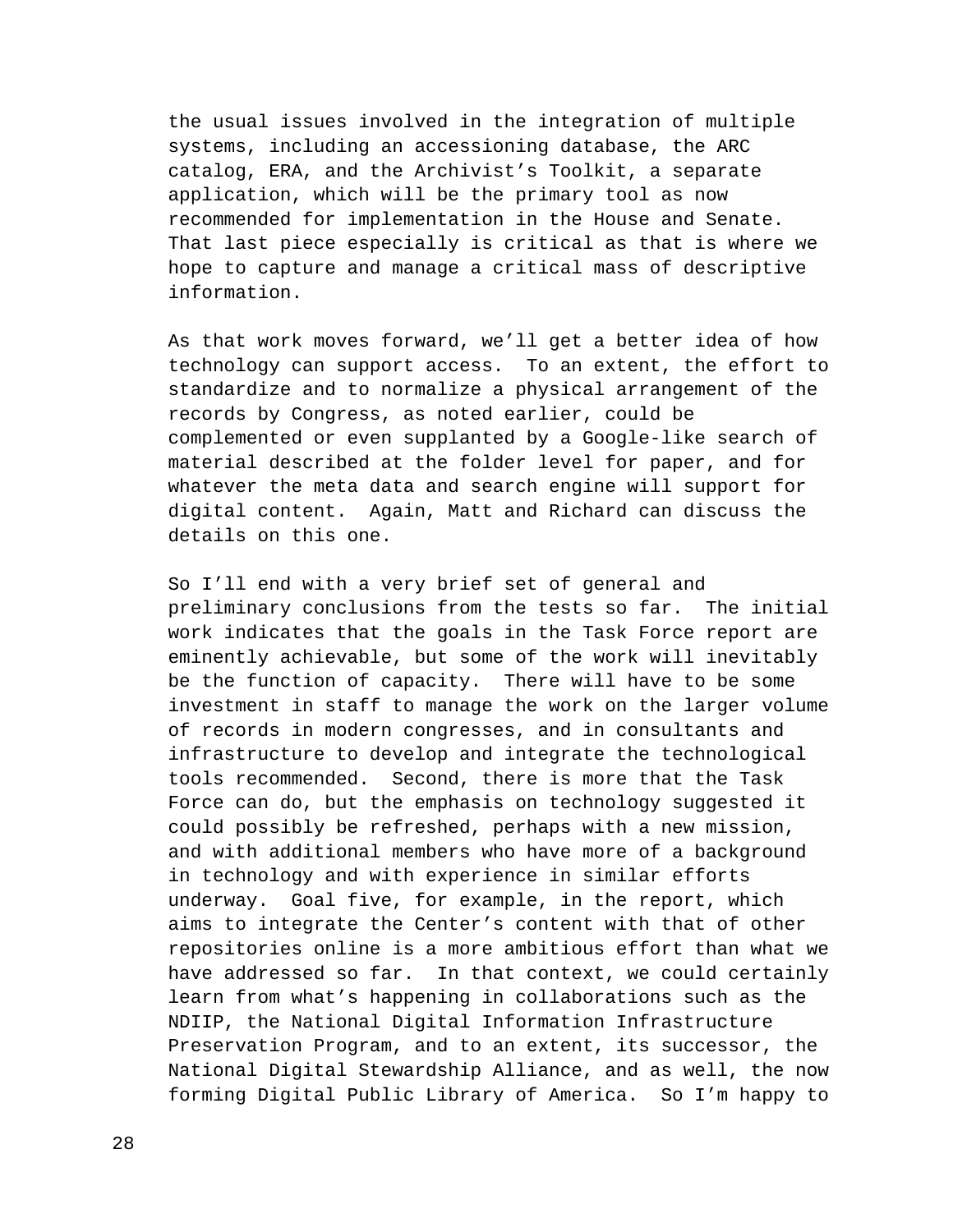answer any questions you might have. I'd be even happier if the report's author would help me out in the process. Thank you.

ERICKSON: Questions, comments? Sharon, do you have anything to add given your role on the Task Force?

LEON: I don't; I'm just very pleased to hear more about the pilots that are going forward. From what I've read from the briefing book, and from discussions with the Center staff and members of the Task Force, I believe we're making great strides in a very short period of time, and I think we should continue on that front.

## ERICKSON: Richard?

HUNT: I will be happy to report; I believe that Bob indicated that the committee, if it so chooses, might consider endorsing the findings of the report. I'll leave it up to the chairs to determine how to proceed.

FERRIERO: Can I suggest that we wait until your presentation?

HUNT: That's fine.

HUNT: We're now going to roll up our sleeves and put you all to work by looking at the materials in the briefing book. Please go to the green tab, where you will see our implementation plan. We've done it graphically, so hopefully it is a little easier to follow. I am simply going to provide the overall context, and then Matt Fulgham is going to lead you through the pilots themselves and the major findings. I must first observe that the Center for History and New Media's report provided exactly the clear road map and coordinated way forward that we needed to begin to tackle this very complex and large problem. It's also allowed me to turn the responsibility for the initiative over to Matt and the staff. One of the most encouraging signs is that we received this report in February, and by June we're already digging in and showing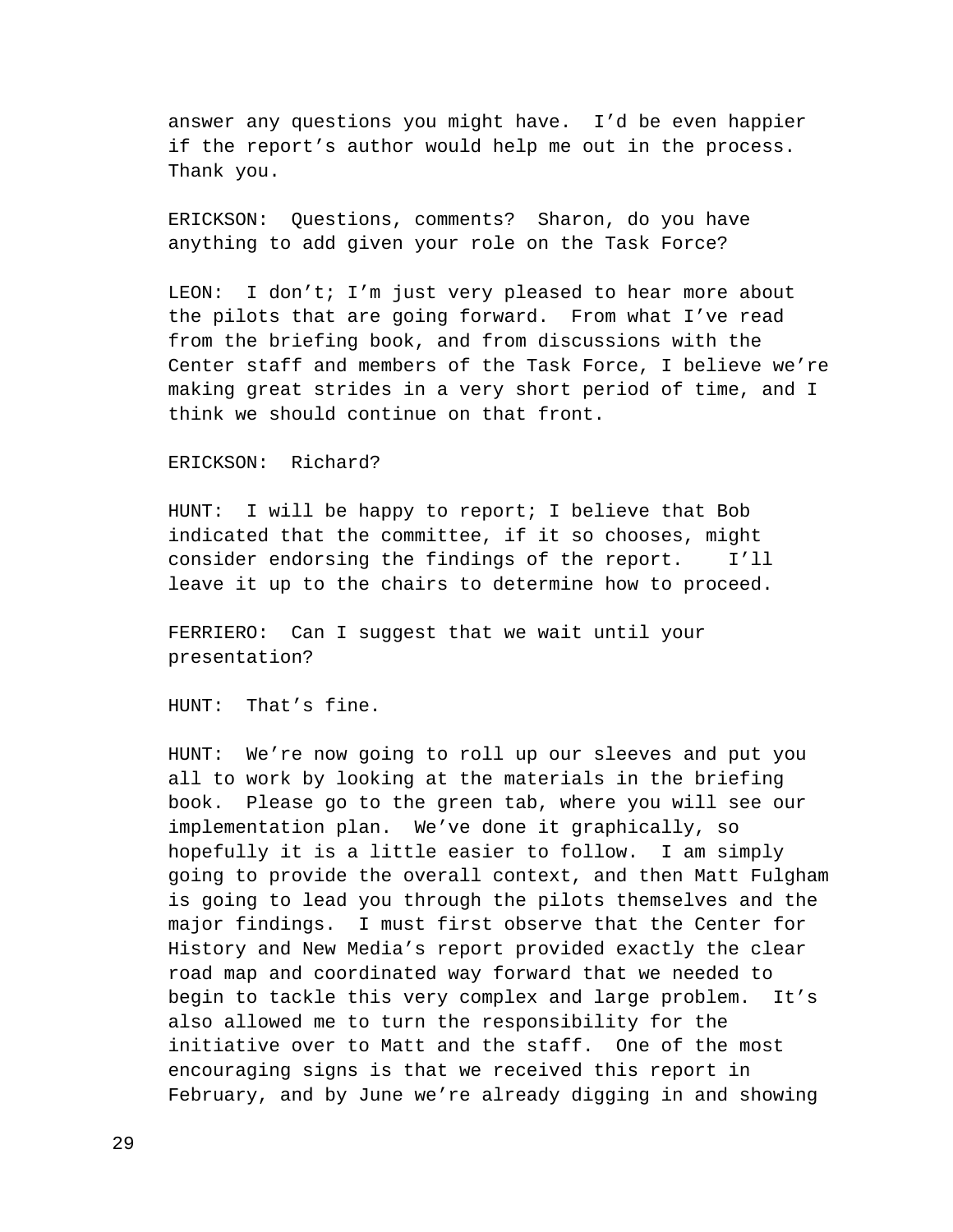progress. This is a five-year plan, but already the staff buy-in and excitement about a way forward is really tangible and very encouraging to me.

We have taken action, since February, on six of the recommended activities, and there's a twofold focus to those efforts. The first is getting the proper people, training, and tools in place. And the second is conducting those two descriptive pilots to find the lower level of description that we can achieve for different volumes and types of records. If you look at the improvement goal number one chart, you'll see that there are three activities ongoing. The first activity is to hire a well qualified digital archivist. The Task Force was particularly helpful on that front, since there was no existing position description within the National Archives that fit the requirements for such a position, but the wider community answered, and I got dozens of different variations of position descriptions for digital archivists. This allowed me pick and choose the types of skill sets we needed for this particular position. We have received funding from the Archivist for the position; we've created a PD; and it's about to go out on the street soon. When it's announced, I will rely upon you to get it into the right hands and to the right institutions, so we get a good candidate. Many of the activities, such as using Archivist's Toolkit, and pursuing some coding changes to AT, will wait until that person is onboard. This person will be the team lead for this effort, so it's a very critical position to us.

The second activity outlined in orange is the training that we have taken and provided for our staff. Many of those have been SAA webinars. We've sent staff out to SAA workshops as well, and we have another one coming up. This training activity stemmed from an observation that Sheryl Vogt made at the last meeting, encouraging us to get our staff up to speed and get them trained. We're making progress on this front. Those sessions have included our colleagues in the House and Senate Archivists offices, so we're establishing a common shared base of knowledge.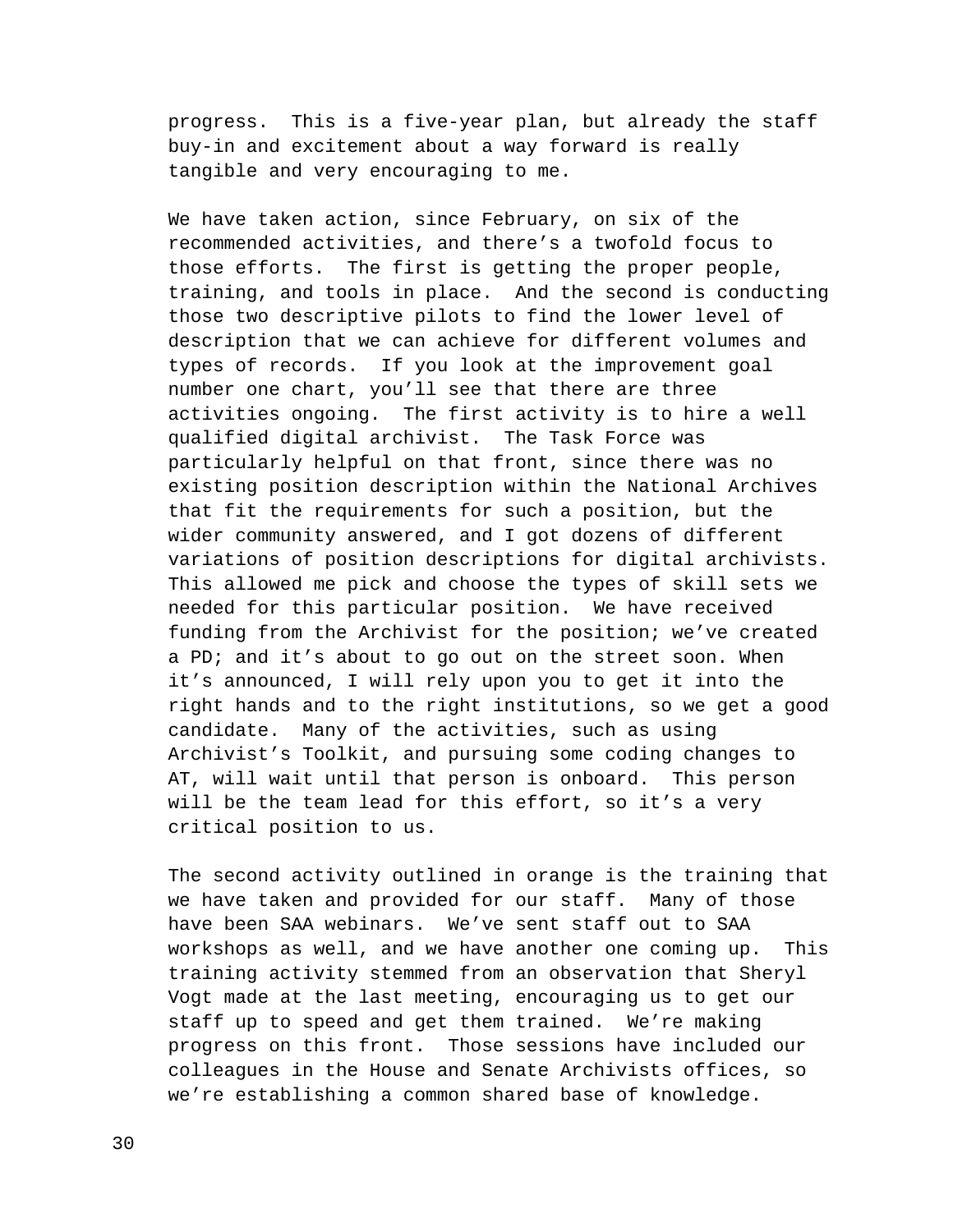On another front, recorded in activity number three, Ashley and Shannon have been working with the House and Senate archivists to develop electronic transfer forms so that we can circumscribe the problem by capturing metadata and descriptive information upfront from committee staff and archivists. This activity will significantly increase the pre-description information we receive.

On chart two, showing our progress on improvement goal number two, please note activity number seven--track records used by researchers. In response, we've created a research use database that has been in place for about four months. We have hundreds and hundreds of entries, giving us data that should assist us in deciding what records we should describe more fully, what we should digitize, and how we can focus those activities.

Under activity four--collating existing description for the 75th Congress--is where we're taking existing description from many sources and putting that information into a single searchable source in ARC. The last major pilot project is recorded under activity number two, where we are looking at a modern Congress, records from the 95<sup>th</sup> House and Senate. The first step is to do an initial analysis of the records, deciding corrective actions we take to provide better description, how deep that description goes, and how many resources it takes. I would like to invite Matt Fulgham to the table to walk us through the two pilots.

FULGHAM: Good morning everyone. We should now all be at the yellow tab in the briefing book, looking at the collating existing description project. I want to remind you that the goal of this pilot is to combine description that already exists on records from the  $75<sup>th</sup>$  Congress (1937-1938) because we already have detailed description from preliminary inventories and printed guides that had been done years ago. Before this effort, you'd have to come to the National Archives to view these sources. Our effort is to take that great descriptive information and convert it to make it available online through ARC. Sharon's report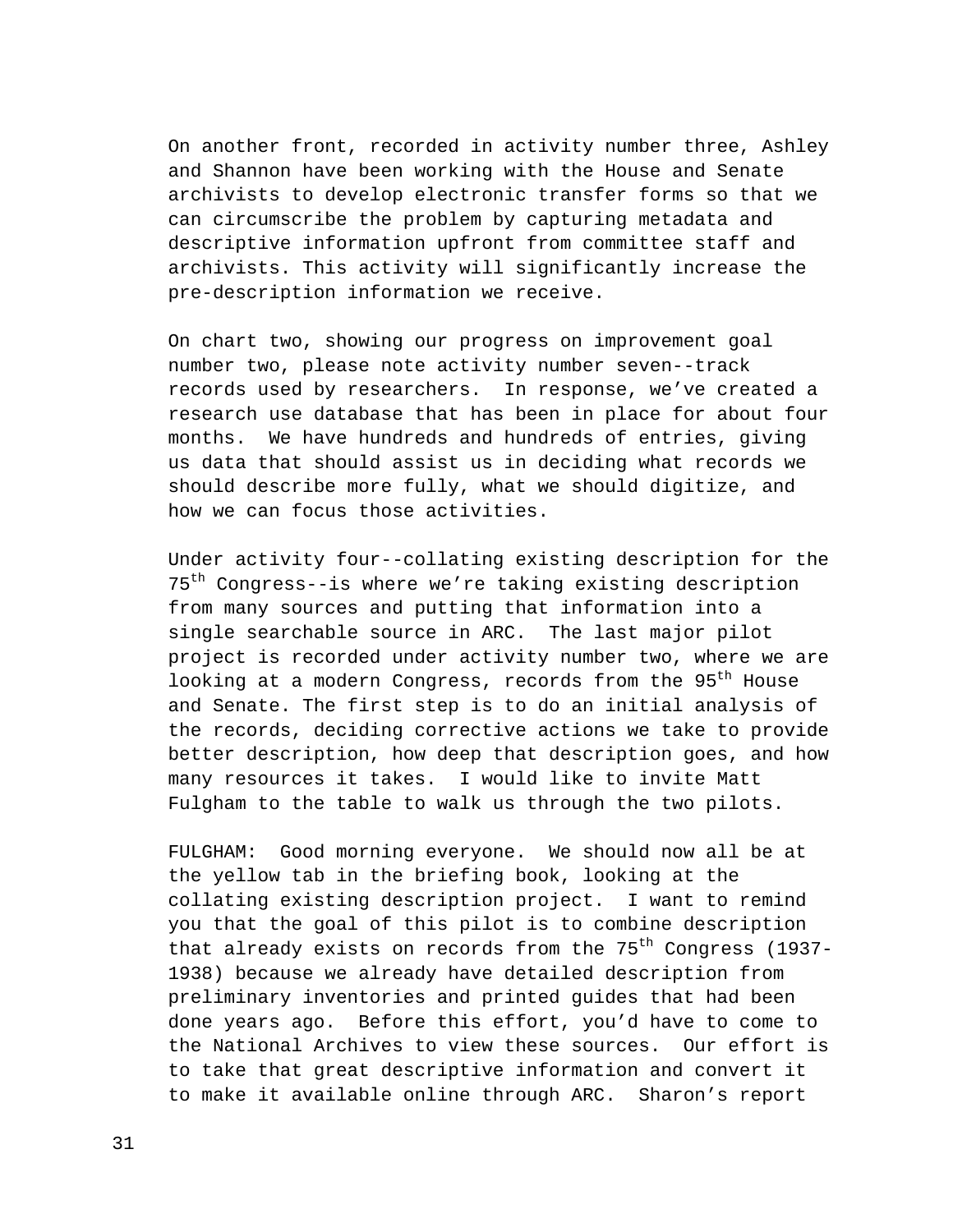provided a great guide to mapping the data into the fields in ARC, and so we've been working on that effort.

Note that the volume of records for the  $75<sup>th</sup>$  Congress, if you look at the slide, is a relatively small volume for us. It's a total of approximately 550 cubic feet, or 1.4 million pages for the House and Senate. For comparison, when we look at the  $95<sup>th</sup>$  Congress, that total is only 8% of the volume we have for the  $95<sup>th</sup>$  Congress. Our approaches to the different descriptive challenges are determined by the volume of records we're looking at. If you flip to the next page, you'll see our existing description. Look at the example of the Committee on Military Affairs, and our existing description only provides a very high level overview. If you were searching in ARC, this is generally all you'd find. If you look below on the page, you see the kind of data that we already have in our existing preliminary inventories. You can see the great level of detail we have on the records of the Committee on Military Affairs. So if you search in ARC, and you're interested in the Philippine Islands, or the Tennessee Valley Authority, these topics would show up in a search result. And the beauty of this is that someone not actively searching for congressional records would learn about records relevant to their topic in our holdings. What's also important to note is that great level of detail describes four inches of records. So in this case, you essentially have a folder title list that's provided for the records from this early period. There's something else of interest on the page. Richard, do you want to talk about that?

HUNT: Yes, as I was scanning down the page, I saw that the National Archives is an entry under records of the Committee on the Library from 1937. So I sent the staff out to see what we had in the files. And there's memorandum number one from the first Archivist of the United States, R. D. W. Connor.

FERRIERO: My hero.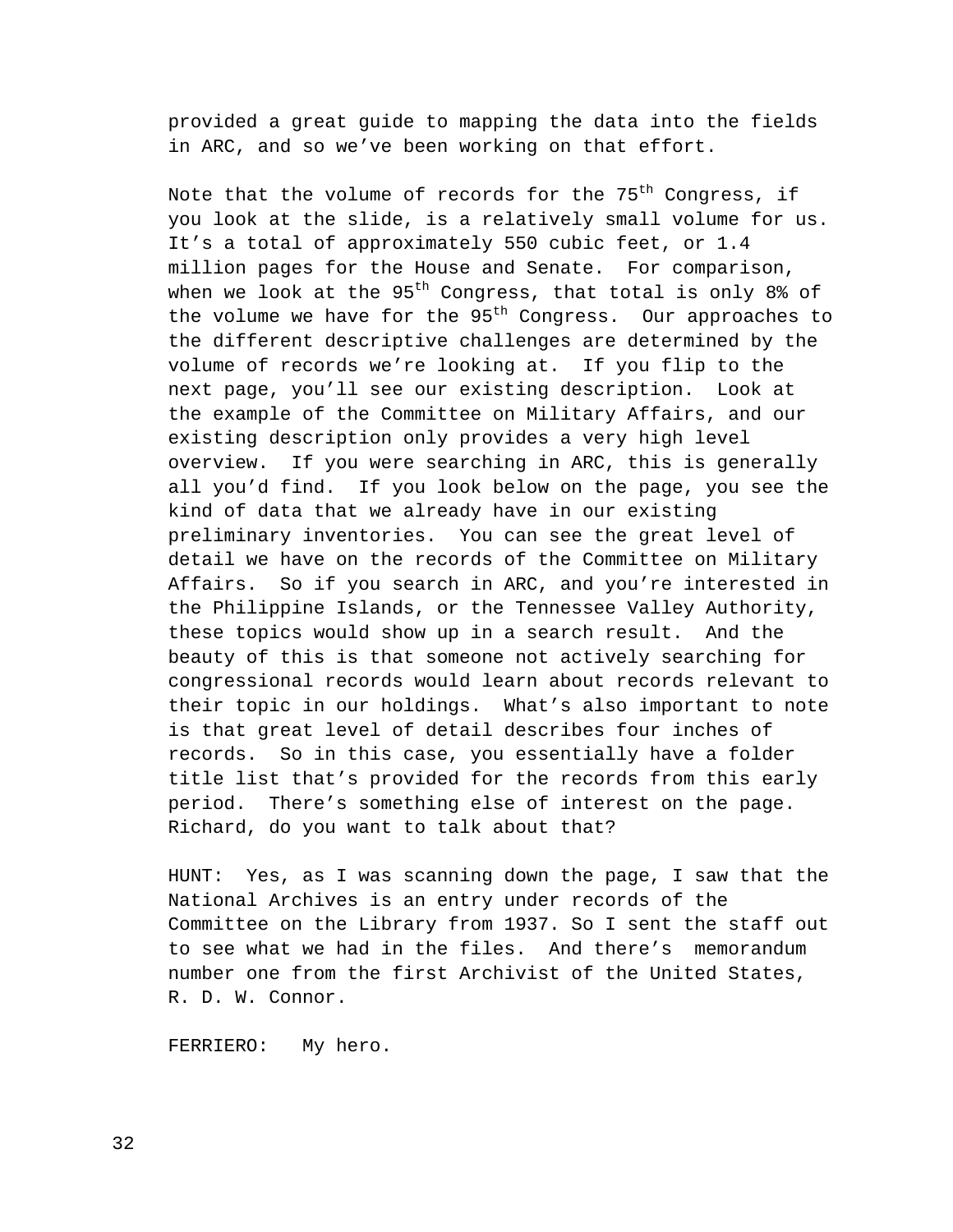HUNT: Just think, this is at the very beginning of the National Archives as an agency. And the memo cites a debate in the House of Representatives on Monday, May 8, 1935, when the organization was variously referred to as the National Archives Establishment, the National Archives, the National Archives Department, and as a bureau; and the question was asked from the floor of the House, what is the correct designation for this office? Archivist Connor notes that the confusion about the proper designation of the organization in the debate is indicative of the confusion in the minds of many people as to the correct status and function of the National Archives. He points out that it is more important for a new organization than for an old well-established one that such confusion be avoided by the use of correct terminology when referring to it. He directs all staff, therefore, to refer to the agency as The National Archives, end of story. [laughter]

FULGHAM: I also find it interesting, and this shows you there's always some bias in doing description, that if you look at the Committee on the Library entry it says its records are arranged by agency, but the only one they list is the National Archives. So the folks who described the records made sure that the Archives made it into the description.

On the next page, you see an example of the description that already existed for the  $75<sup>th</sup>$  Congress loaded into ARC, thanks to the help of our friends on the ARC staff. This description is live and you could actually go in and search this today. To summarize our actual work process, we created an Excel spreadsheet where we mapped this information from the preliminary inventory and then the ARC staff loaded it into ARC. A student who is here for the summer, Johanna, who's sitting in the back has done much of the work on this front. I think she started with the descriptive information on the  $15<sup>th</sup>$  Congress and has already completed the conversion for a few Congresses. So we're making great progress in conversion. We're also checking and adding the volume at the file unit level, which we had not done before, which is very useful information. One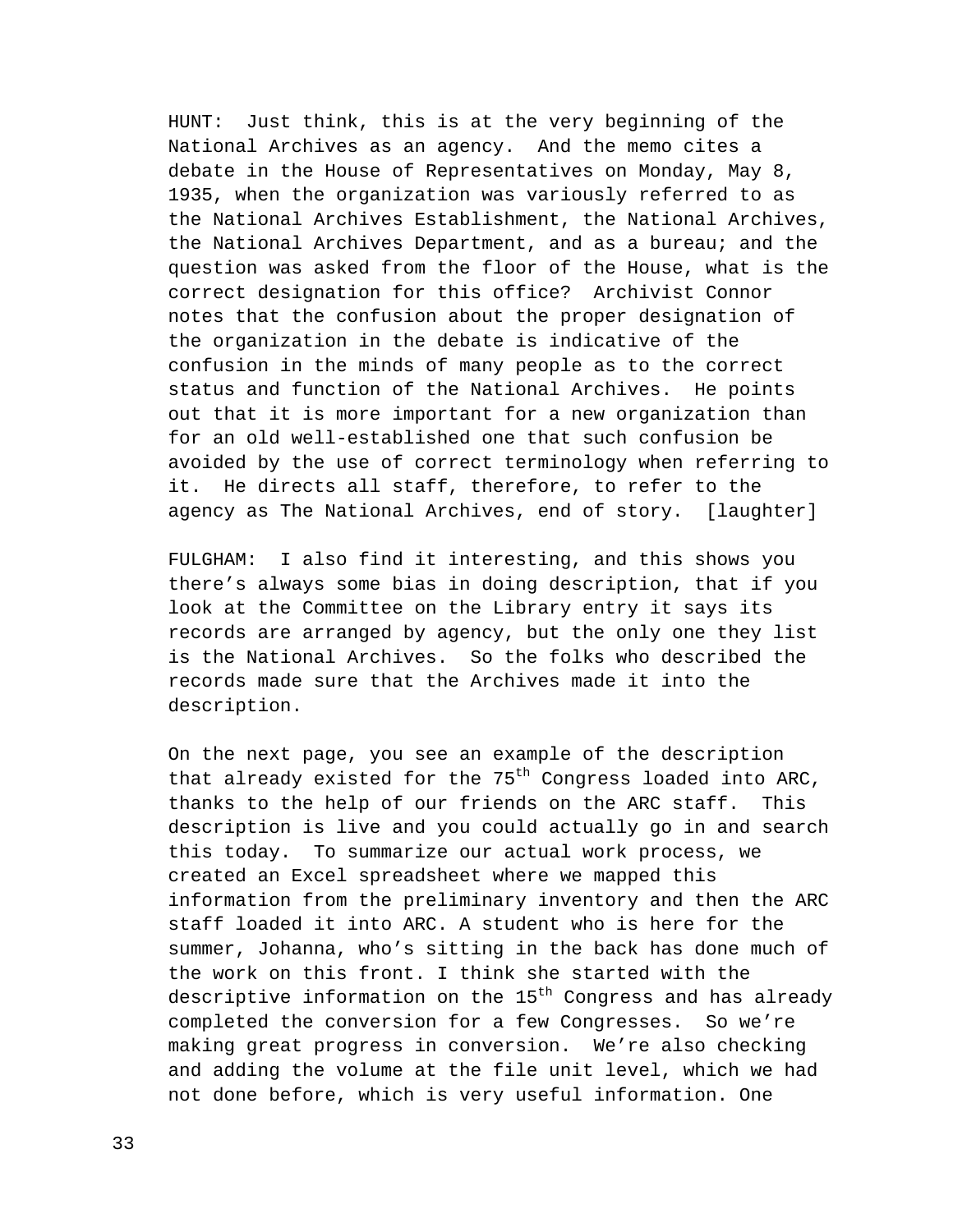early lesson learned, as Bob had alluded to, is that we believe we can do this part of the project with no additional staff. We'll be able to report in December as to how much of the first 79 Congresses we've been able to convert into ARC that would be searchable. I think we still face a challenge as far as how we best present all this new data, however. We've already begun conversations with the ARC staff about ways we might present the data in new and effective ways, but this is a challenge to face after all the data is converted.

HUNT: Just so that everyone understands, let me state that what you are seeing is information at a file unit level for one committee for one series. For the pilot, we have completed conversion of descriptive information for all of the records for this committee, and for all of the records for all House and Senate committees for the two-year life of 75<sup>th</sup> Congress. So that entire universe of records now has a very granular and focused description, as opposed to the committee's records from the beginning of time until now. We are now providing user-friendly, more precise, and more searchable data. What we've concluded is that we'll be able to do this conversion of existing data for every Congress from the  $1^{st}$  through the  $79^{th}$  by either the next meeting or soon thereafter. That yields millions and millions of bits of descriptive information about a large universe of records. So we've gone from very general description to something very specific.

FULGHAM: Absolutely. If you move to the blue tab in the briefing books, this is when it gets fun. This focuses on the 95<sup>th</sup> Congress pilot project and we're following similar methodology, trying to take our existing description and use that as a baseline for additional description. When we look at the more modern congresses such as the 95<sup>th</sup>, from 1977-1978, most of our existing description exists in the Holdings Management System, which is basically a location database. This captures accession-level description, so it's at a higher level of description. The volume also increases greatly.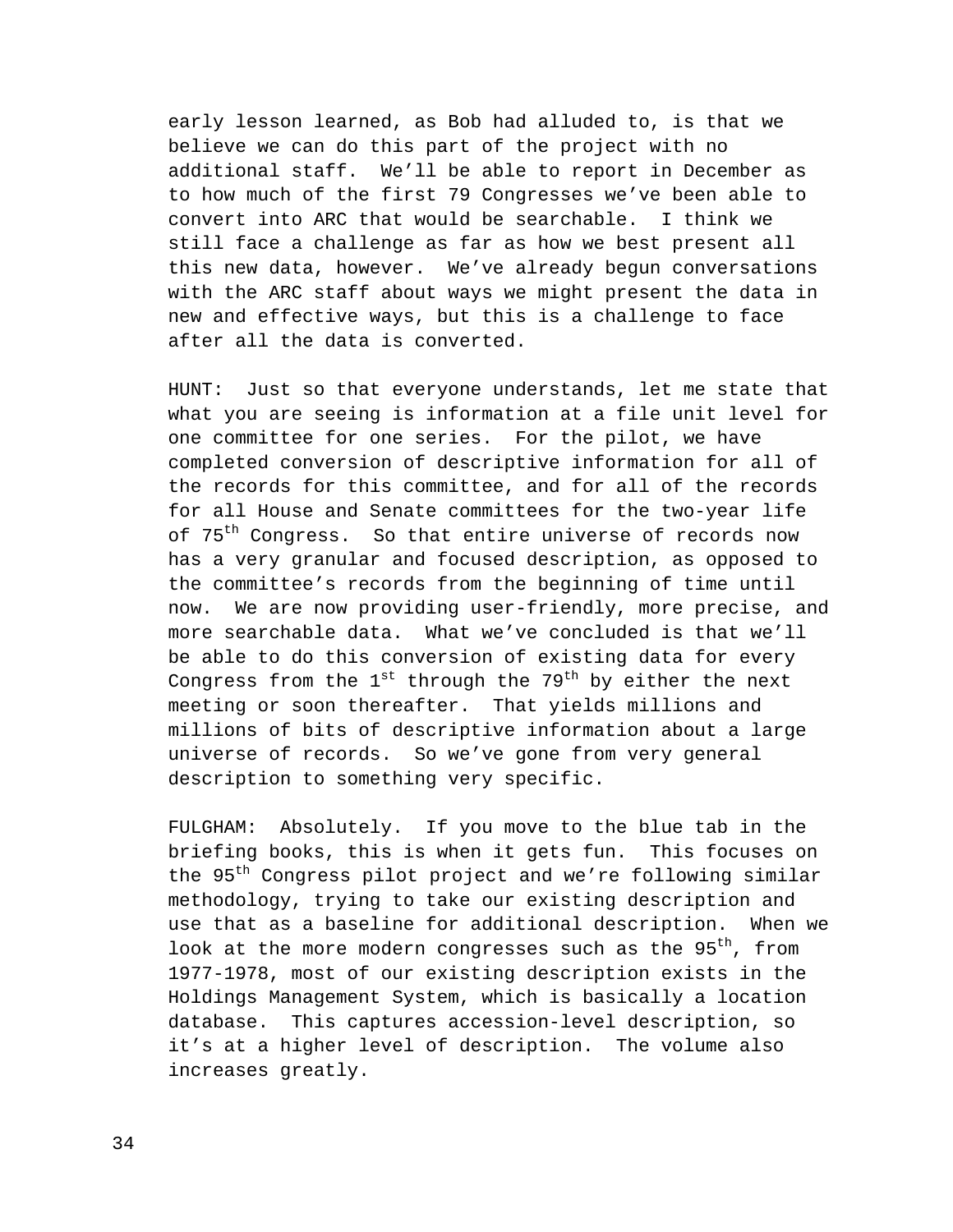See the first chart on the top, and you'll see another challenge that we're presented with. For the first 79 congresses or so, the records are arranged, primarily, by each two-year congress. Once we get into more modern records on the Senate side, because it is a continuing body, we have a wider span of records included in each accession, or clumps of records as Richard likes to call them. So the great challenge we have on the Senate side is describing records that may cover a broader period of time and multiple congresses. For the 95<sup>th</sup> Congress, 92% of Senate records come in as multiple-Congress accessions. This pilot explores how we address that challenge as well as other associated challenges.

Let's talk about the House records, represented by the chart on the bottom of this page. You can see the growing volume, where for the  $95<sup>th</sup>$  Congress we have just over  $3,000$ cubic feet of records. We began with the Ways and Means Committee. So if you flip the page, you can see a printout from the Holdings Management System that lists each of the different entries included for the 95<sup>th</sup> Congress. We chose Ways and Means Committee because a large percentage of these records--87%--were listed as multiple series. We figured this was a great opportunity to go in and see how we could improve upon that. If a researcher requested these multiple series, it would be difficult to assist him.

We went into the stack areas with these reports, did a visual inspection of the records, and we found that in most cases, we were able to convert this from multiple series into more specific series, into limited bill files, legislative files, oversight files, etc. And so we were able to convert a very general description into more specific ones.

This situation exists primarily because until the last few years we did not have an electronic records location database for our holdings. We only had beginning and ending location data, by Congress and committee. One of the things that we've learned, if you flip to the chart on next page, is that many of the generic multiple series were bill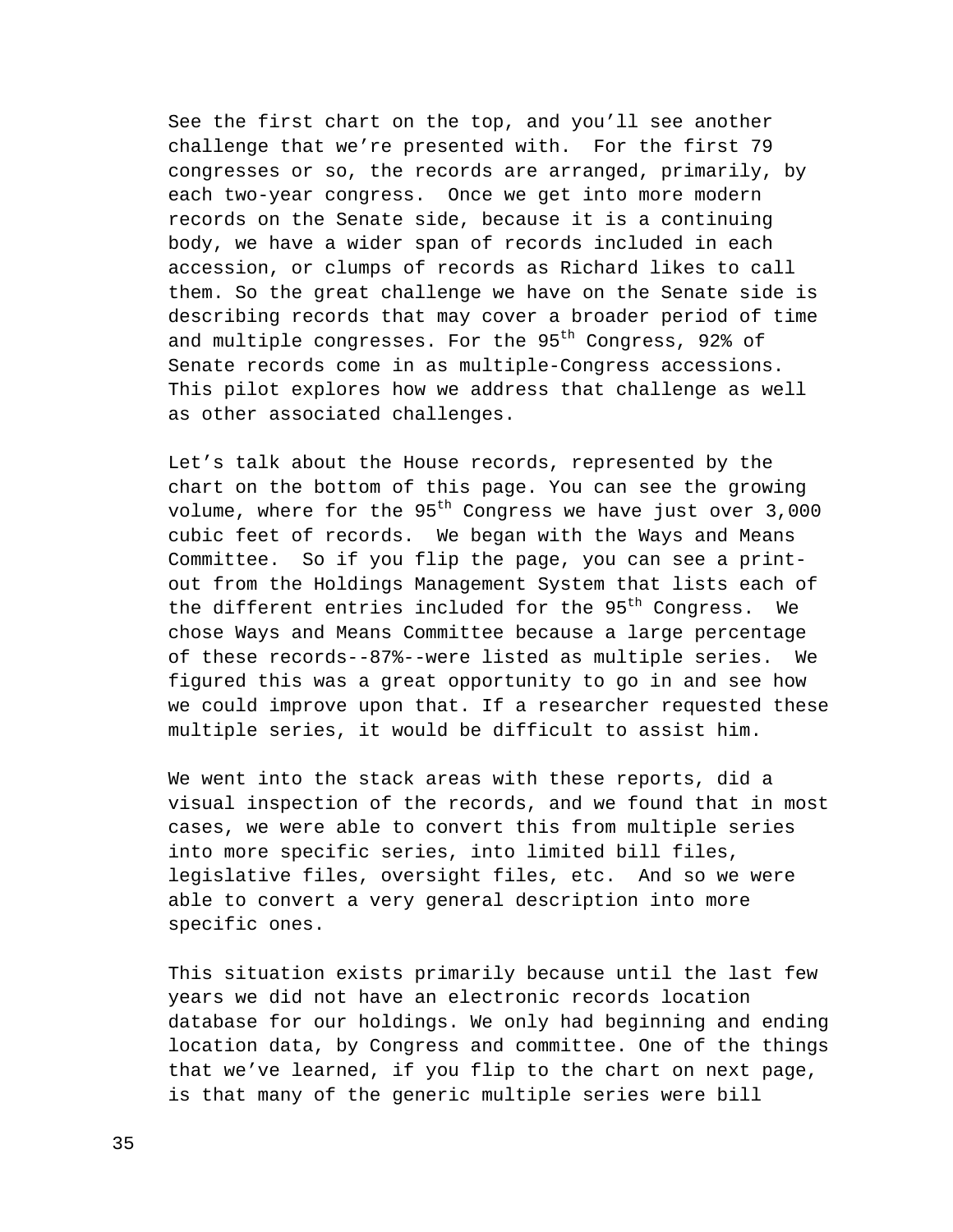files, which is now the largest volume series replacing what had been multiple series.

We think that on the House side, because we tend to get records by Congress, that the model we've established for the earlier Congresses of describing records by each twoyear Congress will continue to apply for modern House records. What we would like to do, between now and the next meeting, is survey all of the House committee records for the 95<sup>th</sup> Congress so we have a better idea of the amount of time this effort takes, and how much we can gain in more specific description.

What we also did in going in and looking at the records- and yes, I was actually in the stacks, and that needs to be on the record too since I don't get out there as often. In fact, Richard and I were together in the stacks on Friday, which marks a momentous occasion. But one of the things we discovered, if we had a set of bill files, we would open the boxes to confirm that they were bill files. We also found in a few cases where multiple boxes had the same bill number. So we would open those boxes and take a look using the fat file theory, to add subject terms. For this one, we found income tax reform, which generated a lot of documentation, and another one on Medicare. So we added those terms as tags to make them searchable. That summarizes the model that we followed for the House.

So I'm going to switch to the Senate side. We applied the same methodology. We went in with the reports of the Holdings Management System, with all of the different entries for committee records that might include the 95<sup>th</sup> Congress. As you look at the chart on the bottom of the page, you'll see that there's quite a span of Congresses included. Some of these are bound volumes, and that's part of the reason that you see the especially wide span. For Appropriations, for example, you'll see that the range that includes 95<sup>th</sup> Congress records can go all the way back to the  $48<sup>th</sup>$  Congress in 1883. So we have a span of 123 years in that particular set, extending to 2006.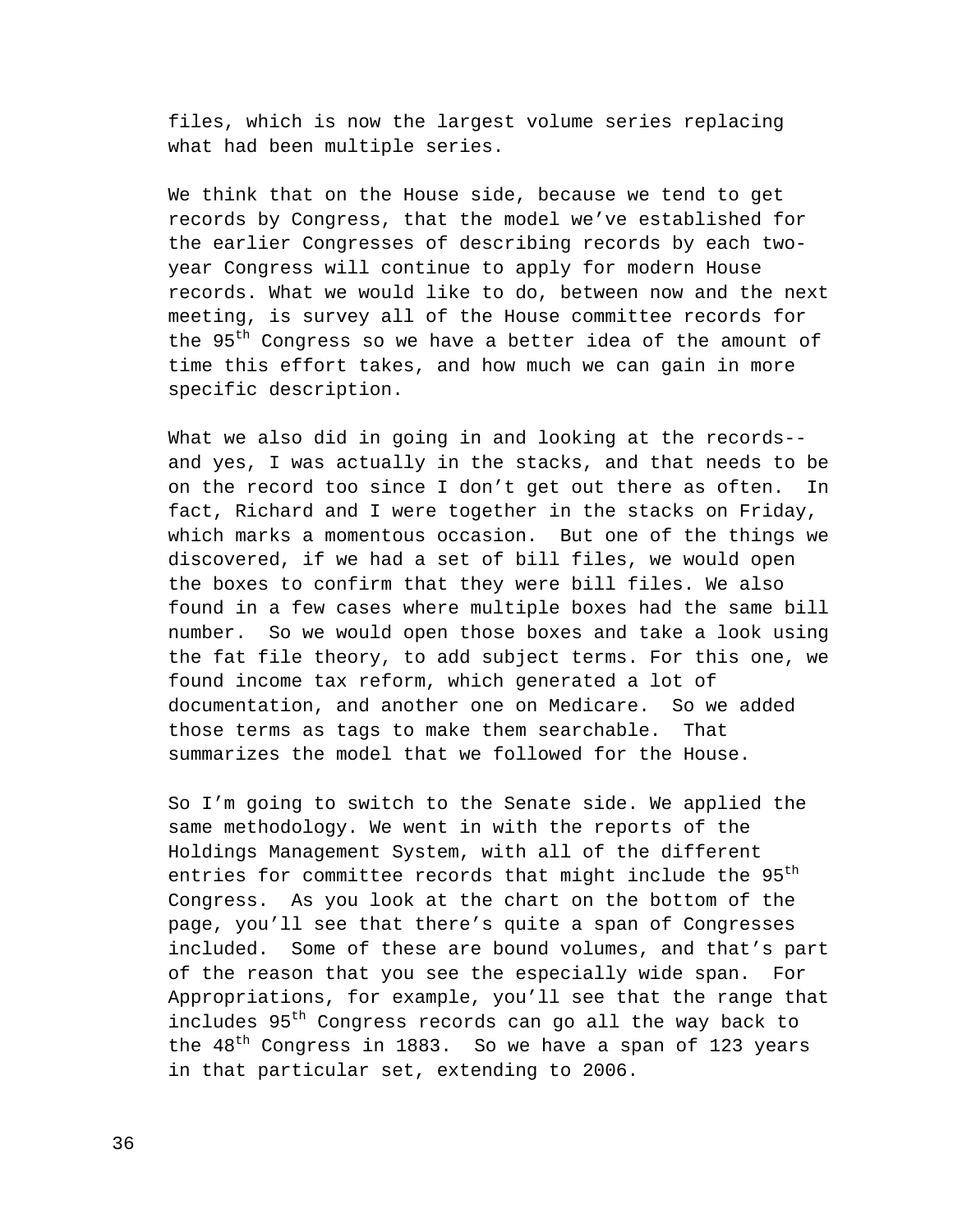The committee that we chose to start with is the Judiciary Committee. And I will note that for records that may include the 95<sup>th</sup> Congress, the Judiciary Committee's records alone are 300 cubic feet larger than all of the Senate records for the  $75<sup>th</sup>$  Congress, just to put the challenge in perspective. If you'll flip to the next page, you see a printout, essentially, of all of the different Senate Judiciary Committee series or clumps of records that may include the 95<sup>th</sup> Congress. This is where we start, and these records are scattered throughout the building. So it's a different challenge as far as actually going in and doing the work.

If you'll flip to the next page, you will see a summary of our findings. As we had done on the House side, we tried to identify subjects and subject terms useful to researchers. What we also tried to do, if we could, was to identify discernable boxes of records by specific Congress if that could reduce the multiple congresses entries a little bit. And that's probably the biggest difference that we faced in going in and looking at Senate records. But both sets of records were very rich and I think it does present a great opportunity for us to get more descriptive information out to researchers online than we currently can.

It's going to be a challenge with these multiple congresses, as far as how we present that information to researchers. We had what I called a "no duh" moment, realizing we often try to force things into the way it's always been. We realize we have to use a new model for Senate records since they just won't fit into the single Congress model. And that's what we're going to work on with ARC staff—to find ways we can present that information. One challenge we do face is that with these records, we are going to have a mix of open and closed records. And so how we manage description of open and closed records will be a challenge that we'll have to work on as well.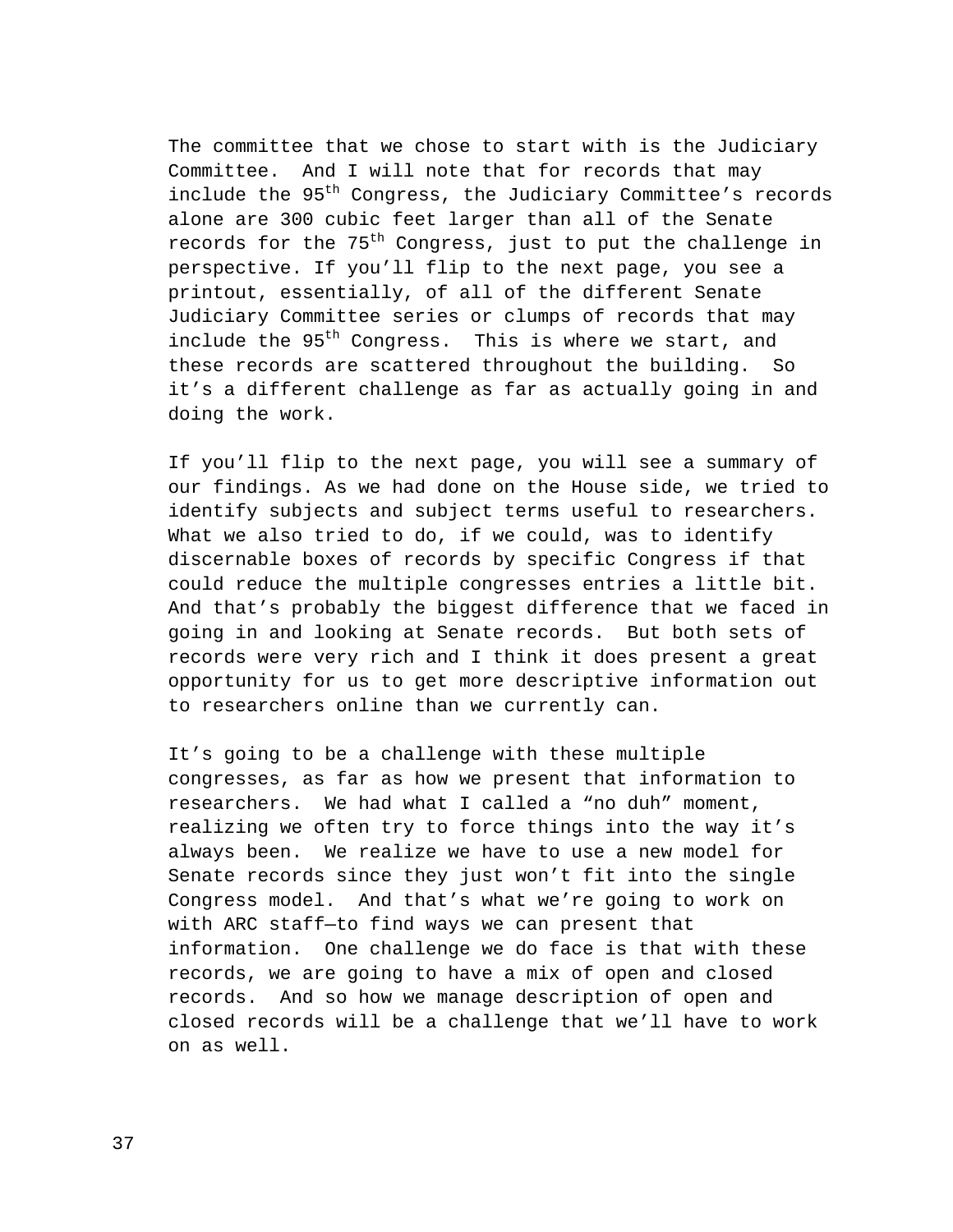Our goal, by the next Advisory Committee meeting is to look at the rest of the Senate committees for the 95<sup>th</sup> Congress to get some sense of how much time this takes, and what kind of resources we're expending. Right now, we haven't tried to do a folder title list, which is extremely timeconsuming. But one of the things that we may consider, and I'd like to open it up for questions at this point, is perhaps taking a few of the committees and trying to do a folder title list to see how much we gain, and how much time it takes to do a folder title list. And Richard's right, I think the staff is excited, especially for the more modern records, to have a better handle of what we have, and to share better descriptive information about really valuable records with the research public around the world. Any questions at this point?

VOGT: I would like to know how many of your staff members are you using in the pilot projects?

FULGHAM: We probably had five or six different people going in at different times. With our schedules, and with the different responsibilities that we face, we don't have anybody focused right now on just doing this. And so it's a matter of when staff has two or three hours to head into the stacks, heading in together, and doing that. There's no dedicated staff to do this. And one of the things we're looking forward to with the addition of a digital archivist is having somebody thinking full time about this, and then having assignments for staff when they don't have reference responsibilities, or screening responsibilities, or taking in accessions. We need someone dedicated to guiding the project and moving forward.

VOGT: That was my concern when you said that you could do it with the staff you had, was it taking them from other work that they had to do that has to be done?

FULGHAM: Yes, and that's a really good point. With the staff we have, we should be able to do the conversion of the first 79 or so congresses into ARC. But I think it will be a challenge for us to get as much done as we can as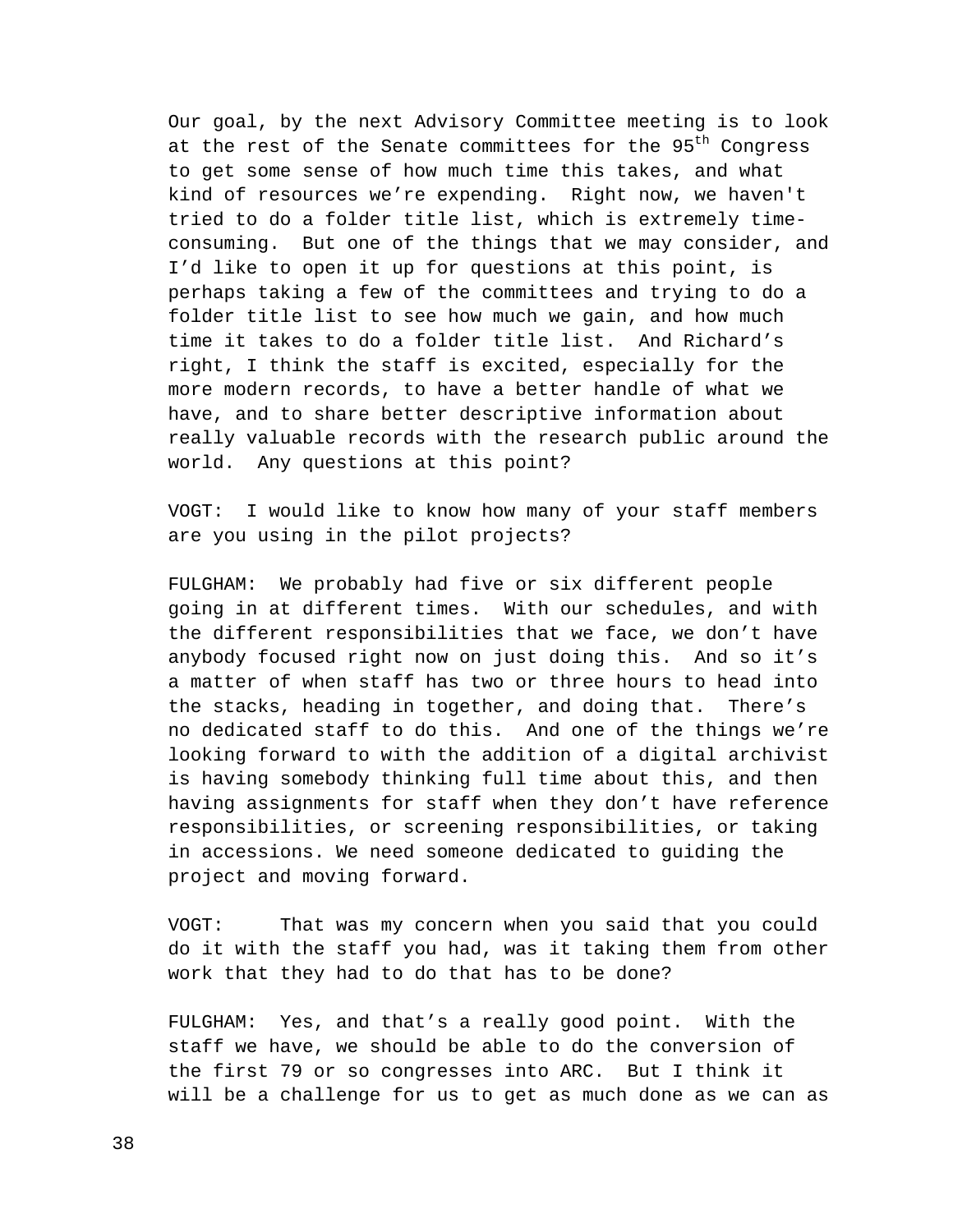far as the modern records pilot. Remember we're talking about one congress, and so it'll be a very small piece of all that we hold. I think the overall figures for the open minimally described records as we call them, are about 50,000 cubic feet of records. The breakdown for the earlier records, where we're doing the conversion of the existing description from the first through 79 is only 32,000 cubic feet, but they're very well described. And then, we haven't touched as much on what is not yet open to researchers, which is 62,000 cubic feet. We've had great conversations with Karen and Robin about information included in the transfer documentation so that the percentage of records that are closed and minimally described doesn't continue to grow. But it will be a challenge even with that, because we do have multiple things to do.

HUNT: The conversion of data is more of a mechanical process, and we can now outline that process and use interns, students, and others to capture the data to go in and add to ARC descriptions.

RITCHIE: I just wanted to say that, for all of the years of planning on this, it's really wonderful to hear about actual implementation. And this is a huge leap forward, and it's just great. Understanding that this is going to be incremental for a long time, what kind of mechanisms are you thinking about of alerting researchers as pieces of it open up, as the pilot program moves to the point where researchers can actually access this information. It seems to me that you can't wait until the very end after you've done the entire congress; you're going to have to have some stages to alert the research community, and I wondered if you have any plans for that.

FULGHAM: I think there are a few things we can do. One, the National Archives has regular meetings with researchers, some of our most frequent ones, and we can certainly bring this up as a topic and have conversations about that. Part of the recommendations that we haven't gotten to yet, and will probably not occur until we have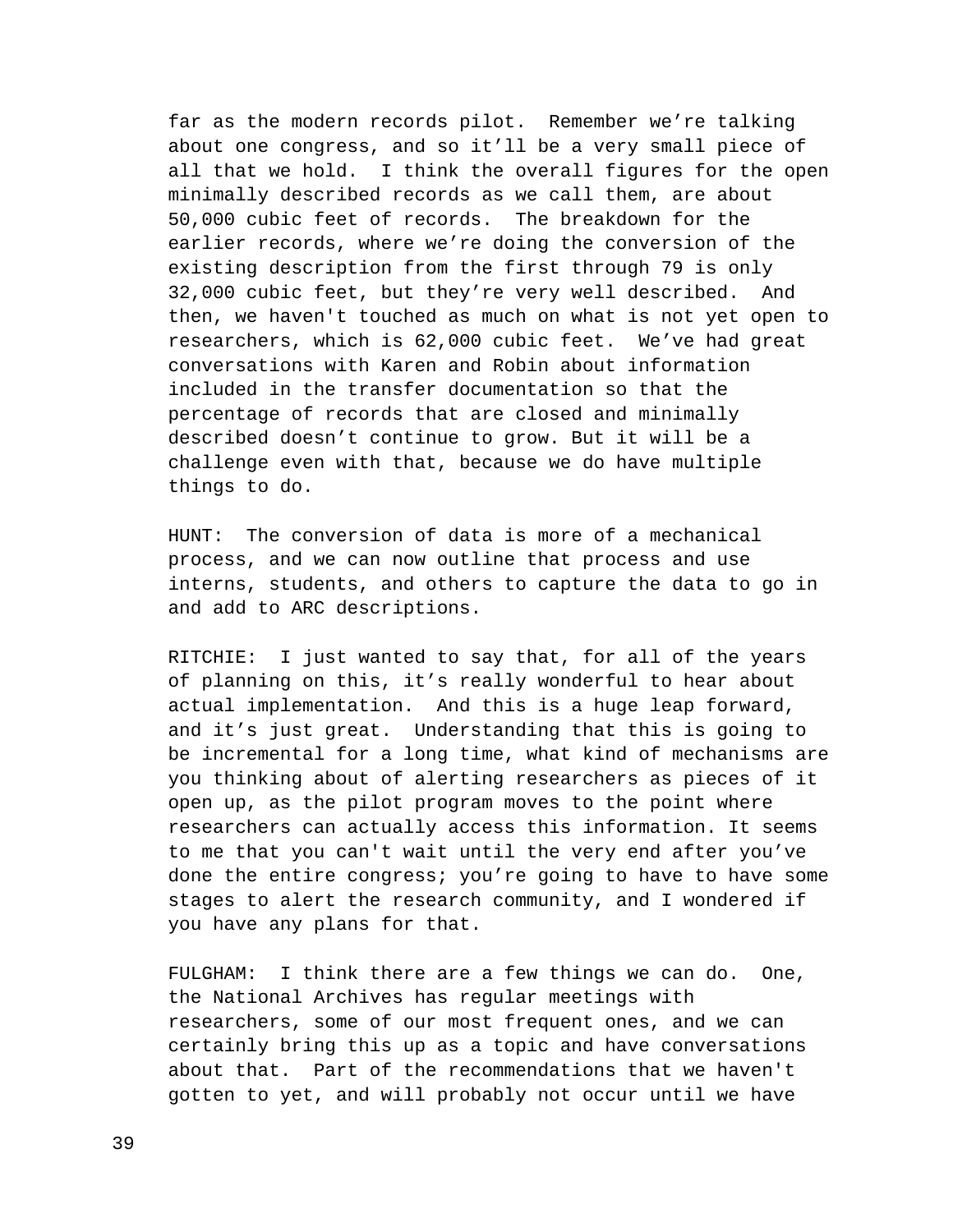the digital archivist on board, is to revamp our website. The National Archives also has a newsletter that comes out monthly or quarterly, with news about records, and we can spread the word that way as well. Those are just some initial things that I've thought about. But we'd welcome any suggestions as far as expanding it.

HUNT: We will publish as we go. It will end up in ARC descriptions as we get the data.

FULGHAM: Correct. So the  $75<sup>th</sup>$  Congress information is in ARC and searchable now. But you're right, we need to alert people. I'll be at SAA this summer, and so I can speak of it there, and find ways to spread the word through the listserv as well.

FERRIERO: Our best success in these kinds of announcements is telling a story. So using some discovery, you talk about the citizen archivist thing, about using that kind of thing to hook a story for national press coverage. That's the kind of thing that our national press people will be doing.

BIRDWHISTELL: I would also like to commend you in the progress you're making. And if I understood you correctly, you said you're trying to decide about a folder-title list approach?

FULGHAM: Yes, whether in some cases we do a folder-title list. Right now, our description for the modern congresses is at the series level, which could be 50 or 60 boxes. So the example I gave is that if you have 60 boxes that are all bill files, which are arranged by bill number, is that enough with a few examples of subjects tagged? Or do we try to in other cases, with existing staff, add folder-title level lists? Even if we tripled our staff, doing foldertitle list would be very challenging. But I'd like to see what difference they make and the resources required to do some. The other thing that we haven't alluded to is when we get into more modern records, the transfer documentation gets a lot better, thanks to the efforts of Karen and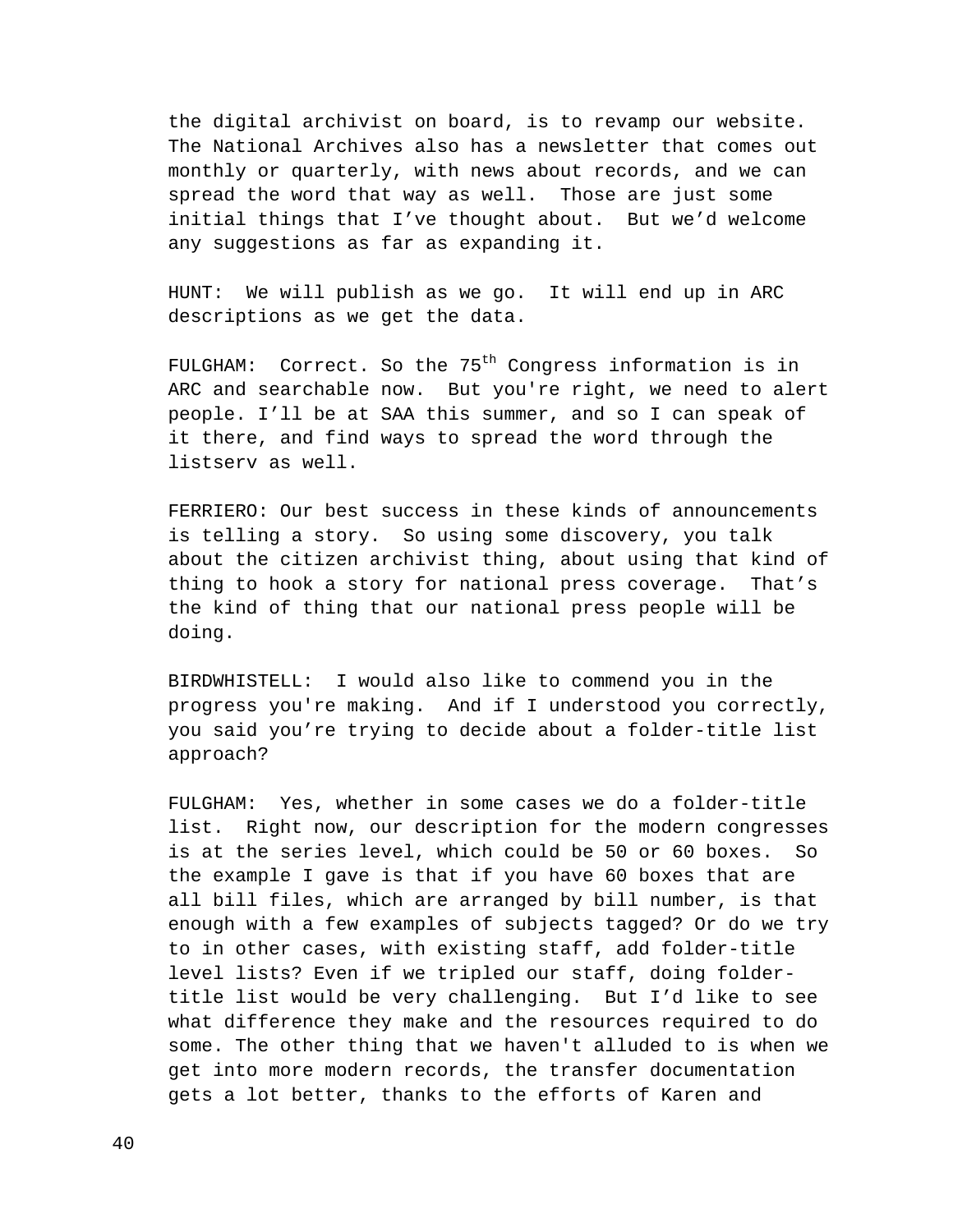Robin. And so for some of that, we currently have foldertitle lists in paper form. A lot of times you'll see a folder title list attached to a transfer. And so I think in those cases, that's certainly something that we plan on doing.

PAUL: I am wondering, as you have the opportunity to take a closer look at some of the older accessions, if you are building in the notion of appraisal of some of those records--whether or not they should remain in the collection.

FULGHAM: That's a very good question. I think it's something that we will keep in mind. The other thing that we are noting is preservation concerns. So as we're looking through these, we see if they need reboxing or refoldering. But yes, if we encounter printer's proofs and things like that that have come over, you know, years ago, we will absolutely be in communication with the House and the Senate to recommend disposal. Since we need space, if there's something that's clearly non-record, we'd be more than happy to do that, and that's something that we'll certainly be taking a look at.

PAUL: And also to follow up on your comment about contemporary documentation, one of the things that we are paying more attention to are document types in the series, and so are you looking at that as you look at the older collections too? Because I think that would really tie into appraisal, and a researcher's ability to know whether or not there was anything unique in that series.

FULGHAM: Sure, we have, and in fact, I found something that I'd never seen before, which were polls of committee members on certain topics. And so we certainly made a note of that, which was very unusual. It was from an investigative committee, and they were deciding whether to have an open hearing, or to hold hearings in a certain city, and each of the members would vote, and I had never come across anything like that. As part of our description of the records, we often will say that it includes bills,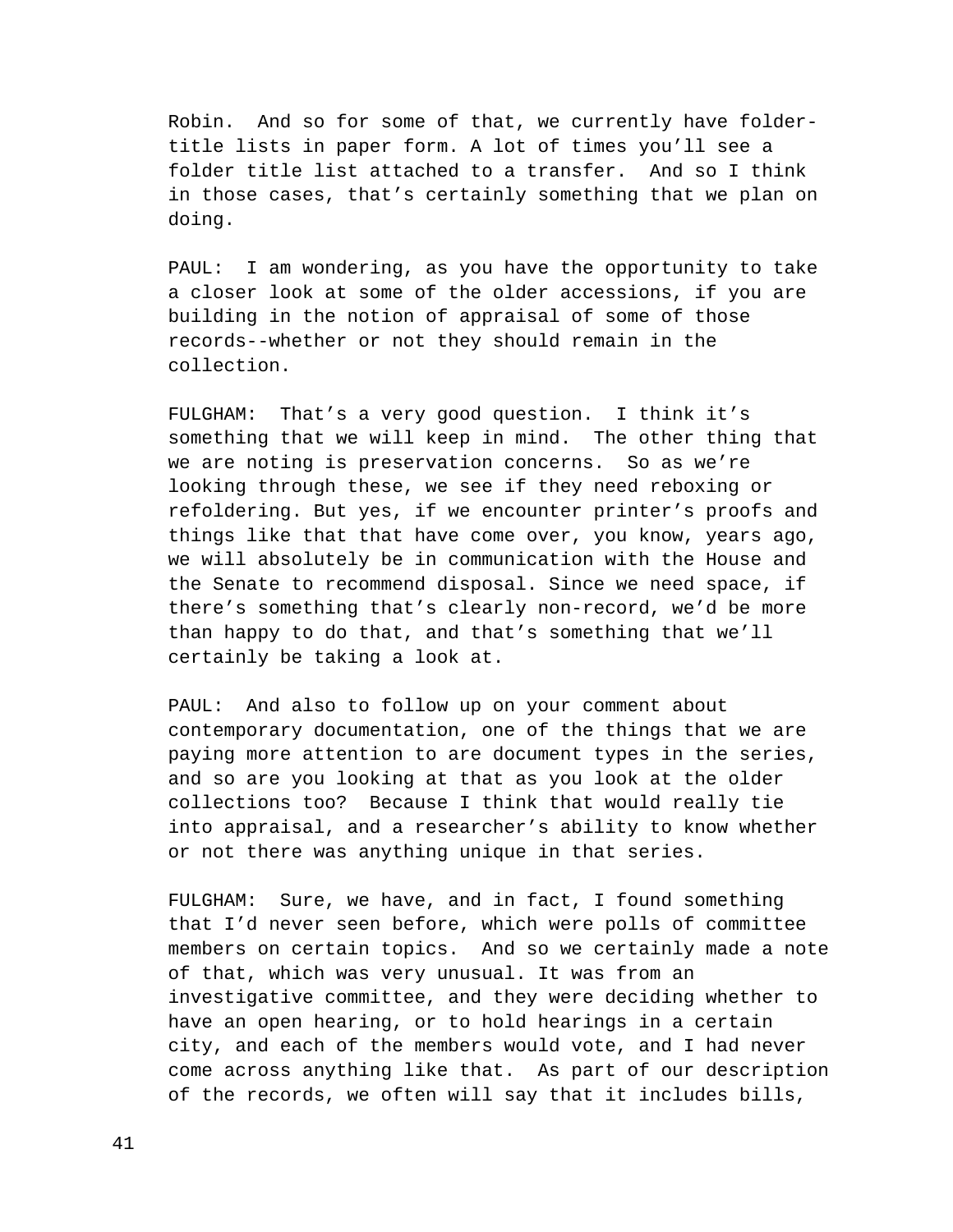correspondence from the public, and other document types. So we do include that in our description, and it's a good suggestion.

LEON: I just had a question about the way that the gathering of data from current researchers is supplementing this process. I don't know what percentage of your researches are working with the modern records, but whether you're putting into the workflow a way to capture the kinds of folder-level descriptions and other pieces of interest generated by existing researchers that you can shoot back into your description to try and lessen the staff burden by capitalizing on the work of your existing researchers.

FULGHAM: Yes, that's something we'd like to do. To be honest, we haven't incorporated that very well yet. I know that when we have someone working on a longer term project, a dissertation topic or a book, that Ken Kato and Richard McCulley often have long conversations with them about the results that they're finding. What we'd like to start doing, and we have a few examples on our website, is have them write short blog-like pieces to advertise their findings. Only if they want to, because not all researchers want to advertise what they found quite yet. But it's something that we need to work on.

The researcher database that we started at the beginning of the year has been very helpful as it records research topics. If someone calls, or emails, or walks in, we're capturing what their topic is, and what records they've looked at. And so the other question that I'd like our staff to start asking is how did you find us? As we put more online, are we finding that it makes a difference? I think right now people come to us by referral from other units, and through our House and Senate guides, which have been online for years but don't really provide great indepth description. But it's a good point, and it's something that we'll have to talk more about of how we systematically offer the opportunity to describe our records. I think it's something the National Archives in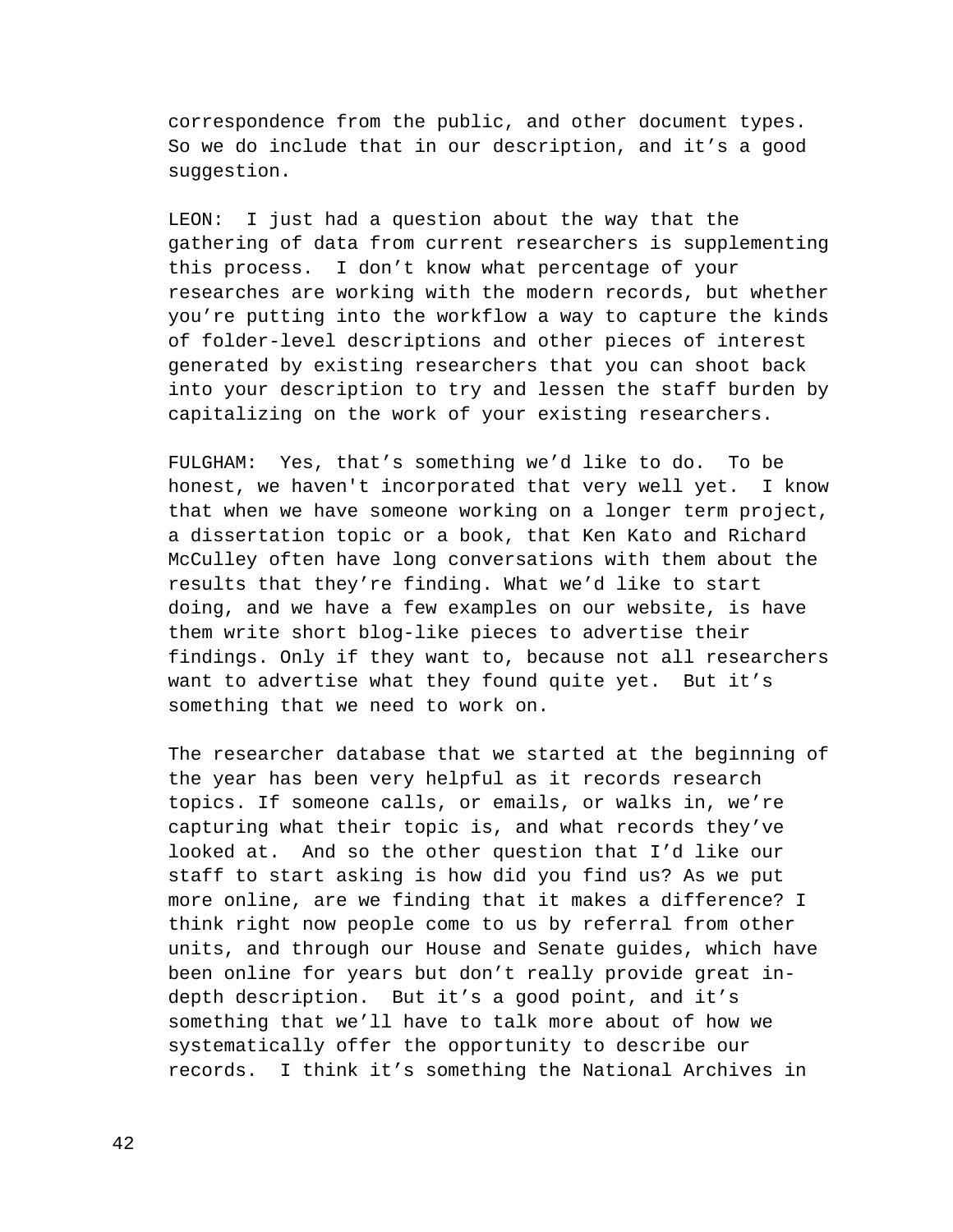general is thinking about, ways to capture information from our researchers.

FERRIERO: It's called Citizen Archivist.

FULGHAM: Exactly.

ZINK: I have an additional question, and it may change considerably over time, as far as redundancy of copies, what's been included as appendices and hearings, and published materials that you're finding within the files. Do you have any sense of how that's changed? Because it would seem that one couldn't, for example, assume that all staff working files were there. They might have gone with the papers of a Congressman or Senator.

FULGHAM: We haven't really, I think, done enough work to determine that, but I think it's a really good question. I think especially as we get into the more modern records, where you do see more and more staff working files, we need to understand exactly what is included. It's something we'll definitely keep in mind, but at this point, I think there's really not too much I could say at this point.

ZINK: I know from when I was in my earlier life a historian with the Congressional Information Service, the CIS Index, which went back and detailed what was in a hearing, it was a revelation what was included in the hearings. Of course, before that, there was nothing quite like that.

ERICKSON: Do we have a motion to approve the nextgeneration finding aids recommendations and implementation?

M: So moved.

ERICKSON: Is there a second?

M: Second.

ERICKSON: Great.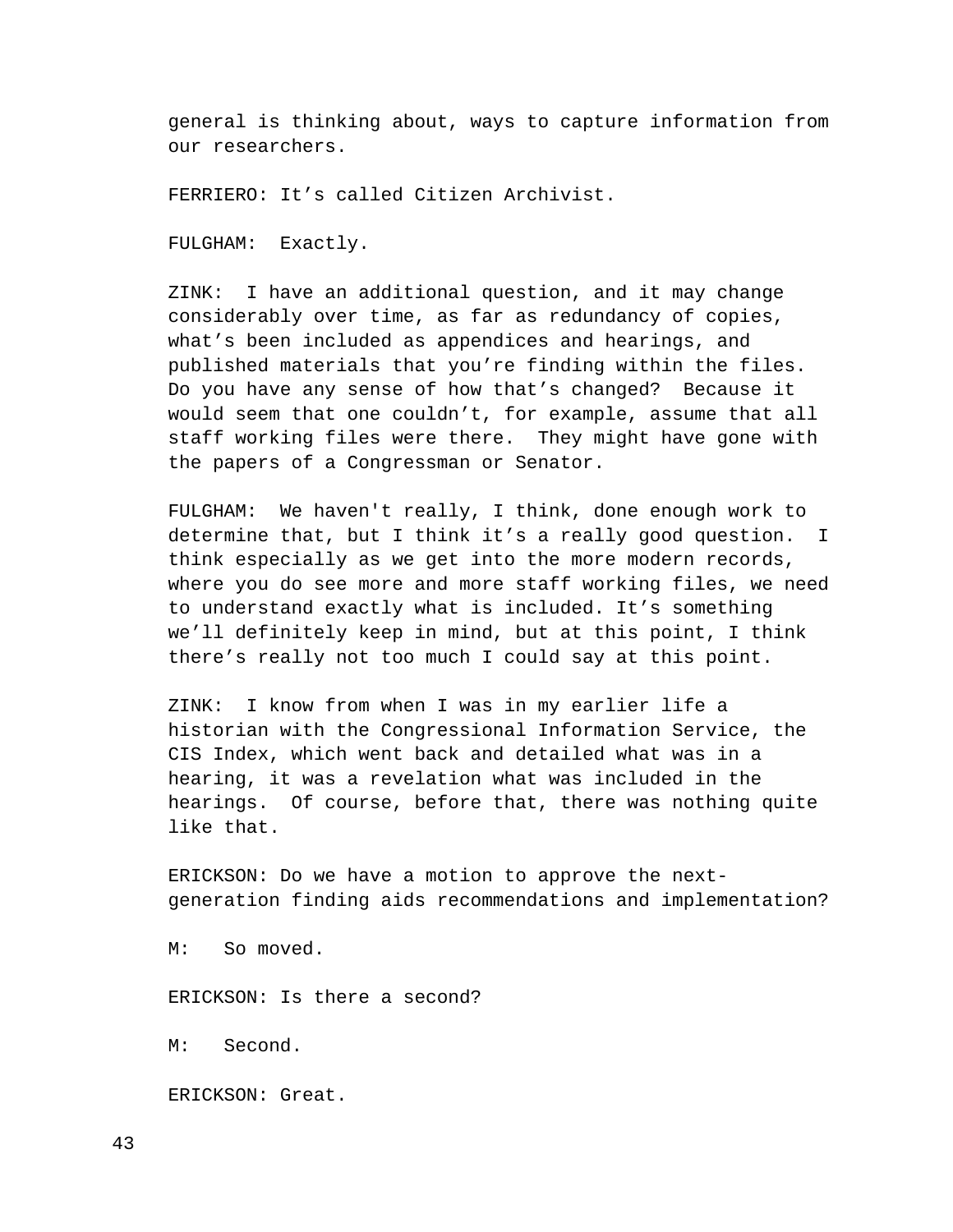FERRIERO: Can we discuss?

ERICKSON: Yes.

FERRIERO: I love what I see, and I'm really impressed with the pilots, and the status of how much progress we've made. What's missing for me are resource implications. So what is this going to cost? I can certainly endorse this in principle, but I need more, as you know, more concrete information about resource implications. In order to be successful here, what's it going to cost us? What's the investment here?

ERICKSON: Right.

HUNT: We need more data and analysis of that data before I can provide resource estimates.

ERICKSON: With that caveat. [laughter]

HUNT: We need more data to be able to tell you.

FERRIERO: I know you do.

HUNT: I don't think the report suggests an iron-clad commitment to a number of additional staff resources. It really falls back to me to report the findings to the committee and to give you resource estimates.

ERICKSON: Yes.

LEON: I think that by the next meeting we'll have a much better sense of what that might look like.

ERICKSON: All right, so we have a motion and a second with that caveat that we'll get a report on the resource requirements. All in favor?

ALL: Aye.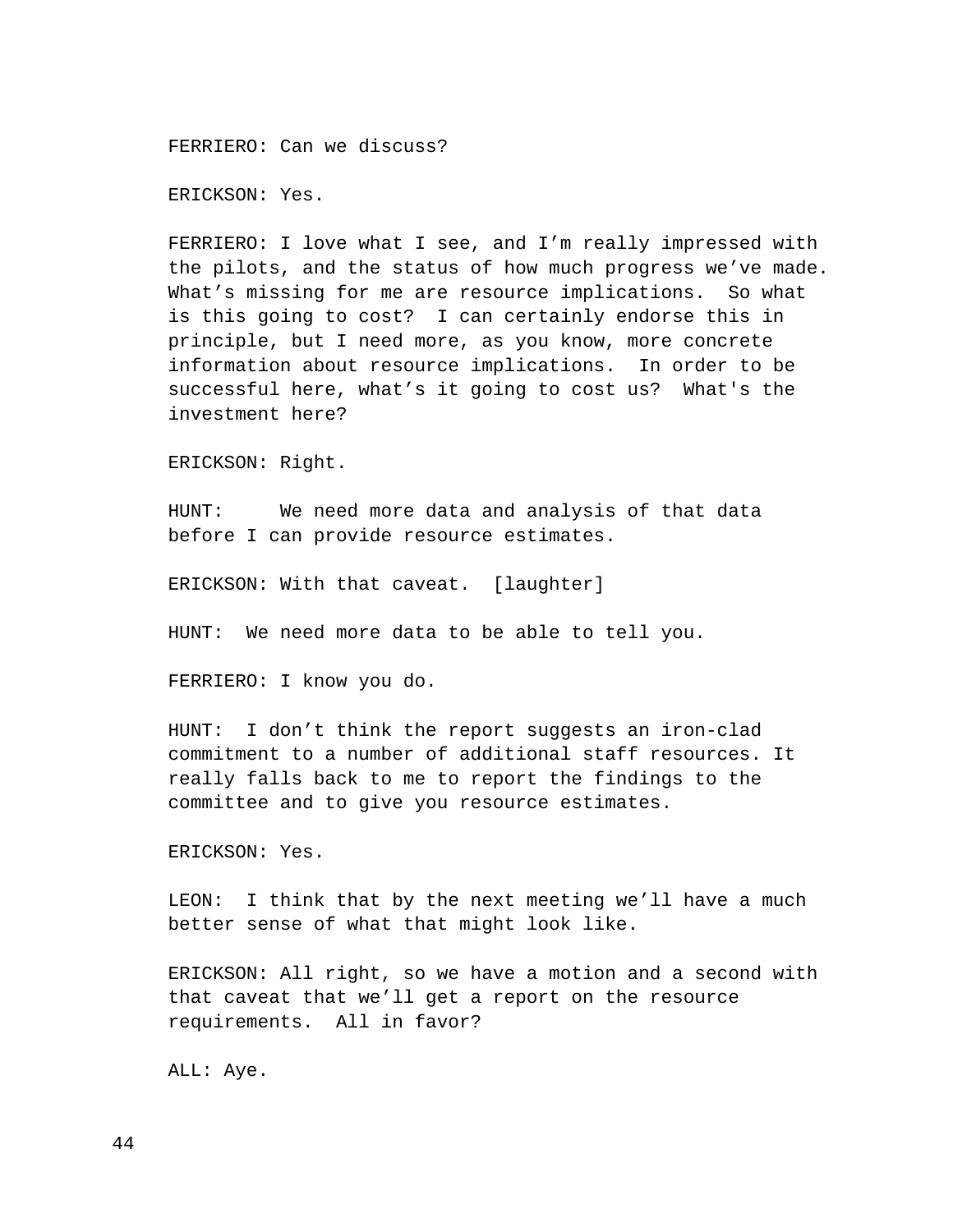ERICKSON: The ayes have it. The motion is passed. Thank you, Matt, for your work on this.

ERICKSON: As we conclude our meeting, I just want to inquire if there are any other issues, new business, or current issues that members of the committee would like to discuss?

FERRIERO: I forgot to mention in my opening remarks the work of David McMillen and Richard McCulley on the legislative research fellowship. They performed yeoman's duty in getting the proposal together and reviewing applications. So thank you, thank you very much.

ERICKSON: When you make a selection, Richard, if you wouldn't mind emailing the committee?

HUNT: The world will hear.

ERICKSON: The world will hear. [laughter] Right. That's great. Any other issues to discuss? Terry?

BIRDWHISTELL: I'd just like to take the opportunity to thank Senator McConnell for reappointing me, and to say how much I enjoy working with this group and playing some small role in trying to move it forward.

ERICKSON: We appreciate that, we appreciate your contributions. And Senator McConnell's office, I might add, has been a real leader in the Senate on the archiving front. Nan Mosher I know was here and had to leave, but their actions speak volumes as to the priority that they place on records management and archiving. Sheryl?

VOGT: Yes, Nancy, I have something that I want to ask about, but I also want to thank you for reappointing me, it's so nice to follow through on work that you've been involved in for the last couple of years. What I wanted to talk about for just a few minutes is the problem of the use of proprietary systems in electronic records in the House and Senate. These files come to repositories, and of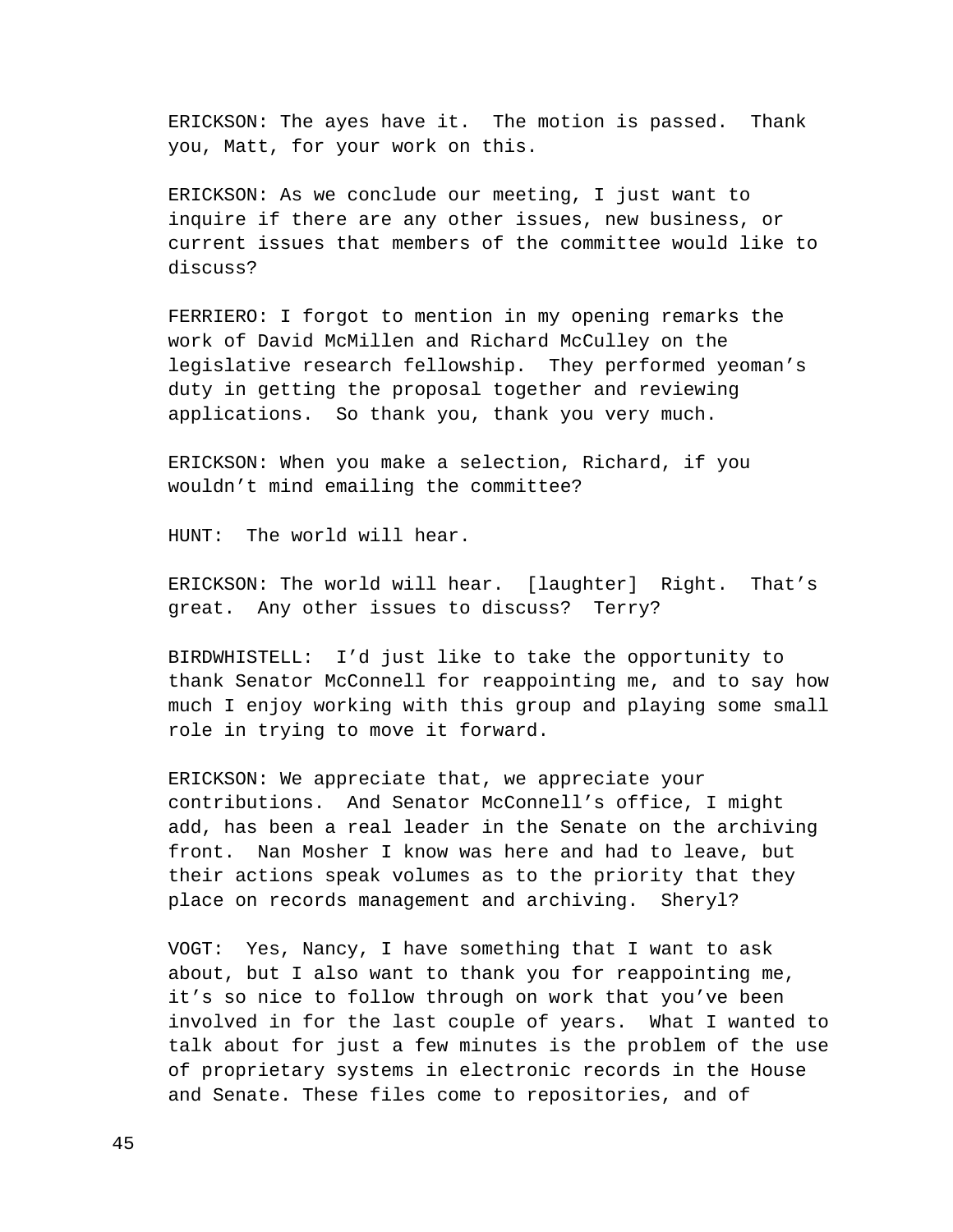course, some of them come to the National Archives as well. We, at the Russell Library, are having a problem right now with one of these companies that does our governor's electronic records system, and we understand this company also provides some of the proprietary software for Congress. What we have come across is that this company does not want to help us in getting access to these files; they're willing to give us what they call a dump of the files. They would like for us to buy the software, which is around \$10,000. Our academic institutions cannot afford to do this.

ERICKSON: Right.

VOGT: And the problem we're having with the governor's office also is that these files are public records, they belong to the people of our state, and this company doesn't care too much about that. They don't really understand the relationship that we had in bringing these records forward for making them available to the public, and what we have to do with that. And it's really concerning to us because if we start getting representatives' papers that use the same software, I don't know what we're going to do. I mean, we can get a dump, but we can't use it, there's no way we can access the files in that. And I really think that it's going to have to be at this committee level, I think, for us to get any kind of change in what's happening. Because these offices, you know, they take a contract for this, they think they're doing the right thing to do what they have to do for their office, but if we look at the long term picture of what's going to happen once these files come to us, then we really do have a problem in saving the record that we're trying to save.

ERICKSON: Interesting. Do our archivists have any comment on that; Robin, Karen, in terms of strategy for addressing this issue?

PAUL: It's our understanding that when offices close that the dump is in an open format, in ASCII. And that it is possible to repurpose that into a database that the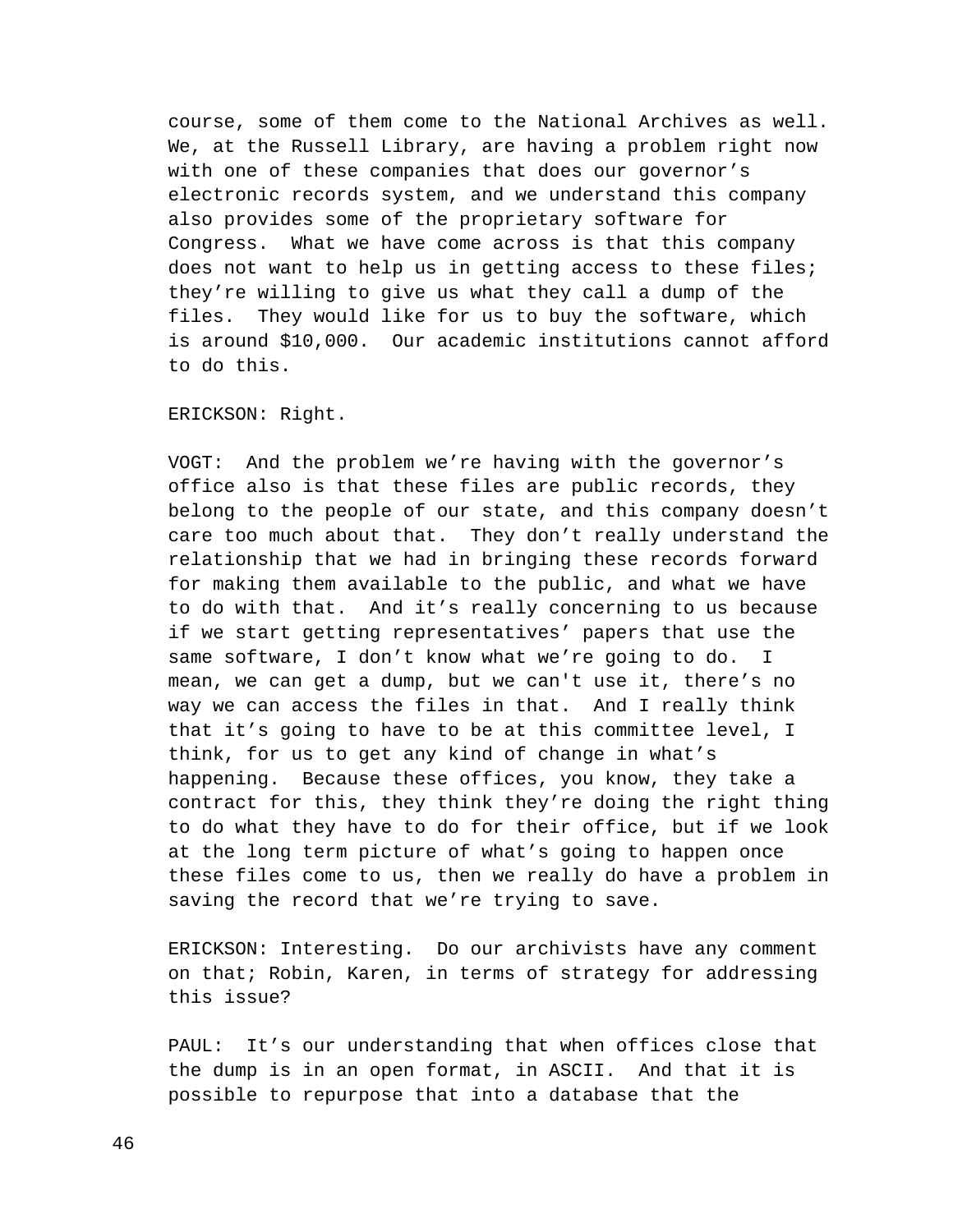Archives is using. So I'm not sure what company or what system, but our procedures in the Senate is to transfer that to you.

VOGT: Right, and we have received some files like that

PAUL: And those are difficult as well?

VOGT: Well yes, there's difficulty with that. And you're not going to have the same system that you had in the congressional offices.

PAUL: No.

VOGT: It's not going to be the same. And then there's also a question of are we really going to be an accredited digital archives in that we can say that that record is accurate as it was used in that office. And we could look at that as well.

PAUL: Well, we're told that the files that leave the Senate have been verified and checked.

VOGT: OK.

PAUL: And, you should be receiving a codebook that explains Readme files and so on. They are very large.

VOGT: It may be this particular company. And so they have met with our state attorney, and they're not feeling very compassionate about this. We're at an impasse, that meeting was about six weeks ago, and I don't know how it's going to turn out for us. But I think that they are at a point in their corporate history, that they could be philanthropic, but we're not seeing that. [laughter] So I don't know what the answer is to this, but I think it's something we should really keep in our minds as we move forward.

ERICKSON: Definitely, I agree.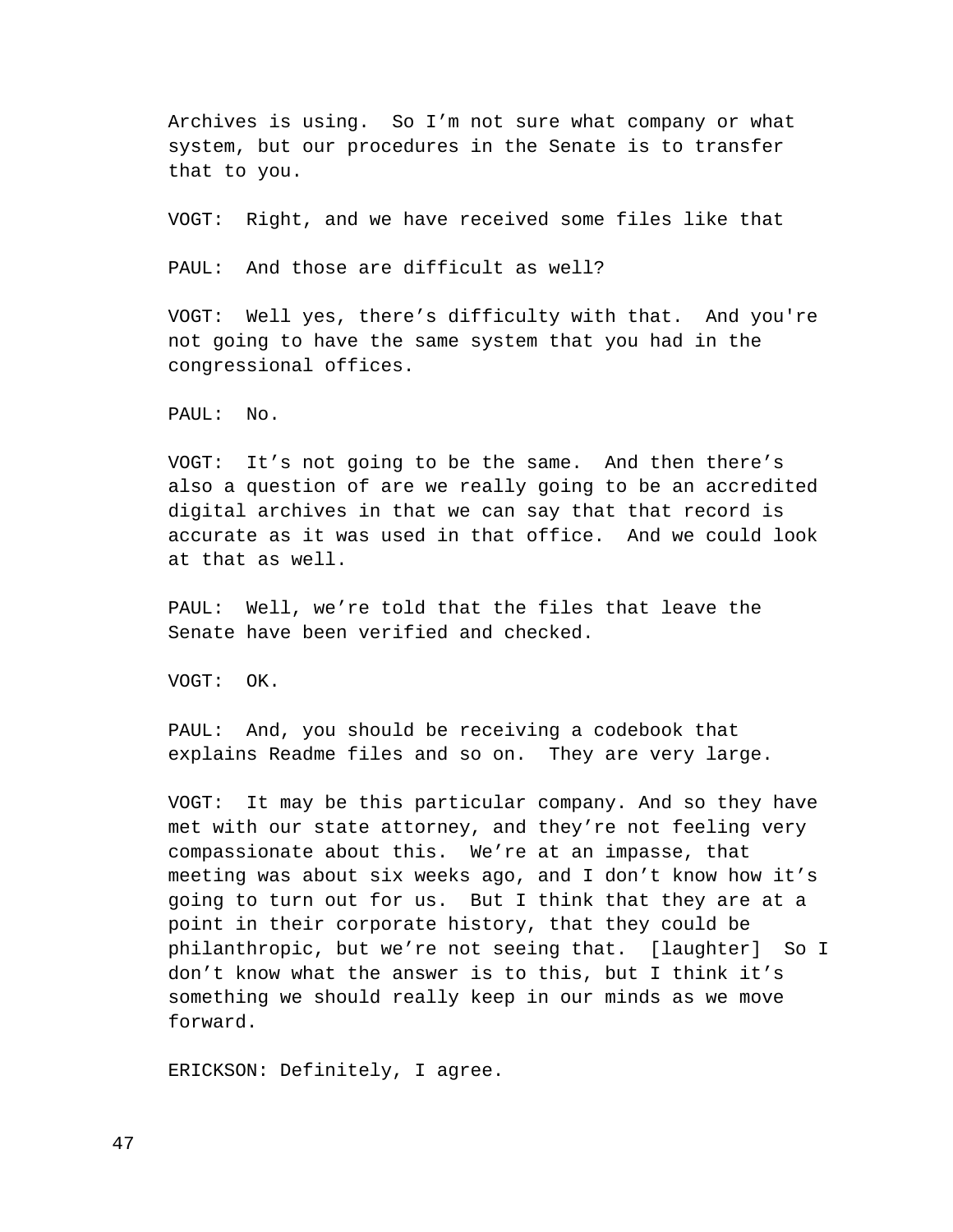SMOOT: I did talk with Sheryl a little about this before, it is a common interest to Senate and House offices, because about 50 offices use this product. It's also not a software problem. It's complicated by network and security infrastructure issues. It's very difficult to duplicate that environment, and that's the kind of strategy you need; it's not just licensing the software, but getting a working product that you can use to access the data, which is difficult. It can be done, and it is basic database migration, but then there's a lot of complex frameworks, and relational databases that are intermixed that make these things difficult to move around. It's not an easy problem to solve.

VOGT: And you have to realize that we don't all have Ashley working for us. [laughter] And so while we are fortunate to have someone with the designation of electronic archivist, so many of our congressional repositories do not have any kind of IT assistance. So this is a major concern.

REEDER: I know too, Sheryl, we've had this problem in the House, and at points, we've asked if the office at least could generate reports out of the software to include with the papers, but often, if an office has three weeks to close, that's just not possible. I know a while back, we had toyed with the idea of asking the companies to produce some viewers. So at least it would be something where you at least can view the records, which might be a good idea in terms of that way they couldn't change the records, but I don't know if that's something we could pursue.

SMOOT: One approach to take as you look at this problem is rather than duplicating the entire system you have to be strategic and pick out the parts of the information that needs to be preserved. Talk with the record creators about how the system was used, because a lot of these systems, there's a lot of data there that's just useless pointers. Find out what is the core primary data, and focus on that, because that can be a lot easier to digest and import it to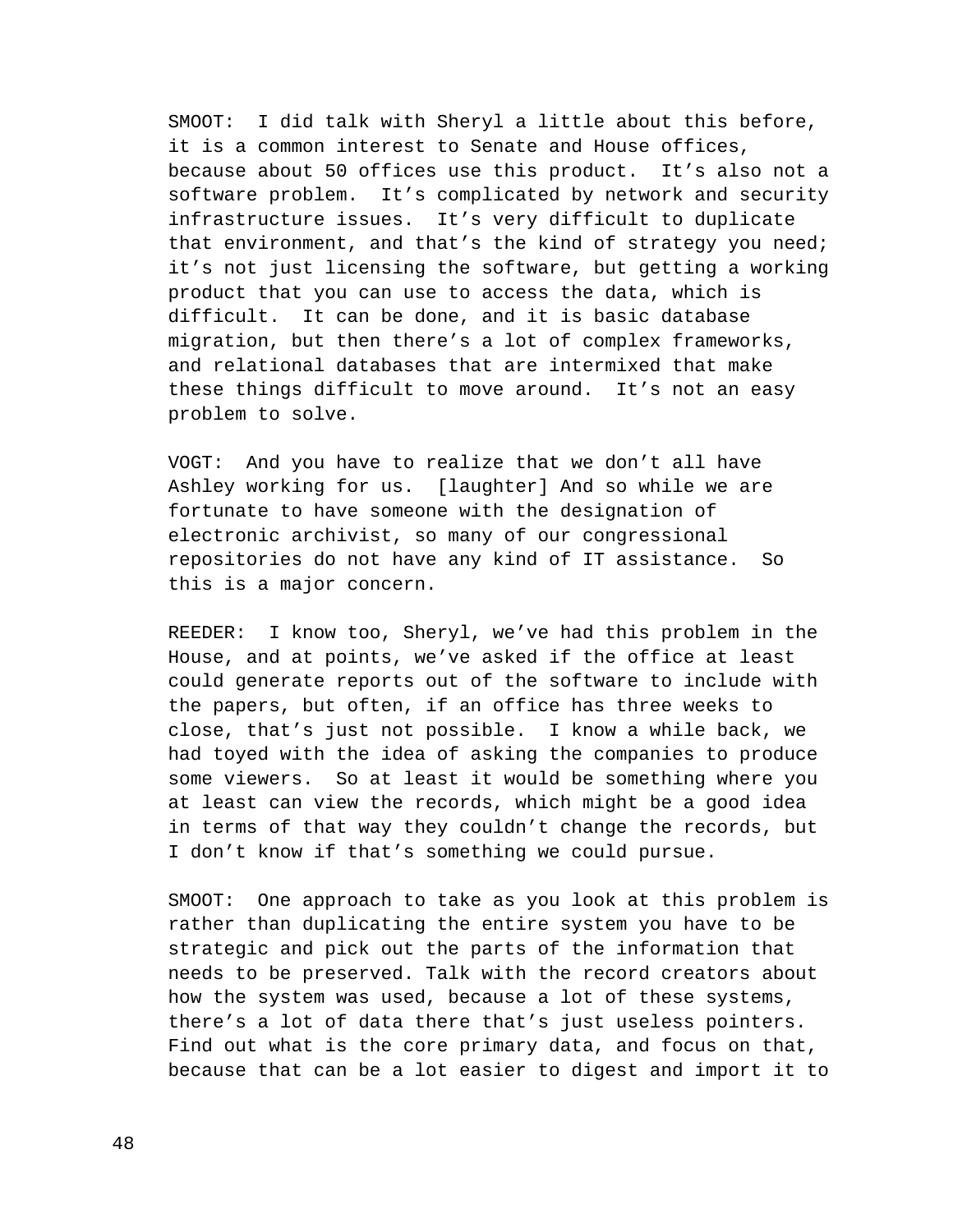some other system, and put it into some kind of architecture that you can use.

PAUL: That's the intent of our IT staff, to give you the full package of documentation, then you select out the elements that you want to reactivate in a contemporary database situation. And in fact, that's what they do when they receive the dump. They move that all into, I think, an access database to run all of their checks on that. But you would need someone, they tell us that you really do need someone who's capable of scripting that into a new database. But Ashley's right, you would want to be very selective. For example, you might want names, topics, and zip codes, or something like that, so you can manipulate that part of the data. He's correct in saying a lot of those fields are really not useful for research purposes anyway.

SMOOT: Data like social security numbers, for example.

VOGT: Right.

SMOOT: There's a lot of security sensitive information, and you don't want to have that.

VOGT: Right, we're aware of that.

PAUL: And increasingly, offices are scanning and including the actual communications as well, so there's substantive material in addition to the name, address, topic of interest. The actual communications are in the system also.

VOGT: But I think when we're even considering that, if this is the only way we're going to get this material, we might as well not take it, because there's nothing we can do with it. And so I think increasingly, a lot of this material, this information, will be lost, even the good stuff, because institutions don't have the resources to handle it. I mean, we're worried about resources for what Richard does, but out in the other states, it's very